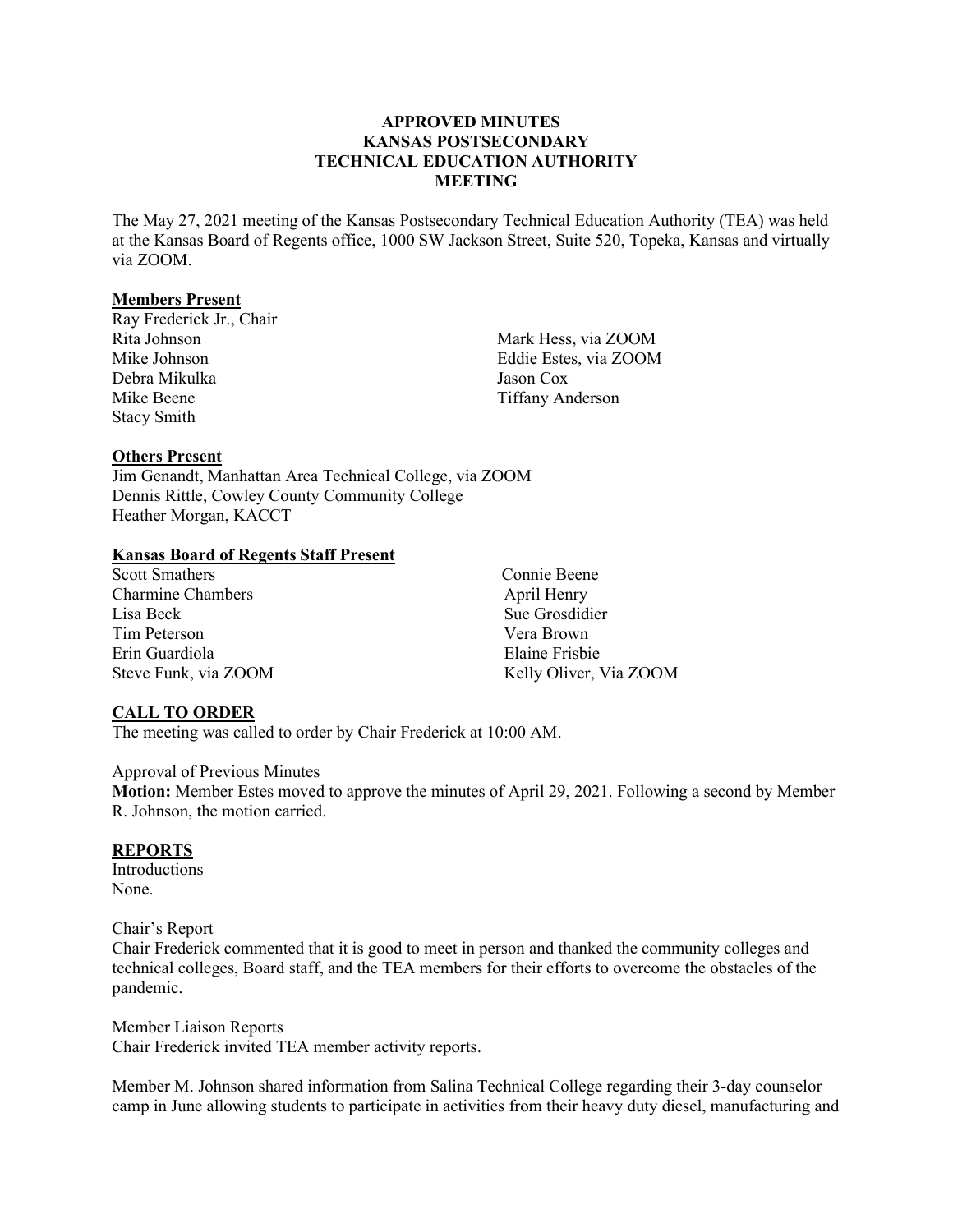machining principles programs, North Central Technical College regarding their IT group camp to experience various IT jobs, Manhattan Area Technical College regarding their partnership with Caterpillar for a welding program at their Wamego center, and Barton County Community College regarding an article spotlighting a recent graduate of the Welding program from Ellsworth Correctional Facility.

Member Estes reported he had the opportunity to visit Northwest Kansas Technical College and review their Engineering program, and that the Hilmar Cheese Company is coming to Dodge City, creating hundreds of job opportunities in the region.

Member Mikulka spoke with Presidents at Labette Community College and Neosho County Community College and commended them on their services to students.

Member Anderson expressed appreciation to Stormont Vail for their nursing paid internship program and informed members that they will also be offering paid internships for marketing for high school students. She informed members that Hill's Pet Nutrition will be interviewing students for their first paid internships this summer, and she thanked WSU Tech for the exceptional graduation ceremony at which she was a guest speaker.

Member Beene reported that the Workforce Innovation Conference will be held in Wichita on October 4<sup>th</sup> and 5<sup>th</sup> and two keynote speakers have been confirmed. He informed members that Lt. Governor Toland sent out invitations to form an apprenticeship workgroup for recommendations to the Governor on the scope of apprenticeships and work-based learning internships.

Member Smith reported that he attended the senior graduation signing day at Frontenac High School where seniors signed letters of intent for next year, and the community and technical colleges were well represented with tables set up to provide information to students.

### Vice President for Workforce Development Report

Chair Frederick called on Vice President Smathers to provide Members with a Workforce Development report. Vice President Smathers informed members that if they wish to attend the Workforce Innovation Conference in Wichita on October 4<sup>th</sup> and 5<sup>th</sup>, their registration and expenses will be covered by TEA funding. He announced that Hector Martinez was hired as the new Senior Associate Director of Adult Education replacing Chris Lemon. He announced that Brad Bennett resigned from Seward County Community College and that Dennis Sander, a vice president in their business office, will be the interim president. He reminded members that year-end expenses must be turned into Board staff immediately. He informed members that Senior Director Beene and her team have adjusted the Perkins State Plan goals, and they have been submitted for federal approval. He reported that he traveled to meet presidents at Salina Technical College and Northwest Kansas Technical College, and he was a guest speaker at the Colby Community College graduation.

### Report from the Community Colleges

Chair Frederick called upon Cowley County Community College President Dennis Rittle to provide members with a report from the community colleges. President Rittle thanked the TEA for allowing him to serve, and he informed members that Ft. Scott Community College President Johnston will assume his role of reporting to the TEA in August.

### Report from the Technical Colleges

Chair Frederick called upon Manhattan Area Technical College President Jim Genandt to provide members with a report from the technical colleges.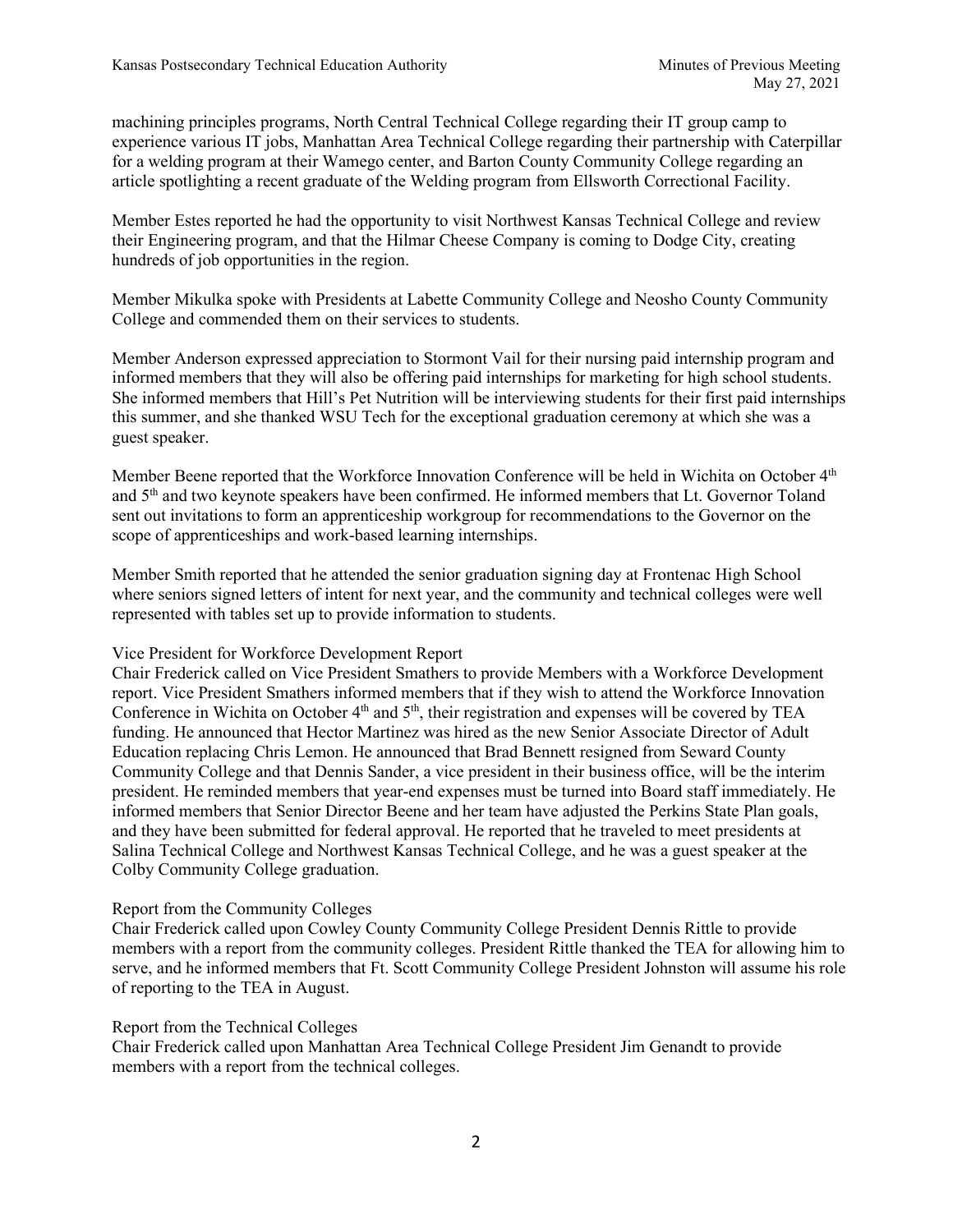### **CONSENT AGENDA**

Budget and Finance Committee Excel in CTE/AO-K Proviso Distributions FY21 Kansas Innovative Technology Internship Grants FY22 Adult Education Provider Awards

Program and Curriculum Committee New Program Proposals Butler Community College: Diesel Technology (47.0613) Cloud County Community College: Pharmacy Technician (51.0805) Highland Community College: Electrical Technology (46.0302) Neosho County Community College: Paralegal (22.0302) WSU Campus of Applied Sciences and Technology: Professional Pilot (49.0102)

Excel in CTE Fees Butler Community College: Diesel Technology (47.0613) Cloud County Community College: Pharmacy Technician (51.0805) Highland Community College: Electrical Technology (46.0302) Neosho County Community College: Paralegal (22.0302) Updated AY22 Dodge City CC Excel in CTE Fees: Cosmetology (12.0401)

Changes to AAS in Technical Studies

Chair Frederick called for a motion to approve the Consent Agenda items from the Budget and Finance Committee and the Technical Program and Curriculum Committee.

**Motion:** Member Beene moved to approve the Consent Agenda items. Following a second by Member Mikulka, the motion carried by roll call vote.

### **CONSIDERATION OF DISCUSSION AGENDA**

Advocacy and Marketing Committee Job Description Videos Micro-Internship Marketing Efforts

Chair Frederick requested an update on activities from Advocacy and Marketing Committee Chair Estes. Committee Chair Estes called on Senior Project Director Peterson to provide members with a Job Description/Technical Career Videos project update.

Senior Project Director Peterson informed members that a \$10,000 grant was received from ITC Holdings to produce three brief videos to help Kansas students and residents better understand the nature of high demand, high wage technical career opportunities in the state and increase awareness of energy related technical careers. He explained that the videos will feature a specific energy related technical career and will be similar to last year's Build Something Now awareness campaign through Cox Media, featuring 30, 15, and 10 second videos for distribution via different media channels in both English and Spanish. Representatives from the KBOR Workforce Development Unit, ITC Holdings, Sunflower Electric Power, and Cox Media will finalize the specific careers to be featured in the videos. Each video will include a few remarks by a current technician at their respective worksite. Senior Project Director Peterson provided members with examples of energy related technical careers available in the state and the programs that help prepare students for them.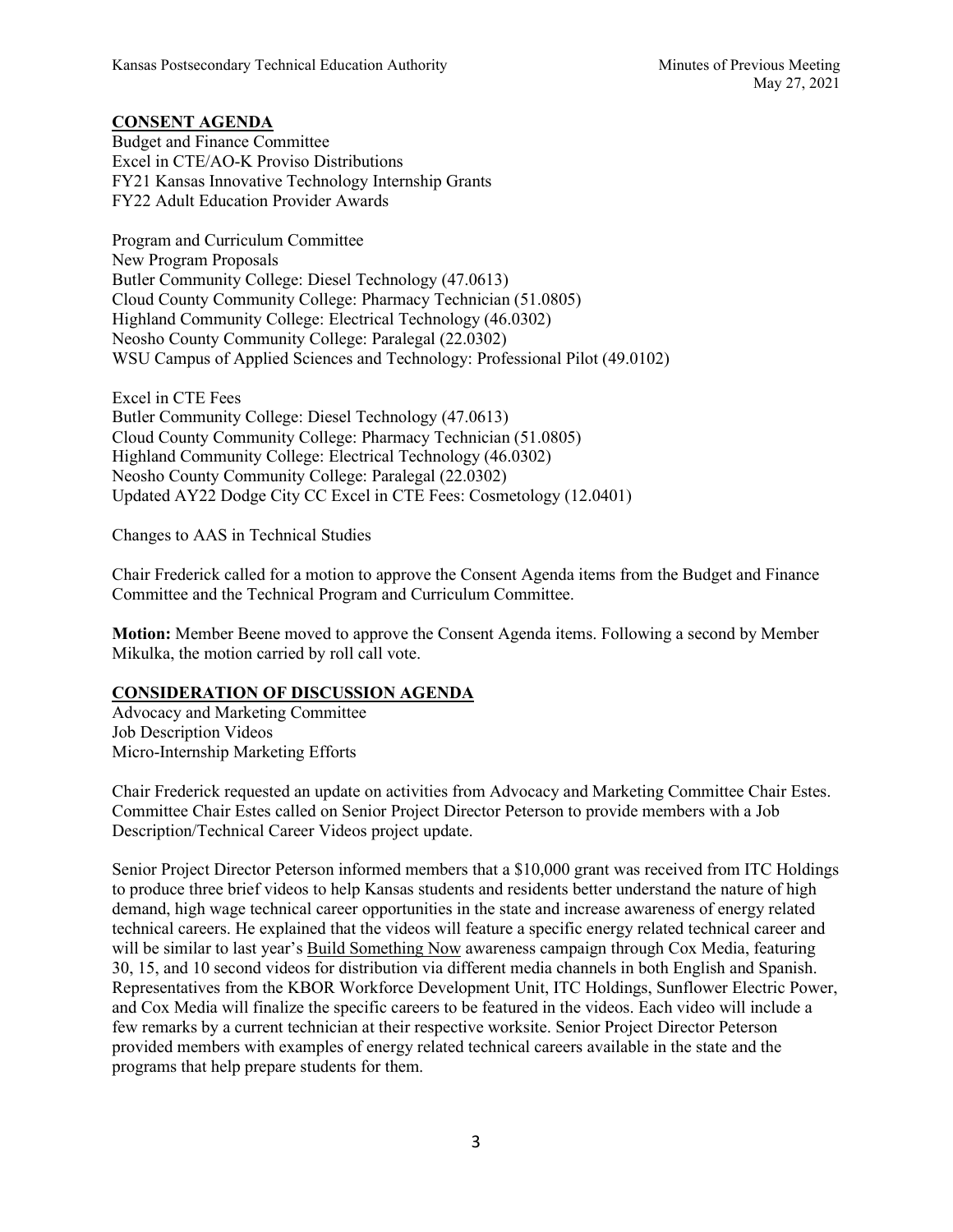### Micro-Internship Marketing Efforts

Chair Estes called on Senior Project Director Peterson to provide members with an update on the Kansas Micro-Internship (KMI) marketing efforts. Senior Project Director Peterson reminded members that the KMI program was launched in February 2021 and is available to any student enrolled in a Kansas public college or university. The micro-internships are short-term, paid, professional projects in many career fields that can be completed remotely year-round. He informed members that the program is funded by grants from the DeBruce Foundation and the Kansas Department of Commerce. The program is facilitated via the [Parker Dewey](https://www.parkerdewey.com/) online platform making it easy for employers, postsecondary institutions, and college students to participate. A total of \$35,000 in funding for the pilot program was provided by the DeBruce Foundation and the Kansas Department of Commerce. Parker Dewey collects and distributes the project fees and payments, and provides reports that list the registered students, the number of project applications submitted, and the number of paid projects. Board staff and Parker Dewey will promote the program to the institutions, students, and employers to increase their participation in the program. They will also begin running ads via LinkedIn and Google Search that feature infographics created by a microintern hired through the new KMI program. Senior Project Director Peterson informed members that he will be participating in presentations and panel discussions and the Kansas Department of Commerce will promote the program to employers via its social media accounts, newsletters, and website. The goal of the Kansas Micro-Internships Program is to support the Kansas Board of Regents[' Building a Future](https://www.kansasregents.org/about/building-a-future) strategic plan and the [Kansas Department of Commerce's](https://www.kansascommerce.gov/workforce/) aim to "connect businesses, job seekers, educational institutions and training providers to ensure the state's workforce is equipped to meet industry needs and to help create economic success for Kansas residents and businesses." A total of 565 students and 20 organizations registered for the program as of April 30, 2021.

## **OTHER MATTERS**

2021-2022 Excel in CTE Qualifying Credential Incentive List

Chair Frederick called on Associate Director Chambers to present the 2021-2022 Excel in CTE Qualifying Credential Incentive list. Associate Director Chambers explained that the program provides incentive awards to school districts as funds are appropriated, for high school graduates who have obtained qualifying industry-recognized credentials in high-demand occupations either prior to graduation or by December immediately following graduation. The proposed list of qualifying credentials for 2021- 2022 was developed based on the following criteria:

- Occupations must appear on the high demand/high wage occupations list and have an overall demand score between 10 and 30 using the metric developed by KDOL based on job vacancy, short-term job projections, long-term job projections, and wage data.
- Wages for the occupation must be at least 70 percent (\$32,564) of the average annual wage in Kansas (\$46,520 – 2020 Wage Survey) or, if the occupation does not meet the wage criteria, the credential for the occupation must be a stackable credential and required for the next occupation level.
- The education level for the occupation requires at least a high school diploma as designated by KDOL.
- Occupations must have an associated, occupationally specific industry-recognized credential (certification or license).
- Courses leading to that certification/license are available to high school students.
- The certification/licensure is attainable by a high school student within six months of high school graduation or before.

Associate Director Chambers provided a list of the credentials/certifications qualifying for incentive payment to members and explained that the list will be submitted to the Board with recommendation for approval.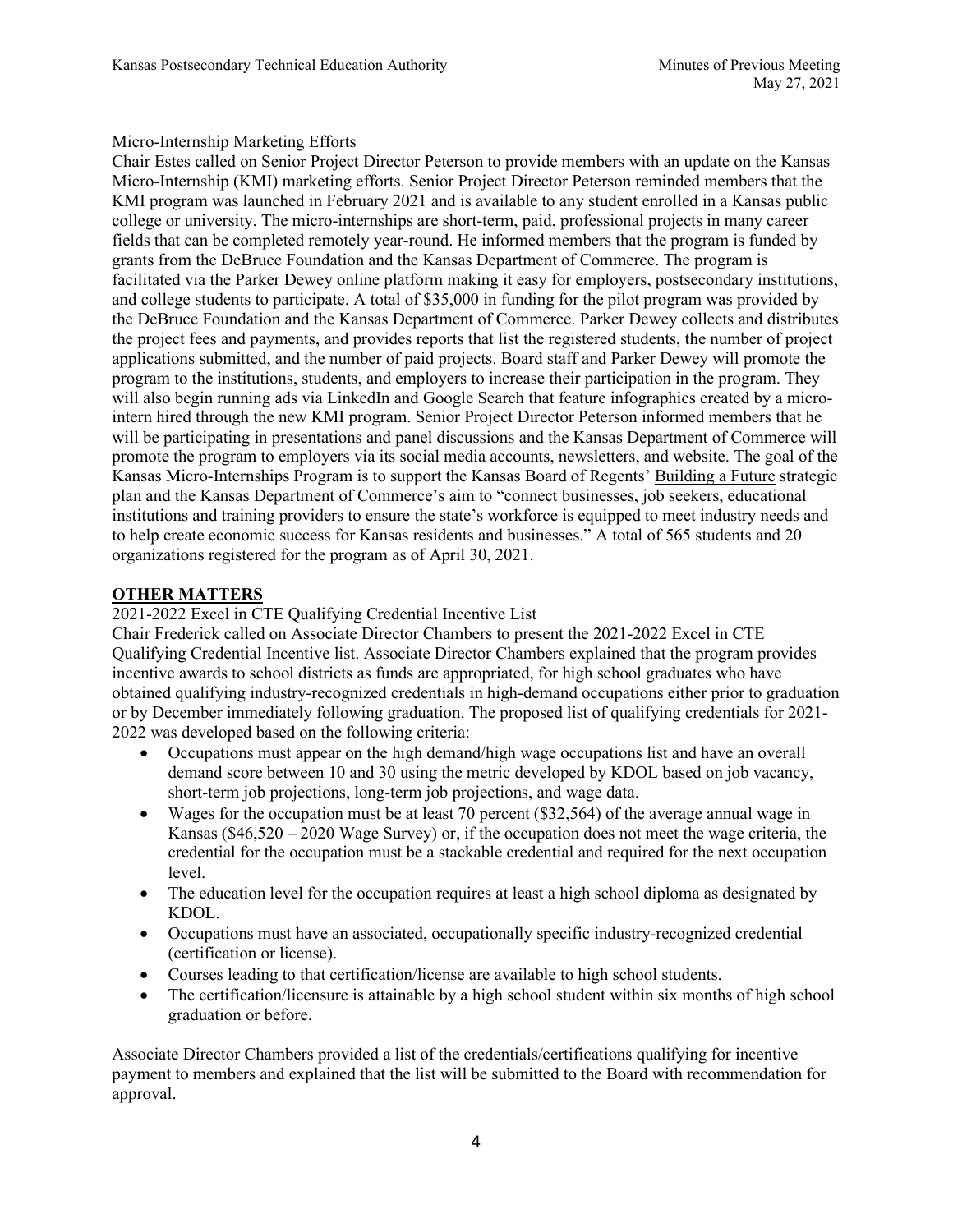### FY2022 State Appropriations to Community Colleges and Technical Colleges

Chair Frederick called on Vice President Frisbie to present the FY 2022 State appropriations to community colleges and technical colleges. Vice President Frisbie informed members that for FY 2022, every two-year college will receive more from the State General Fund next year than they received the current year. There are five state appropriations that require the Kansas Board of Regents (KBOR) and Postsecondary Technical Education Authority to approve the distribution of funds among eligible institutions, including the community college maintenance of effort funding distribution.

#### Tiered Technical Education State Aid Distribution

For FY 2022, the Legislature has appropriated a total of \$60,967,448 the same amount as in FY 2021. In accordance with the appropriation proviso below, \$2,667,448 is to be treated as new funding in FY 2022:

| Table 1                                           |                    |                    |                         |  |
|---------------------------------------------------|--------------------|--------------------|-------------------------|--|
| Tiered Technical Education State Aid Distribution |                    |                    |                         |  |
| Institution                                       | FY 2021<br>Funding | FY 2022<br>Funding | Increase/<br>(Decrease) |  |
| Allen County Community College                    | \$1,327,658        | \$1,327,658        | \$0                     |  |
| <b>Barton County Community College</b>            | 3,519,749          | 3,519,749          | $\theta$                |  |
| <b>Butler County Community College</b>            | 4,378,298          | 4,210,634          | (167, 664)              |  |
| Cloud County Community College                    | 1,364,522          | 1,364,522          | $\mathbf{0}$            |  |
| Coffeyville County Community College              | 1,221,598          | 1,221,598          | $\mathbf{0}$            |  |
| Colby County Community College                    | 847,221            | 877,805            | 30,584                  |  |
| <b>Cowley County Community College</b>            | 2,522,575          | 2,522,575          | 0                       |  |
| Dodge City Community College                      | 1,175,503          | 1,175,503          | $\mathbf{0}$            |  |
| Flint Hills Technical College                     | 1,791,222          | 1,837,319          | 46,097                  |  |
| Fort Scott Community College                      | 1,508,066          | 1,508,066          | $\boldsymbol{0}$        |  |
| Garden City Community College                     | 1,025,433          | 1,058,862          | 33,429                  |  |
| <b>Highland County Community College</b>          | 1,833,613          | 1,833,613          | $\theta$                |  |
| Hutchinson County Community College               | 4,284,098          | 4,341,047          | 56,949                  |  |
| Independence County Community College             | 558,687            | 558,687            | 0                       |  |
| Johnson County Community College                  | 6,536,167          | 6,750,474          | 214,307                 |  |
| Kansas City Kansas Community College              | 4,388,879          | 4,371,269          | (17,610)                |  |
| Labette County Community College                  | 1,153,072          | 1,129,158          | (23, 914)               |  |
| Manhattan Area Technical College                  | 1,909,844          | 1,942,694          | 32,850                  |  |
| <b>Neosho County Community College</b>            | 1,488,937          | 1,387,305          | (101, 632)              |  |
| North Central Kansas Technical College            | 2,780,372          | 2,824,381          | 44,009                  |  |
| Northwest Kansas Technical College                | 2,167,114          | 2,167,114          | $\boldsymbol{0}$        |  |
| <b>Pratt County Community College</b>             | 1,189,790          | 1,189,790          | $\boldsymbol{0}$        |  |
| Salina Area Technical College                     | 1,902,328          | 1,902,328          | $\mathbf{0}$            |  |
| <b>Seward County Community College</b>            | 1,184,750          | 1,186,472          | 1,722                   |  |
| Washburn Institute of Technology                  | 3,039,393          | 3,077,922          | 38,529                  |  |
| WSU Campus of Applied Science and                 |                    |                    |                         |  |
| Technology                                        | 5,868,559          | 5,680,903          | (187, 656)              |  |
| Total                                             | \$60,967,448       | \$60,967,448       | \$                      |  |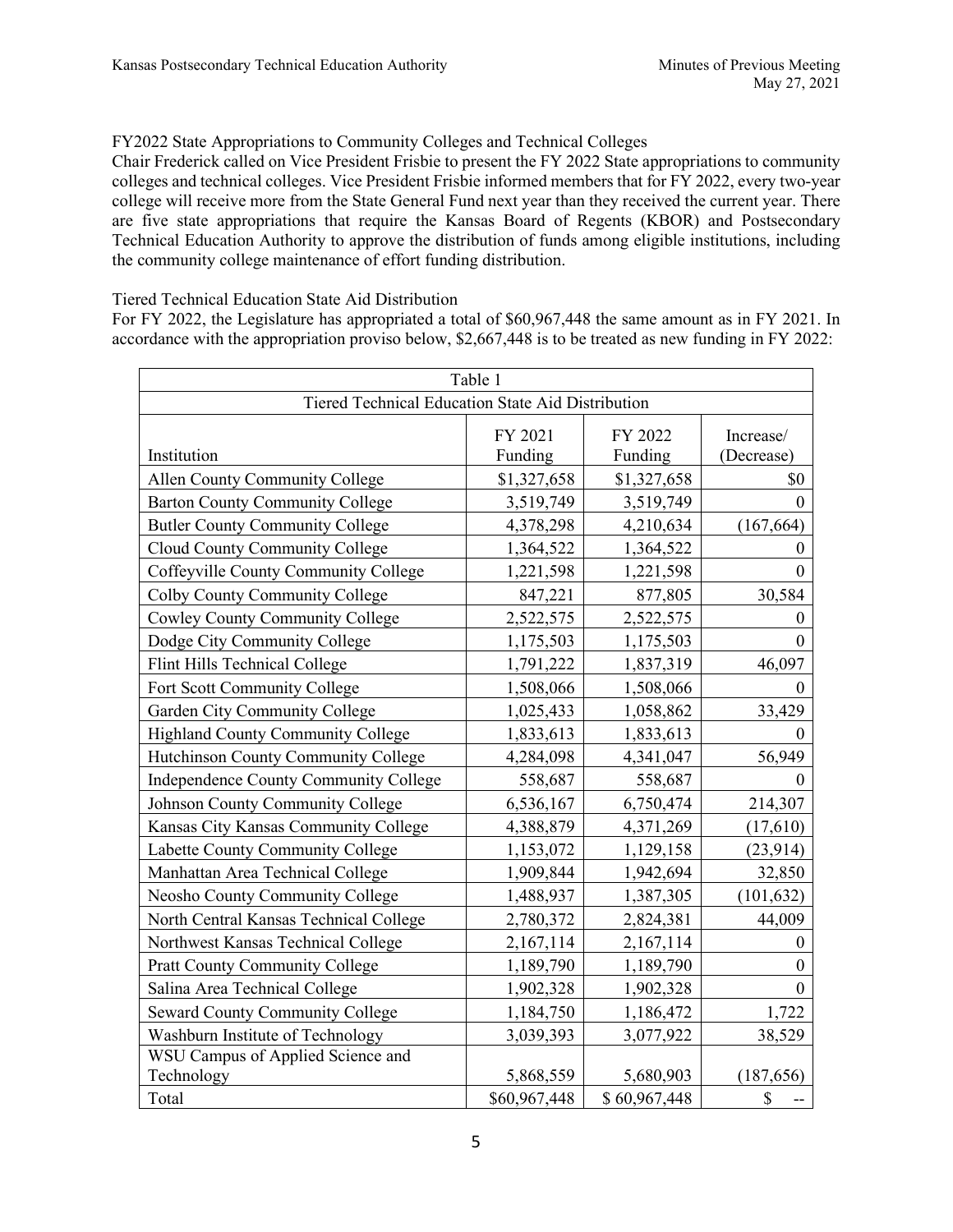### Non-Tiered Credit Hour Grant Distribution

The Legislature also held the non-tiered credit hour grant in FY 2022 at the same level as FY 2021, \$79,995,039. In accordance with the appropriation proviso below, \$3,498,710 is to be treated as new funding in FY 2022:

| Table 2                                   |                                 |              |              |  |  |  |
|-------------------------------------------|---------------------------------|--------------|--------------|--|--|--|
| Non-Tiered Credit Hour Grant Distribution |                                 |              |              |  |  |  |
|                                           | FY 2022<br>FY 2021<br>Increase/ |              |              |  |  |  |
| Institution                               | Funding                         | Funding      | (Decrease)   |  |  |  |
| Allen County Community College            | \$3,591,858                     | \$3,557,200  | $(\$34,658)$ |  |  |  |
| <b>Barton County Community College</b>    | 4,986,441                       | 5,086,886    | 100,445      |  |  |  |
| <b>Butler County Community College</b>    | 11,284,336                      | 11,246,168   | (38, 168)    |  |  |  |
| Cloud County Community College            | 3,065,428                       | 3,063,686    | (1,742)      |  |  |  |
| Coffeyville County Community College      | 1,798,887                       | 1,798,887    | $\mathbf{0}$ |  |  |  |
| Colby County Community College            | 1,415,975                       | 1,379,179    | (36,796)     |  |  |  |
| <b>Cowley County Community College</b>    | 4,410,683                       | 4,410,683    | $\Omega$     |  |  |  |
| Dodge City Community College              | 1,535,283                       | 1,512,063    | (23, 220)    |  |  |  |
| Flint Hills Technical College             | 541,758                         | 532,205      | (9, 553)     |  |  |  |
| Fort Scott Community College              | 1,960,649                       | 1,935,369    | (25, 280)    |  |  |  |
| Garden City Community College             | 1,790,242                       | 1,731,655    | (58, 587)    |  |  |  |
| <b>Highland County Community College</b>  | 4,008,803                       | 3,984,114    | (24, 689)    |  |  |  |
| Hutchinson County Community College       | 5,333,431                       | 5,304,419    | (29,012)     |  |  |  |
| Independence County Community College     | 1,429,492                       | 1,429,492    | $\theta$     |  |  |  |
| Johnson County Community College          | 15,651,974                      | 15,637,795   | (14, 179)    |  |  |  |
| Kansas City Kansas Community College      | 5,988,485                       | 5,988,313    | (172)        |  |  |  |
| Labette County Community College          | 1,743,344                       | 1,705,732    | (37, 612)    |  |  |  |
| Manhattan Area Technical College          | 498,103                         | 519,857      | 21,754       |  |  |  |
| Neosho County Community College           | 1,611,148                       | 1,639,180    | 28,032       |  |  |  |
| North Central Kansas Technical College    | 758,829                         | 774,707      | 15,878       |  |  |  |
| Northwest Kansas Technical College        | 661,927                         | 681,387      | 19,460       |  |  |  |
| <b>Pratt County Community College</b>     | 1,266,794                       | 1,244,496    | (22, 298)    |  |  |  |
| Salina Area Technical College             | 206,909                         | 240,190      | 33,281       |  |  |  |
| <b>Seward County Community College</b>    | 1,831,297                       | 1,831,297    | $\mathbf{0}$ |  |  |  |
| Washburn Institute of Technology          | 212,448                         | 226,887      | 14,439       |  |  |  |
| WSU Campus of Applied Science and         |                                 |              |              |  |  |  |
| Technology                                | 2,410,515                       | 2,533,192    | 122,677      |  |  |  |
| Total                                     | \$79,995,039                    | \$79,995,039 | \$           |  |  |  |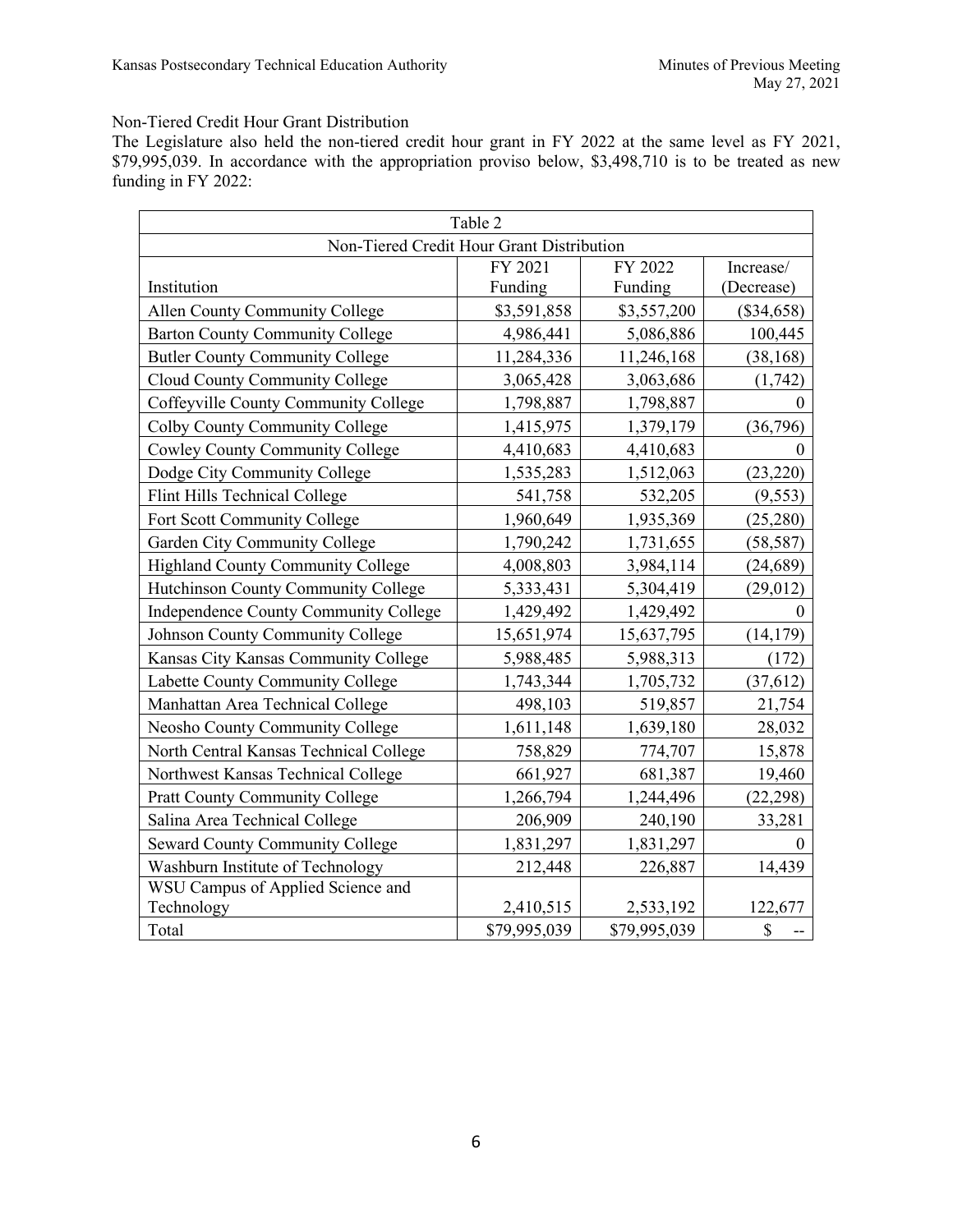### Career Technical Education Capital Outlay Aid Distribution

2011 SB 143 directs that capital outlay aid be distributed to the six technical colleges, nine of the community colleges with merged technical schools, and Washburn Institute of Technology. The total funding for capital outlay aid for FY 2022 is \$2,619,311 (which includes \$71,585 from the State General Fund and \$2,547,726 from the Economic Development Initiatives Fund). This is equal to the appropriations in FY 2021.

|                                                            | Table 3                                  |             |           |  |  |  |  |
|------------------------------------------------------------|------------------------------------------|-------------|-----------|--|--|--|--|
| Career Technical Education Capital Outlay Aid Distribution |                                          |             |           |  |  |  |  |
| Institution                                                | FY 2021<br>FY 2022<br>Funding<br>Funding |             |           |  |  |  |  |
| Coffeyville County Community College                       | \$120,641                                | 119,497     | (1,144)   |  |  |  |  |
| <b>Cowley County Community College</b>                     | 134,283                                  | 135,156     | 873       |  |  |  |  |
| Dodge City Community College                               | 122,865                                  | 118,847     | (4,018)   |  |  |  |  |
| Flint Hills Technical College                              | 129,489                                  | 132,531     | 3,042     |  |  |  |  |
| <b>Highland County Community College</b>                   | 126,800                                  | 125,919     | (881)     |  |  |  |  |
| Hutchinson County Community College                        | 208,777                                  | 209,777     | 1,000     |  |  |  |  |
| Johnson County Community College                           | 338,088                                  | 355,522     | 17,434    |  |  |  |  |
| Kansas City Kansas Community College                       | 206,118                                  | 204,122     | (1,996)   |  |  |  |  |
| Manhattan Area Technical College                           | 132,759                                  | 133,806     | 1,047     |  |  |  |  |
| North Central Kansas Technical College                     | 146,415                                  | 148,082     | 1,667     |  |  |  |  |
| Northwest Kansas Technical College                         | 133,093                                  | 134,568     | 1,475     |  |  |  |  |
| <b>Pratt County Community College</b>                      | 119,099                                  | 121,629     | 2,530     |  |  |  |  |
| Salina Area Technical College                              | 121,941                                  | 123,153     | 1,212     |  |  |  |  |
| <b>Seward County Community College</b>                     | 126,779                                  | 127,939     | 1,160     |  |  |  |  |
| Washburn Institute of Technology                           | 176,315                                  | 171,351     | (4,964)   |  |  |  |  |
| WSU Campus of Applied Science and                          |                                          |             |           |  |  |  |  |
| Technology                                                 | 275,849                                  | 257,412     | (18, 437) |  |  |  |  |
| Total                                                      | \$2,619,311                              | \$2,619,311 | \$        |  |  |  |  |

Technology Grant Distribution

For FY 2022, funding for technology grants at the community colleges and Washburn University is \$398,475, which is the same amount as appropriated in FY 2021.

| Table 4                                |                                       |                                |                         |  |
|----------------------------------------|---------------------------------------|--------------------------------|-------------------------|--|
|                                        | <b>Technology Grants Distribution</b> |                                |                         |  |
| Institution                            | FY 2021<br>Technology<br>Grant        | FY 2022<br>Technology<br>Grant | Increase/<br>(Decrease) |  |
| Allen County Community College         | \$14,168                              | \$14,168                       | S                       |  |
| <b>Barton County Community College</b> | 19,482                                | 19,482                         |                         |  |
| <b>Butler County Community College</b> | 24,794                                | 24,794                         |                         |  |
| Cloud County Community College         | 16,824                                | 16,824                         |                         |  |
| Coffeyville County Community College   | 16,824                                | 16,824                         |                         |  |
| Colby County Community College         | 16,824                                | 16,824                         |                         |  |
| <b>Cowley County Community College</b> | 19,482                                | 19,482                         |                         |  |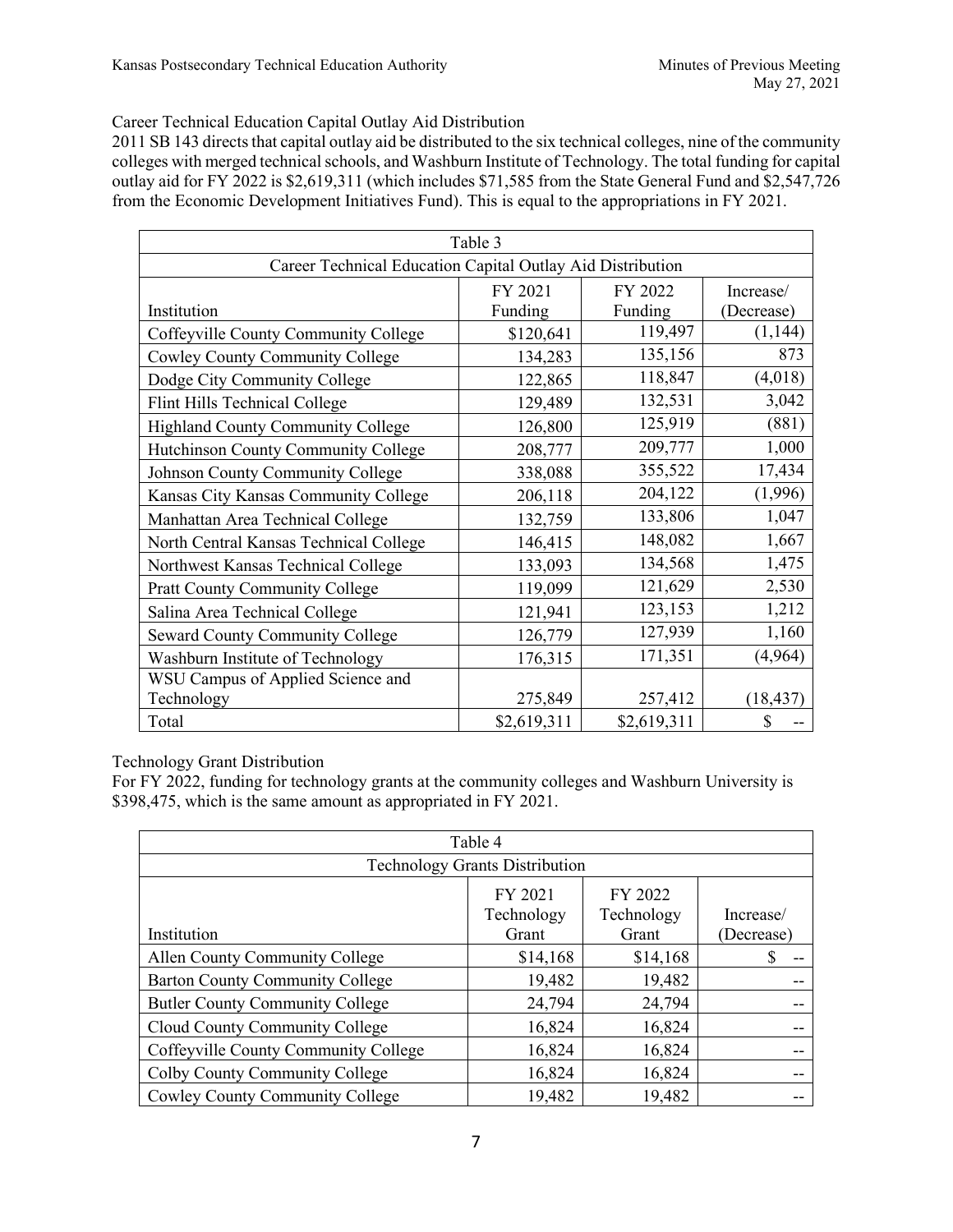| Dodge City Community College             | 16,824    | 16,824    |  |
|------------------------------------------|-----------|-----------|--|
| Fort Scott Community College             | 16,824    | 16,824    |  |
| Garden City Community College            | 16,824    | 16,824    |  |
| <b>Highland County Community College</b> | 18,597    | 18,597    |  |
| Hutchinson County Community College      | 25,678    | 25,678    |  |
| Independence County Community College    | 16,824    | 16,824    |  |
| Johnson County Community College         | 38,962    | 38,962    |  |
| Kansas City Kansas Community College     | 25,678    | 25,678    |  |
| Labette County Community College         | 14,170    | 14,170    |  |
| Neosho County Community College          | 16,824    | 16,824    |  |
| <b>Pratt County Community College</b>    | 12,401    | 12,401    |  |
| <b>Seward County Community College</b>   | 16,824    | 16,824    |  |
| <b>Washburn University</b>               | 33,647    | 33,647    |  |
| <b>TOTAL</b>                             | \$398,475 | \$398,475 |  |

Community College Maintenance of Effort Distribution

2021 SB 159 appropriates \$5,000,000 to the Board of Regents for community colleges, to be used for nonrecurring commitments. It is recommended that \$4.0 million be allocated according to resident student enrollments, excluding students in Excel for CTE, for which the colleges receive full funding from another appropriation. It is also recommended that the balance of the appropriation, \$1.0 million, be used for those colleges with a gap in state aid for both tiered and non-tiered course credit hour aid. Eight colleges would divide the \$1.0 million, as follows:

| <b>Barton County Community College</b>     | 21.64% |
|--------------------------------------------|--------|
| <b>Butler County Community College</b>     | 19.51% |
| Colby County Community College             | 5.73%  |
| Garden City Community College              | 2.68%  |
| <b>Hutchinson County Community College</b> | 15.67% |
| Johnson County Community College           | 26.22% |
| Labette County Community College           | 2.98%  |
| Neosho County Community College            | 5.57%  |

| Table 5                                  |         |           |            |  |  |
|------------------------------------------|---------|-----------|------------|--|--|
| Community Colleges Maintenance of Effort |         |           |            |  |  |
|                                          | FY 2021 | FY 2022   | Increase/  |  |  |
| Institution                              | Funding | Funding   | (Decrease) |  |  |
| Allen County Community College           | S<br>-- | \$137,494 | \$137,494  |  |  |
| <b>Barton County Community College</b>   | --      | 518,367   | 518,367    |  |  |
| <b>Butler County Community College</b>   | --      | 749,986   | 749,986    |  |  |
| Cloud County Community College           | --      | 112,029   | 112,029    |  |  |
| Coffeyville County Community College     | --      | 71,486    | 71,486     |  |  |
| Colby County Community College           | --      | 130,350   | 130,350    |  |  |
| <b>Cowley County Community College</b>   | --      | 167,828   | 167,828    |  |  |
| Dodge City Community College             | --      | 91,364    | 91,364     |  |  |
| Fort Scott Community College             | --      | 97,605    | 97,605     |  |  |
| Garden City Community College            | --      | 157,974   | 157,974    |  |  |
| <b>Highland County Community College</b> | --      | 142,008   | 142,008    |  |  |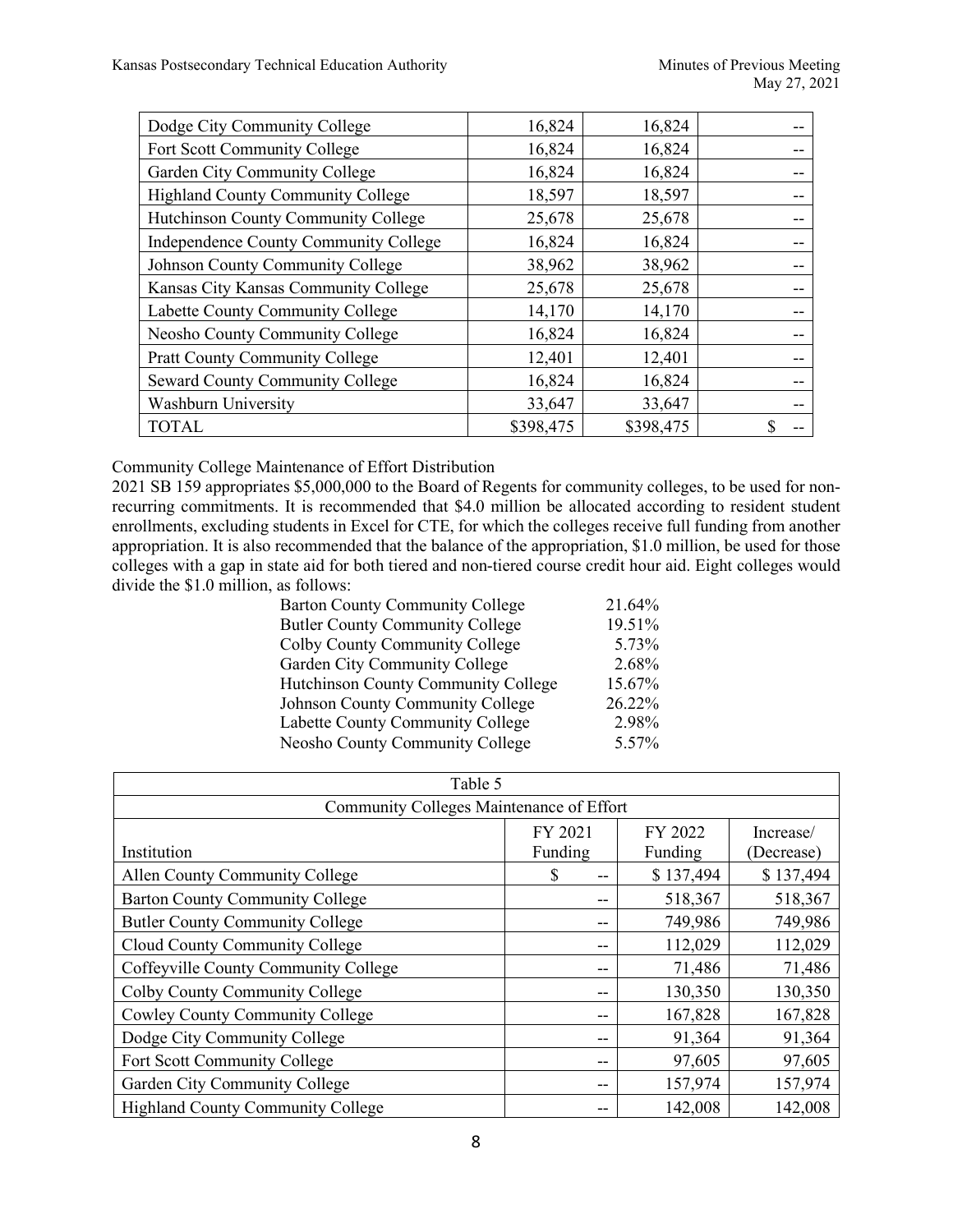| Hutchinson County Community College   | --  | 486,261     | 486,261     |
|---------------------------------------|-----|-------------|-------------|
| Independence County Community College | $-$ | 40,881      | 40,881      |
| Johnson County Community College      | --  | 1,321,800   | 1,321,800   |
| Kansas City Kansas Community College  | $-$ | 331,788     | 331,788     |
| Labette County Community College      | $-$ | 134,136     | 134,136     |
| Neosho County Community College       | $-$ | 157,979     | 157,979     |
| <b>Pratt County Community College</b> | $-$ | 64,220      | 64,220      |
| Seward County Community College       |     | 86,444      | 86,444      |
| Total                                 | $-$ | \$5,000,000 | \$5,000,000 |

Technical Colleges Equipment Fund Distribution

2021 SB 159 appropriated \$4,335,000 to the Board of Regents for equipment purchases at technical colleges. Further, the Board was directed to divide the money equally among the seven technical colleges at \$619,285 each. Because of the way the appropriation was structured, the Board has no discretion in how to structure the distribution. This table is provided for information only.

| Table 6                                        |         |    |                |                |  |
|------------------------------------------------|---------|----|----------------|----------------|--|
| Technical Colleges Equipment Fund Distribution |         |    |                |                |  |
| FY 2022<br>FY 2021<br>Increase/                |         |    |                |                |  |
| Institution                                    | Funding |    | Funding        | (Decrease)     |  |
| Flint Hills Technical College                  | S       | -- | \$619,285.71   | \$619,285.71   |  |
| Manhattan Area Technical College               |         | -- | 619,285.71     | 619,285.71     |  |
| North Central Kansas Technical College         |         | -- | 619,285.71     | 619,285.71     |  |
| Northwest Kansas Technical College             |         |    | 619,285.71     | 619,285.71     |  |
| Salina Area Technical College                  |         | -- | 619,285.71     | 619,285.71     |  |
| Washburn Institute of Technology               |         | -- | 619,285.71     | 619,285.71     |  |
| WSU Campus of Applied Science and Technology   |         |    | 619,285.71     | 619,285.71     |  |
| Total                                          | S       |    | \$4,334,999.97 | \$4,334,999.97 |  |

**Motion:** Following discussion, Member Anderson moved to approve the FY2022 State Appropriations to Community Colleges and Technical Colleges as presented, for submission to the Board. Following a second by Member Cox, the motion carried by roll call vote.

## Promise Act

Chair Frederick called on Vice President Smathers to provide members with information regarding the Kansas Promise Scholarship Act. Vice President Smathers presented a PowerPoint presentation highlighting details of the Act. He explained that in April, Governor Kelly signed the Kansas Promise Scholarship Act [\(House Bill 2064\)](http://www.kslegislature.org/li/b2021_22/measures/documents/hb2064_enrolled.pdf). The Act provides \$10 million in scholarships for students to enroll in eligible programs at eligible institutions beginning academic year 2022, or July 1, 2021. He explained that the Act states that the Board of Regents will administer the program, and the administration of the plan is broken into three categories: Rules and Regulations, Eligible Programs, and Other Responsibilities. The Kansas Postsecondary Technical Education Authority is delegated the approval of eligible programs. The Act identifies eligible programs as any of the following fields of study:

- Advanced Manufacturing and Building Trades
- Early Childhood Education and Development
- Mental and Physical Healthcare
- Information Technology and Security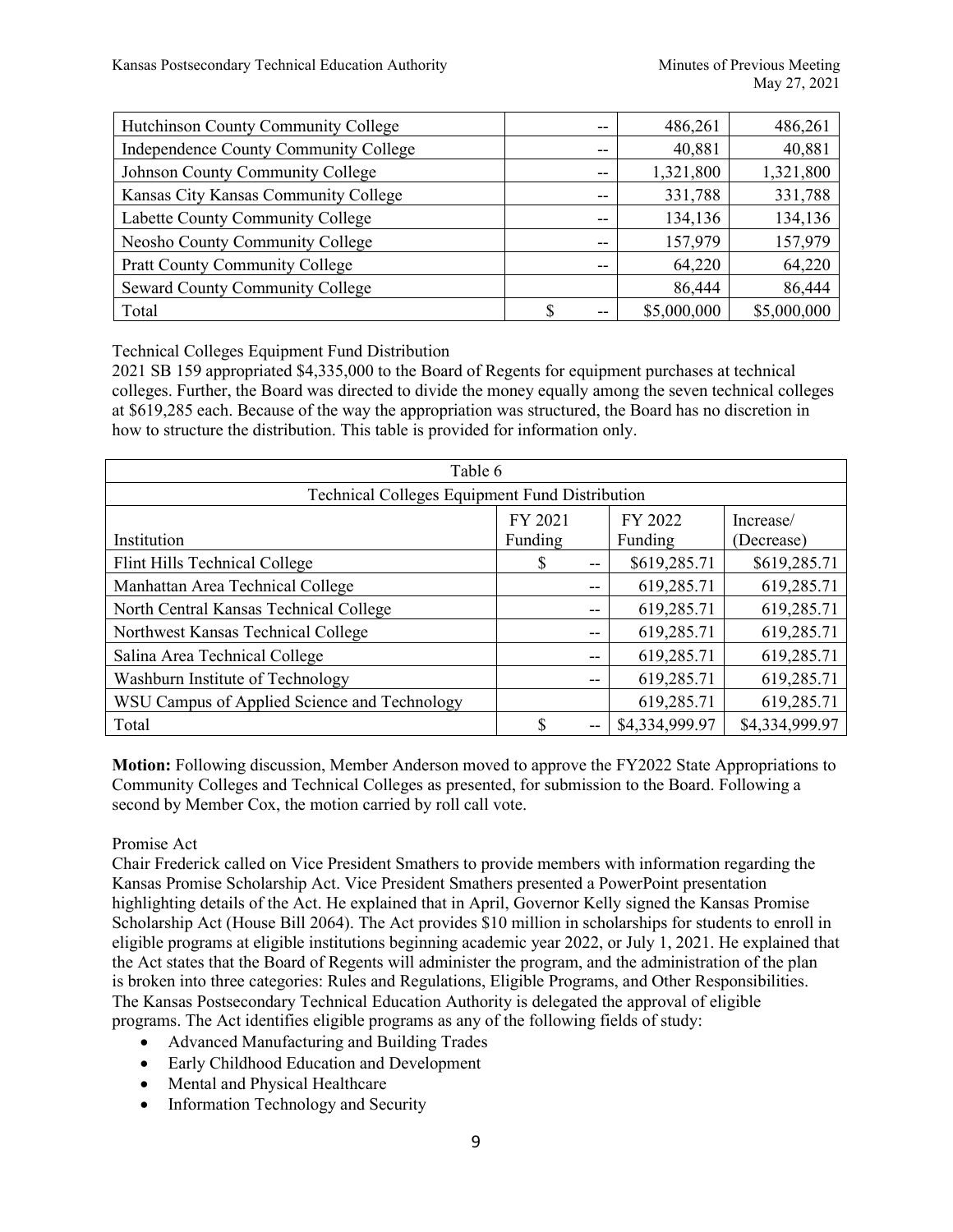The Act also states that "an eligible postsecondary institution may designate one additional promise eligible program if the additional program is a two-year associate degree program or a career and technical education certificate or stand-alone program that corresponds to a high wage, high demand, or critical need occupation." He explained that it is a "last dollar" scholarship covering fees, books, and materials after other scholarships are applied. He also explained details of student eligibility and additional rules as they apply to the students who receive funds from the Act. Members discussed their understanding of the Act and expressed their concerns over some of the logistics.

Vice President Smathers called on Director Henry to present the Kansas community colleges, technical colleges, and not-for-profit institutions' requests for approval of Promise Scholarship eligible programs. Member Beene suggested that the TEA focus discussions on the two college designated programs indicative of high wage, high demand, or critical need occupations that are highlighted on the requests by Independence Community College (51.0808 Veterinary Nursing) and Labette Community College (10.0303 Graphic Design). The remainder of requests by the institutions meet the four fields of study as defined in the Act and the college designated programs lead to a high wage, high demand occupation. Director Henry led discussions regarding the Independence Community College Veterinary Nursing program and Labette Community College Graphic Design requests, providing the documentation provided in support of the program by the institution as well as inviting representatives from those institutions to speak. Members agreed to then vote on all of the program requests from all of the institutions in one motion.

## Kansas Community Colleges and Technical Colleges

**Allen Community College** requests approval of the following Promise Scholarship eligible programs:

| Allen Community College                                           |  |  |
|-------------------------------------------------------------------|--|--|
| Advanced Manufacturing and Building Trades                        |  |  |
| <b>Career Technical Education Programs</b>                        |  |  |
| <b>None</b>                                                       |  |  |
| Advanced Manufacturing and/or Building Trades Transfer Program(s) |  |  |
| AS in Pre-Engineering                                             |  |  |

| Early Childhood Education and Development                     |  |
|---------------------------------------------------------------|--|
| <b>Career Technical Education Programs</b>                    |  |
| 19.0708   Early Childhood Education                           |  |
| Early Childhood Education and Development Transfer Program(s) |  |
| AA in Early Childhood Education                               |  |
| AA in Teacher Education - Elementary Education                |  |

| Healthcare (physical and mental)                        |                               |  |
|---------------------------------------------------------|-------------------------------|--|
| <b>Career Technical Education Programs</b>              |                               |  |
| 51.0805                                                 | Pharmacy Technician           |  |
| 51.2601                                                 | <b>Healthcare Specialists</b> |  |
| 51.2602                                                 | Home Health Aide              |  |
| 51.2603                                                 | <b>Medication Aide</b>        |  |
| 51.2604                                                 | Rehabilitation Aide           |  |
|                                                         | 51.3902 Certified Nurse Aide  |  |
| Healthcare (physical and/or mental) Transfer Program(s) |                               |  |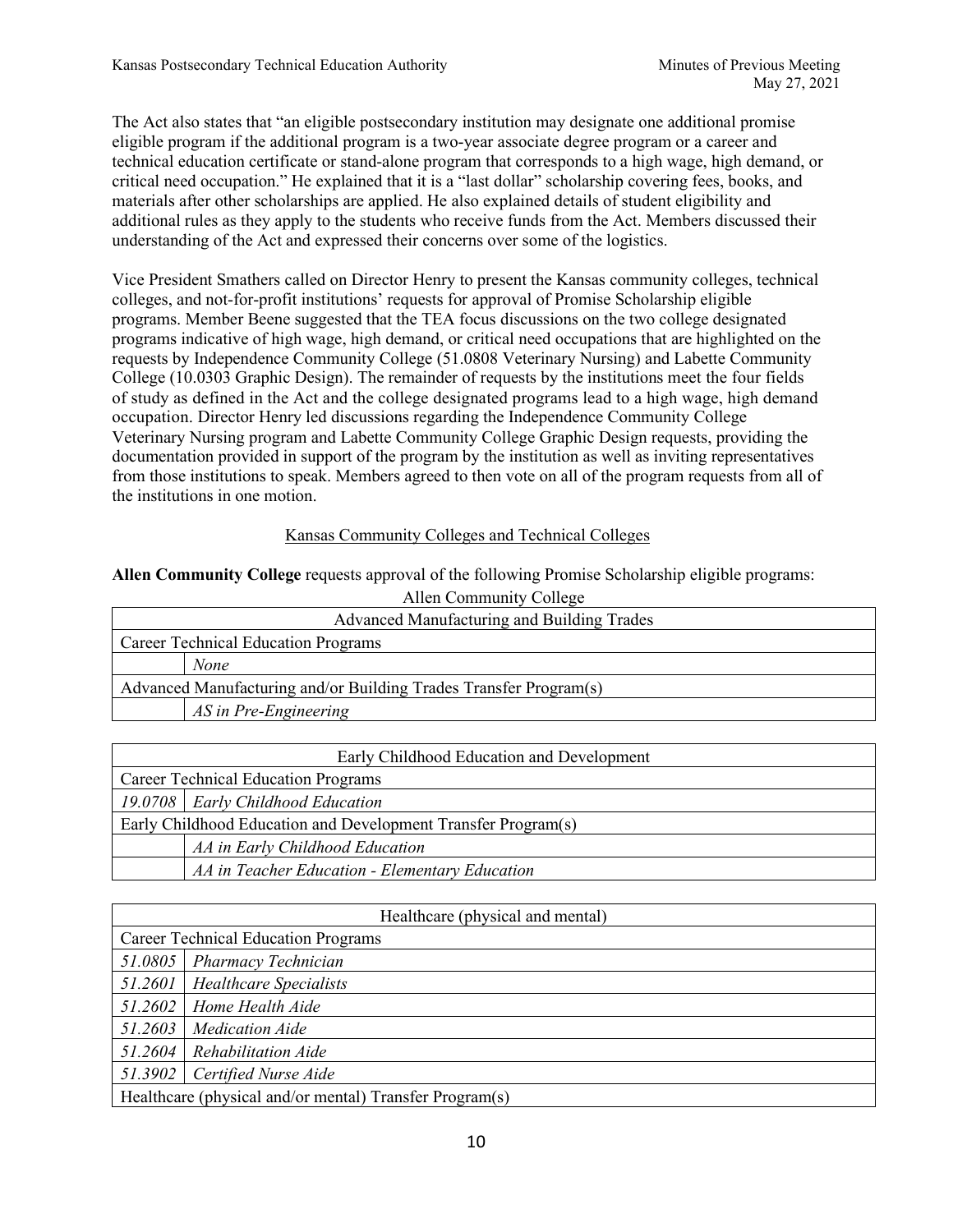| Social Services Designee/Activities Director |
|----------------------------------------------|
| Medical Office Assistant                     |
| AS in Biology-Pre-Medicine                   |
| AS in Chemistry-Pre-Medicine                 |
| AS in Pre-Nursing                            |

| <b>Information Technology and Security</b>                 |                                                                           |  |
|------------------------------------------------------------|---------------------------------------------------------------------------|--|
| <b>Career Technical Education Programs</b>                 |                                                                           |  |
| 11.0801                                                    | Production Media/Web Design                                               |  |
| 11.0901                                                    | Computer and Network Support Technician/Information Networking Technology |  |
| Information Technology and/or Security Transfer Program(s) |                                                                           |  |
|                                                            | AS in Information Technology                                              |  |
|                                                            | AS in Cybersecurity                                                       |  |
|                                                            | AS in Production Media                                                    |  |
|                                                            | AA in Graphic Design                                                      |  |

| College designated program                                                          |  |
|-------------------------------------------------------------------------------------|--|
| Supportive high wage, high demand, or critical need occupation data may be required |  |
| 43.0107   Criminal Justice Studies Law Enforcement                                  |  |

**Barton Community College** requests approval of the following Promise Scholarship eligible programs:

| <b>Barton Community College</b> |  |  |  |
|---------------------------------|--|--|--|
|---------------------------------|--|--|--|

| Advanced Manufacturing and Building Trades                        |                                      |  |
|-------------------------------------------------------------------|--------------------------------------|--|
| <b>Career Technical Education Programs</b>                        |                                      |  |
| 46.0201                                                           | Carpentry                            |  |
| 46.0503                                                           | Plumbing                             |  |
| 48.0508                                                           | <b>Welding Technology</b>            |  |
| Advanced Manufacturing and/or Building Trades Transfer Program(s) |                                      |  |
|                                                                   | AS in Occupational Safety and Health |  |

| Early Childhood Education and Development                     |                                                           |  |
|---------------------------------------------------------------|-----------------------------------------------------------|--|
| <b>Career Technical Education Programs</b>                    |                                                           |  |
| 19.0708                                                       | Early Childhood/Child Development                         |  |
| Early Childhood Education and Development Transfer Program(s) |                                                           |  |
|                                                               | AS in Early Childhood Education $(2+2$ with FHSU and KSU) |  |
|                                                               | AS in Elementary Education $(2+2$ with ESU and FHSU)      |  |
| Healthcare (physical and mental)                              |                                                           |  |
| <b>Career Technical Education Programs</b>                    |                                                           |  |
| 51.0710                                                       | Medical Administrative Technology                         |  |
| 51.0713                                                       | <b>Medical Coding</b>                                     |  |
| 51.0801                                                       | Medical Assistant                                         |  |
| 51.0805                                                       | Pharmacy Technician                                       |  |
| 51.0810                                                       | Advanced Emergency Medical Technician                     |  |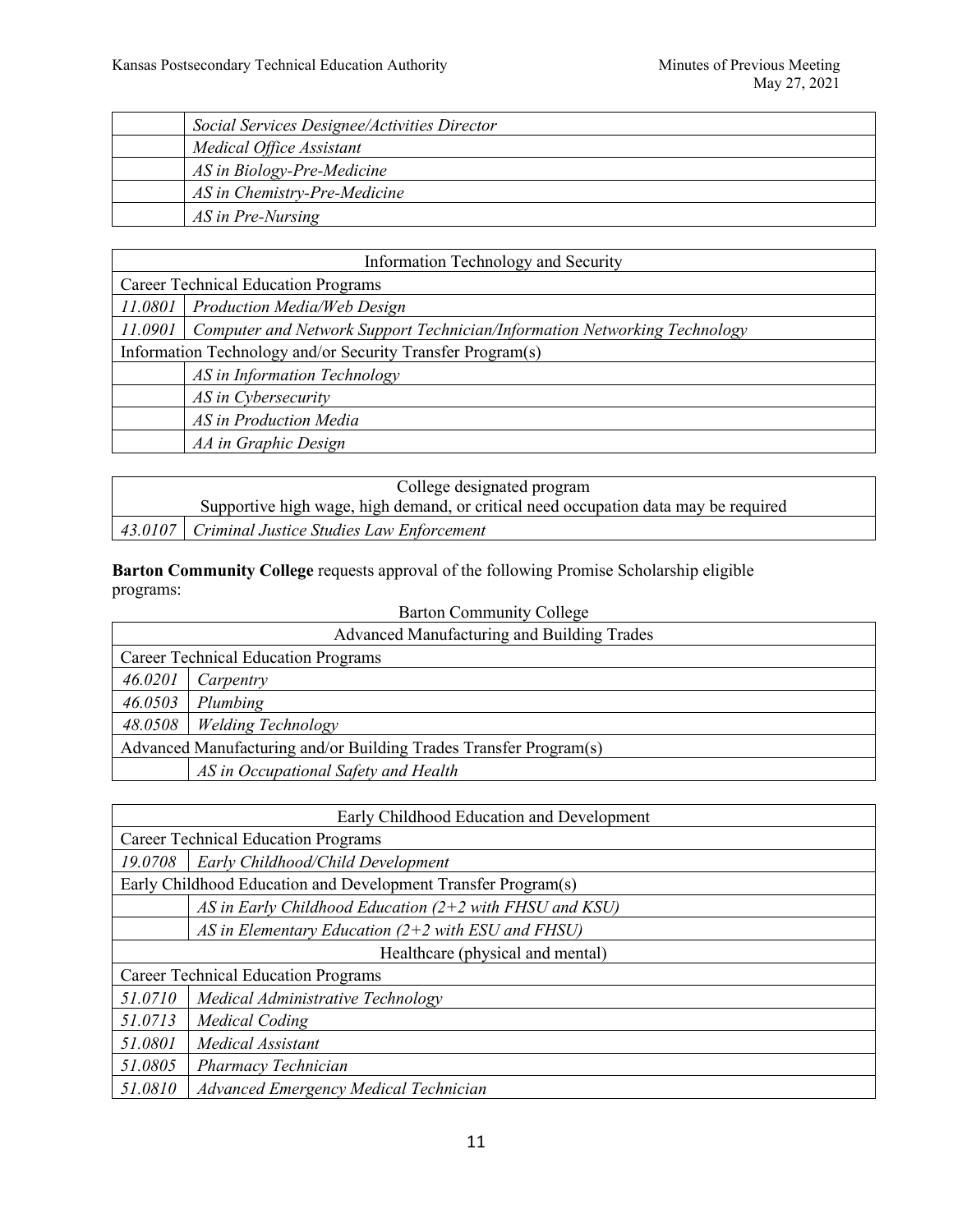| 51.0810 | <b>Emergency Medical Responder</b>                      |
|---------|---------------------------------------------------------|
| 51.0810 | Emergency Medical Technician                            |
| 51.0810 | <b>EMS Instructor Coordinator</b>                       |
| 51.0904 | Paramedic                                               |
| 51.1004 | <b>Medical Laboratory Technology</b>                    |
| 51.1009 | Phlebotomy                                              |
| 51.2603 | <b>Medication Aide</b>                                  |
| 51.3104 | Dietary Manager                                         |
| 51.3801 | <b>Registered Nursing</b>                               |
| 51.3902 | <b>Practical Nursing</b>                                |
| 51.3902 | Certified Nurse Aide                                    |
|         | Healthcare (physical and/or mental) Transfer Program(s) |
|         | AS in Dietary Management $(2+2$ KSU)                    |
|         | AS in Pre-Professional Healthcare                       |

| Information Technology and Security                        |                                          |  |
|------------------------------------------------------------|------------------------------------------|--|
| <b>Career Technical Education Programs</b>                 |                                          |  |
|                                                            | 11.0901   Networking Specialist          |  |
| Information Technology and/or Security Transfer Program(s) |                                          |  |
|                                                            | AS in Computer Science $(2+2$ with FHSU) |  |

| College designated program |                                                                                     |
|----------------------------|-------------------------------------------------------------------------------------|
|                            | Supportive high wage, high demand, or critical need occupation data may be required |
| 15.0699                    | Natural Gas Transmission and Distribution Technician                                |

# **Butler Community College** requests approval of the following Promise Scholarship eligible programs: Butler Community College

| Advanced Manufacturing and Building Trades                        |                                                                                    |  |
|-------------------------------------------------------------------|------------------------------------------------------------------------------------|--|
|                                                                   | <b>Career Technical Education Programs</b>                                         |  |
| 15.0612                                                           | Engineering Technology                                                             |  |
| 46.0415                                                           | <b>Construction Technology</b>                                                     |  |
| 48.0508                                                           | <b>Welding Technology</b>                                                          |  |
|                                                                   | AAS in Construction Trades (agreement with AGC)                                    |  |
|                                                                   | AAS in Electrical (agreement with JATC)                                            |  |
|                                                                   | AAS in Plumber and Pipefitter (agreement with Local 441 Plumbers and Pipefitters)  |  |
|                                                                   | AAS in Sheet Metal (agreement with JATC)                                           |  |
| Advanced Manufacturing and/or Building Trades Transfer Program(s) |                                                                                    |  |
|                                                                   | AS in Engineering Technology (FHSU, KSU Polytechnic, KSU, PSU, WSU, University of  |  |
|                                                                   | Phoenix)                                                                           |  |
|                                                                   | AS in Pre-Engineering (FHSU, Friends University, KSU, Newman University, PSU, WSU) |  |
|                                                                   | AS in Science, Engineering and Math Meta Major (FHSU, KSU Polytechnic, PSU, WSU)   |  |

| Early Childhood Education and Development |  |
|-------------------------------------------|--|
| Career Technical Education Programs       |  |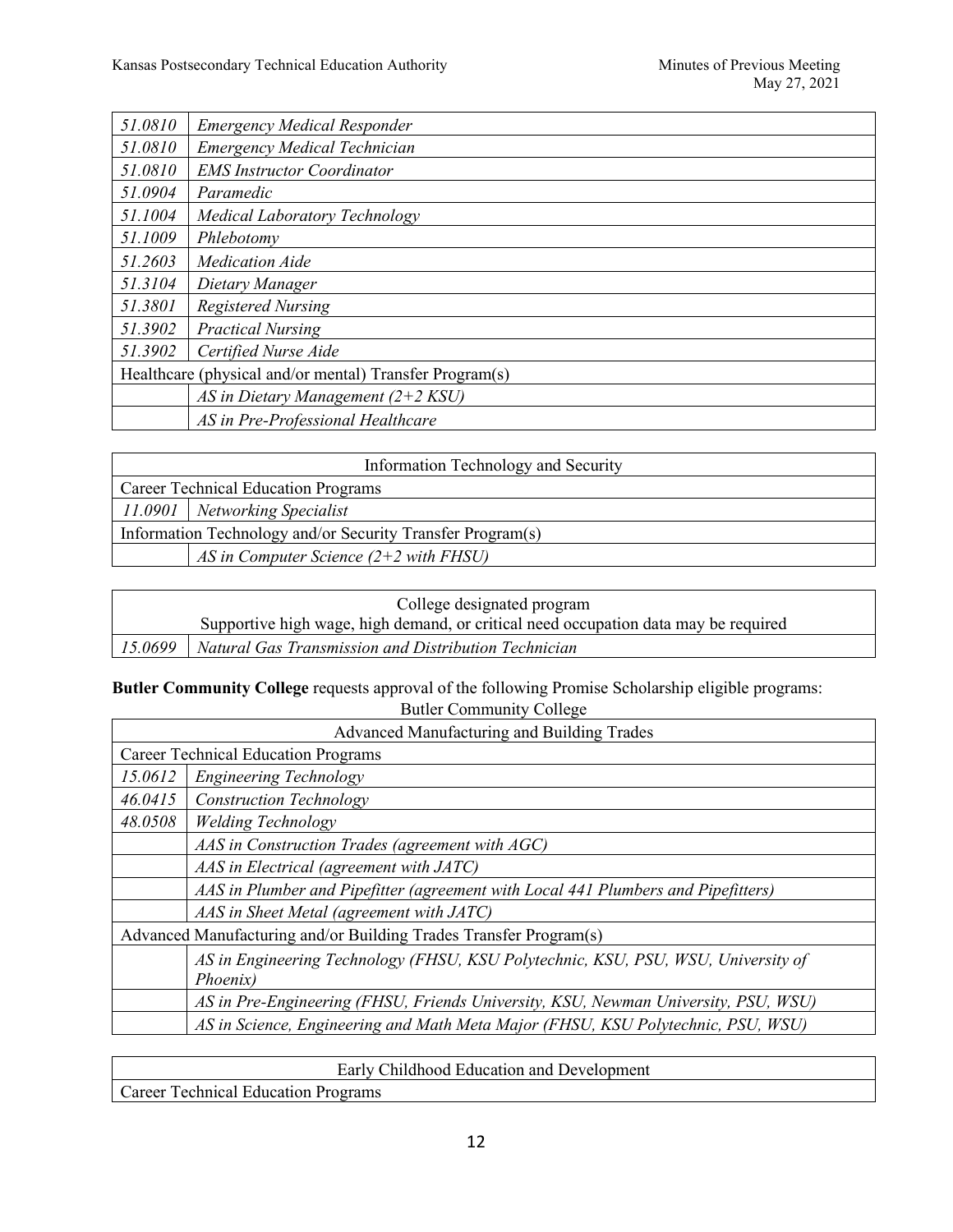| 19.0708 | Early Childhood Education - including CDA short-term program (FHSU, KSU, WSU,<br>Southwestern University)                                                |
|---------|----------------------------------------------------------------------------------------------------------------------------------------------------------|
|         | Early Childhood Education and Development Transfer Program(s) - add lines as needed                                                                      |
|         | AA in Elementary Education (ESU, FHSU, KSU, Friends University, Newman University, PSU,<br>Southwestern University, Sterling College, WSU)               |
|         | AS in Elementary Education (ESU, FHSU, KSU, Friends University, Newman University, PSU,<br>Southwestern University, Sterling College, WSU)               |
|         | AA in Secondary Education (FHSU, Friends University, KSU, Newman University, Southwestern<br>University, PSU)                                            |
|         | AS in Secondary Education (FHSU, Friends University, KSU, Newman University, Southwestern<br>University, PSU)                                            |
|         | AS in Unified Teaching (FHSU, Newman University, WSU)                                                                                                    |
|         | AA in Education and Public Service Meta Major (ESU, FHSU, Friends University, Newman<br>University, PSU, Southwestern University, Sterling College, WSU) |
|         | AS in Education and Public Service Meta Major (ESU, FHSU, Friends University, Newman<br>University, PSU, Southwestern University, Sterling College, WSU) |

|                                                         | Healthcare (physical and mental)                                                                        |  |
|---------------------------------------------------------|---------------------------------------------------------------------------------------------------------|--|
| <b>Career Technical Education Programs</b>              |                                                                                                         |  |
| 51.0710                                                 | <b>Business Medical Specialist (WSU)</b>                                                                |  |
| 51.0718                                                 | Long Term Care Administration/Management                                                                |  |
| 51.0713                                                 | Physician Coding (WSU)                                                                                  |  |
| 51.0810                                                 | Emergency Medical Technician                                                                            |  |
| 52.0810                                                 | Advanced Emergency Medical Technician                                                                   |  |
| 51.0899                                                 | Allied Health and Medical Assisting Services, Other                                                     |  |
| 51.2602                                                 | Home Health Aide                                                                                        |  |
| 51.2603                                                 | <b>Medication Aide</b>                                                                                  |  |
| 51.3801                                                 | Nursing (FHSU, KSU, Newman University, WSU, KU, University of Phoenix)                                  |  |
| 51.3901                                                 | <b>Nursing</b>                                                                                          |  |
| 51.3902                                                 | Nursing Aide                                                                                            |  |
| 51.0904                                                 | Emergency Medical Technician (EMT/Paramedic)                                                            |  |
| Healthcare (physical and/or mental) Transfer Program(s) |                                                                                                         |  |
|                                                         | AS in Athletic Training (FHSU, Birch Performance, Parisi Speed School)                                  |  |
|                                                         | AS in Exercise Science (FHSU, Birch Performance, Parisi Speed School)                                   |  |
|                                                         | AS in Health Sciences Meta Major (KSU, Newman University, WU, University of Phoenix)                    |  |
|                                                         | AS in Pre-Nursing/Health Sciences (KSU, Newman University, Tabor College, KU, University of<br>Phoenix) |  |
|                                                         | AS in Pre-Physical Therapy (Newman University)                                                          |  |
|                                                         | AS in Pre-Physician Assistant (Newman University)                                                       |  |
|                                                         | AS in Sports Management (Friends University)                                                            |  |
|                                                         | AA in Psychology (FHSU, Friends University, KSU, Newman University, WU, WSU)                            |  |
|                                                         | AS in Psychology (FHSU, Friends University, KSU, Newman University, WU, WSU)                            |  |
|                                                         | AA in Sociology and Social Work (FHSU, KSU, Newman University, WU, WSU)                                 |  |
|                                                         | AS in Pre-Medicine (Newman University)                                                                  |  |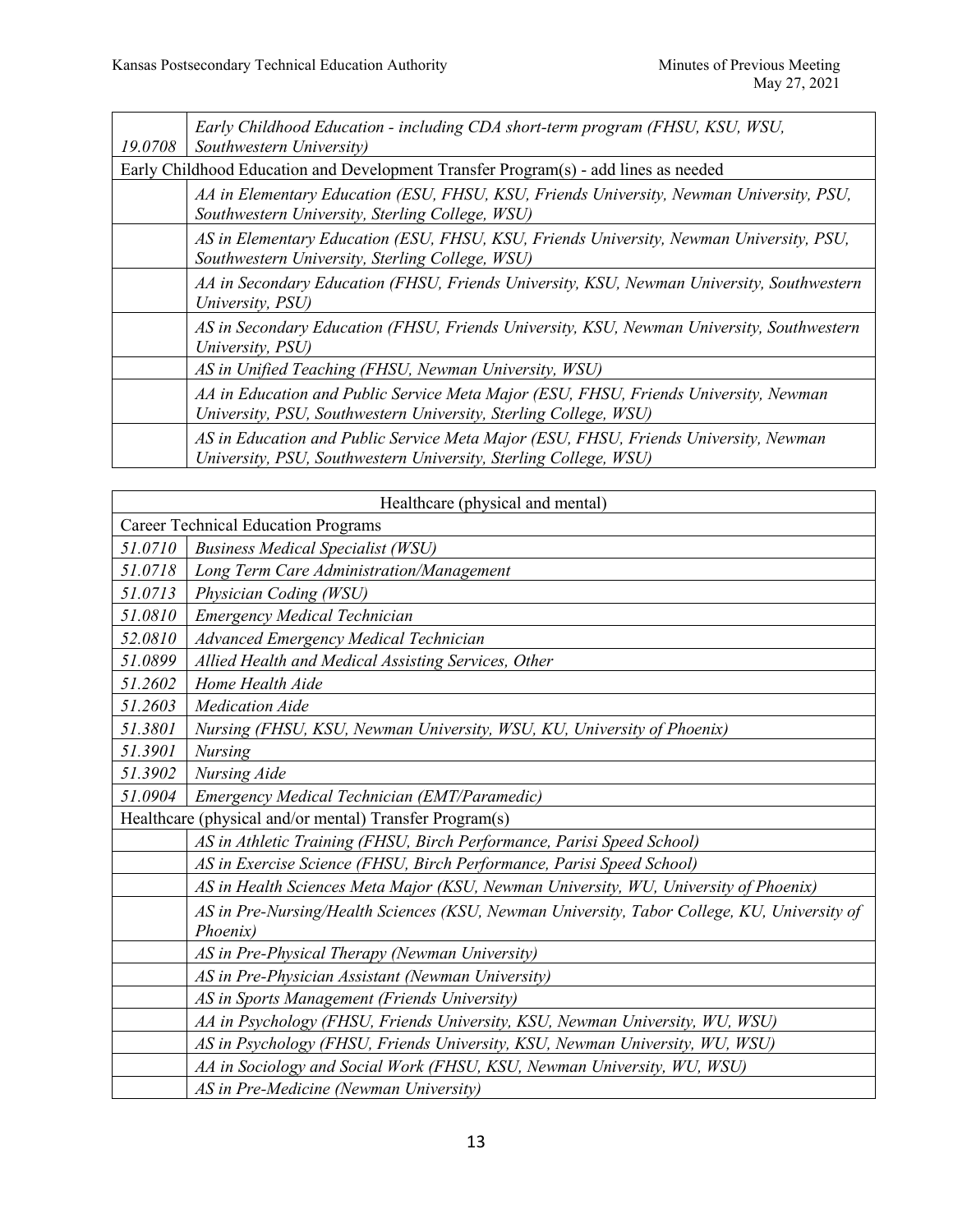*AS in Pre-Pharmacy (Newman University)*

| Information Technology and Security                        |                                                                      |  |
|------------------------------------------------------------|----------------------------------------------------------------------|--|
|                                                            | <b>Career Technical Education Programs</b>                           |  |
| 11.0201                                                    | Software Development (K-State Polytechnic, WSU)                      |  |
| 11.1002                                                    | Internetworking Management (FHSU, K-State Polytechnic, KSU, WSU)     |  |
| 11.1003                                                    | Cyber Security (Friends University)                                  |  |
| 11.1004                                                    | Web Development (WSU)                                                |  |
| Information Technology and/or Security Transfer Program(s) |                                                                      |  |
|                                                            | Digital Media (WSU)                                                  |  |
|                                                            | Interactive, Digital, and 3D Technology (University of Phoenix, WSU) |  |
|                                                            | Data Analytics (Newman University)                                   |  |
|                                                            | Microsoft Office Certification                                       |  |
|                                                            | AS in Pre-Computer (FHSU, KSU, National American University, WSU)    |  |

| College designated program |                                                                                     |
|----------------------------|-------------------------------------------------------------------------------------|
|                            | Supportive high wage, high demand, or critical need occupation data may be required |
| $43.0203$ Fire Science     |                                                                                     |

**Cloud County Community College** requests approval of the following Promise Scholarship eligible programs:

| Cloud County Community College             |                                                                                         |
|--------------------------------------------|-----------------------------------------------------------------------------------------|
| Advanced Manufacturing and Building Trades |                                                                                         |
|                                            | <b>Career Technical Education Programs</b>                                              |
| 15.1703                                    | Solar Energy Technology                                                                 |
| 47.9999                                    | <b>Wind Energy Technology</b>                                                           |
|                                            | Advanced Manufacturing and/or Building Trades Transfer Program(s)                       |
|                                            | AGS in Renewable Energy (Friends University; Franklin University; Sterling College;     |
|                                            | Southwestern College; Ashford University; American Public University; Kansas Wesleyan   |
|                                            | University; Fort Hays State University; Baker University; National American University) |
|                                            | AS in Renewable Energy (Friends University; Franklin University; Sterling College;      |
|                                            | Southwestern College; Ashford University; American Public University; Kansas Wesleyan   |
|                                            | University; Fort Hays State University; Baker University; National American University) |
|                                            | AGS in Math and Engineering (Friends University; Franklin University; Sterling College; |
|                                            | Southwestern College; Ashford University; American Public University; Kansas Wesleyan   |
|                                            | University; Fort Hays State University; Baker University; National American University) |
|                                            | AS in Math and Engineering (Friends University; Franklin University; Sterling College;  |
|                                            | Southwestern College; Ashford University; American Public University; Kansas Wesleyan   |
|                                            | University; Fort Hays State University; Baker University; National American University) |

|                                                               | Early Childhood Education and Development        |
|---------------------------------------------------------------|--------------------------------------------------|
|                                                               | <b>Career Technical Education Programs</b>       |
|                                                               | 19.0708   Early Childhood Education and Services |
| Early Childhood Education and Development Transfer Program(s) |                                                  |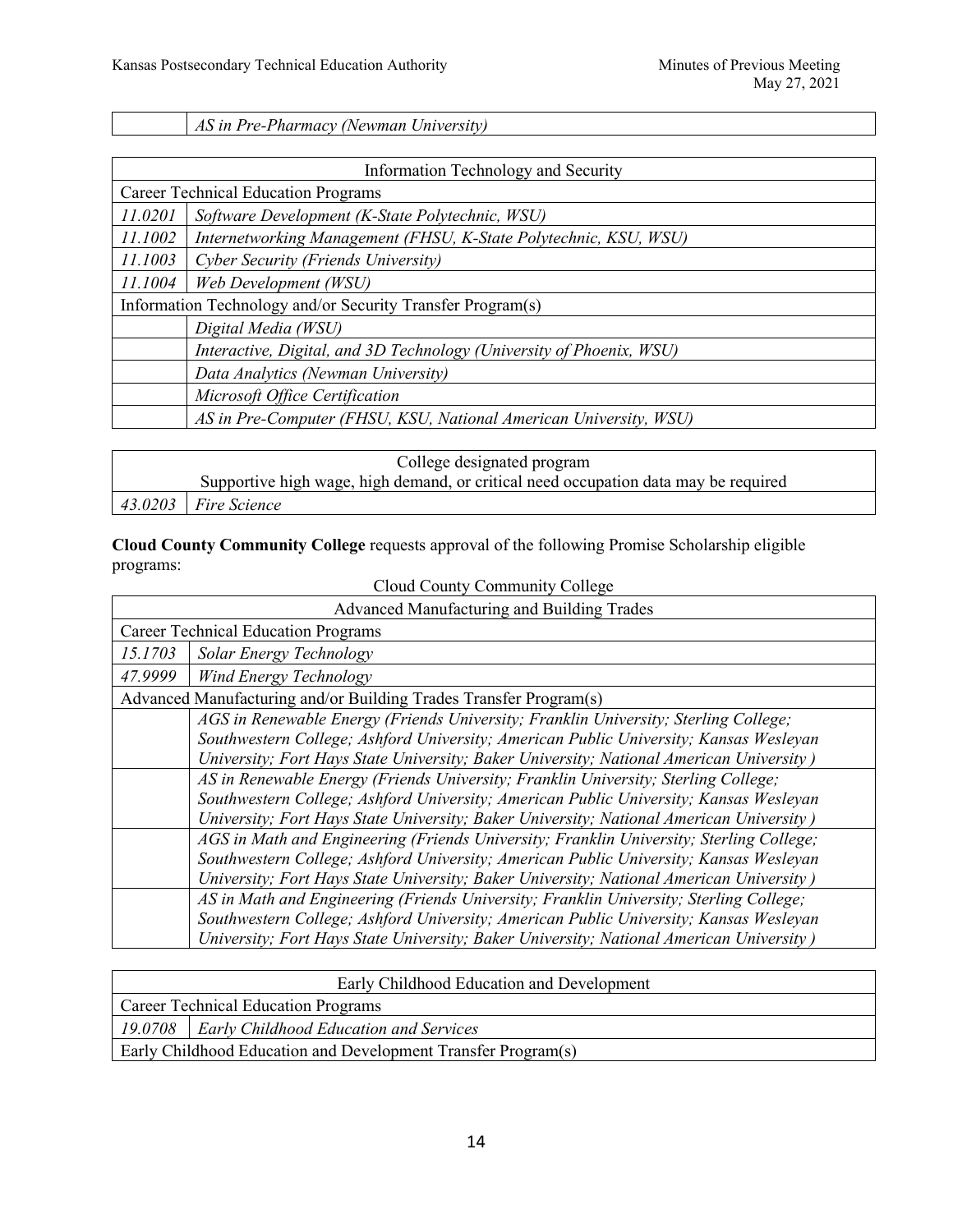*AA in Education: Secondary Ed-Com & Theatre; Secondary Ag; Secondary Ed -Art; Secondary Ed-Biology; Secondary Ed-Chemistry; Secondary Ed-History; Secondary Ed-Math; Secondary Ed-Music; Secondary Ed-Social Science; Family and Consumer Sciences Ed (Friends University; Franklin University; Sterling College; Southwestern College; Ashford University; American Public University; Kansas Wesleyan University; Fort Hays State University; Baker University; National American University) AGS in Education: Secondary Ed-Com & Theatre; Secondary Ag; Secondary Ed -Art; Secondary Ed-Biology; Secondary Ed-Chemistry; Secondary Ed-History; Secondary Ed-Math; Secondary Ed-Music; Secondary Ed-Social Science; Family and Consumer Sciences Ed (Friends University; Franklin University; Sterling College; Southwestern College; Ashford University; American Public University; Kansas Wesleyan University; Fort Hays State University; Baker University; National American University) AA in Education (Friends University; Franklin University; Sterling College; Southwestern College; Ashford University; American Public University; Kansas Wesleyan University; Fort Hays State University; Baker University; National American University) AA in Elementary Education (Fort Hays State University-Elementary Education; Emporia State University )*

| Healthcare (physical and mental)                        |                                                                                                 |
|---------------------------------------------------------|-------------------------------------------------------------------------------------------------|
|                                                         | <b>Career Technical Education Programs</b>                                                      |
| 51.0810                                                 | <b>EMT</b>                                                                                      |
| 51.2602                                                 | Home Health Aide                                                                                |
| 51.2603                                                 | <i>Medication Aide</i>                                                                          |
| 51.3801                                                 | <b>Associate Degree Nursing Program</b>                                                         |
| 51.3902                                                 | Nursing Aide                                                                                    |
| 51.0805                                                 | Pharmacy Technician                                                                             |
| Healthcare (physical and/or mental) Transfer Program(s) |                                                                                                 |
|                                                         | AGS in Pre-Nursing (Friends University; Franklin University; Sterling College; Southwestern     |
|                                                         | College; Ashford University; American Public University; Kansas Wesleyan University; Fort       |
|                                                         | Hays State University; Baker University; National American University)                          |
|                                                         | AS in Pre-Nursing (Friends University; Franklin University; Sterling College; Southwestern      |
|                                                         | College; Ashford University; American Public University; Kansas Wesleyan University; Fort       |
|                                                         | Hays State University; Baker University; National American University)                          |
|                                                         | AGS in Science (Friends University; Franklin University; Sterling College; Southwestern         |
|                                                         | College; Ashford University; American Public University; Kansas Wesleyan University; Fort       |
|                                                         | Hays State University; Baker University; National American University)                          |
|                                                         | AS in Science (Friends University; Franklin University; Sterling College; Southwestern College; |
|                                                         | Ashford University; American Public University; Kansas Wesleyan University; Fort Hays State     |
|                                                         | University; Baker University; National American University)                                     |
|                                                         | AGS in Preprofessional Health (Friends University; Franklin University; Sterling College;       |
|                                                         | Southwestern College; Ashford University; American Public University; Kansas Wesleyan           |
|                                                         | University; Fort Hays State University; Baker University; National American University)         |
|                                                         | AS in Preprofessional Health (Friends University; Franklin University; Sterling College;        |
|                                                         | Southwestern College; Ashford University; American Public University; Kansas Wesleyan           |
|                                                         | University; Fort Hays State University; Baker University; National American University)         |
|                                                         |                                                                                                 |

Information Technology and Security

Career Technical Education Programs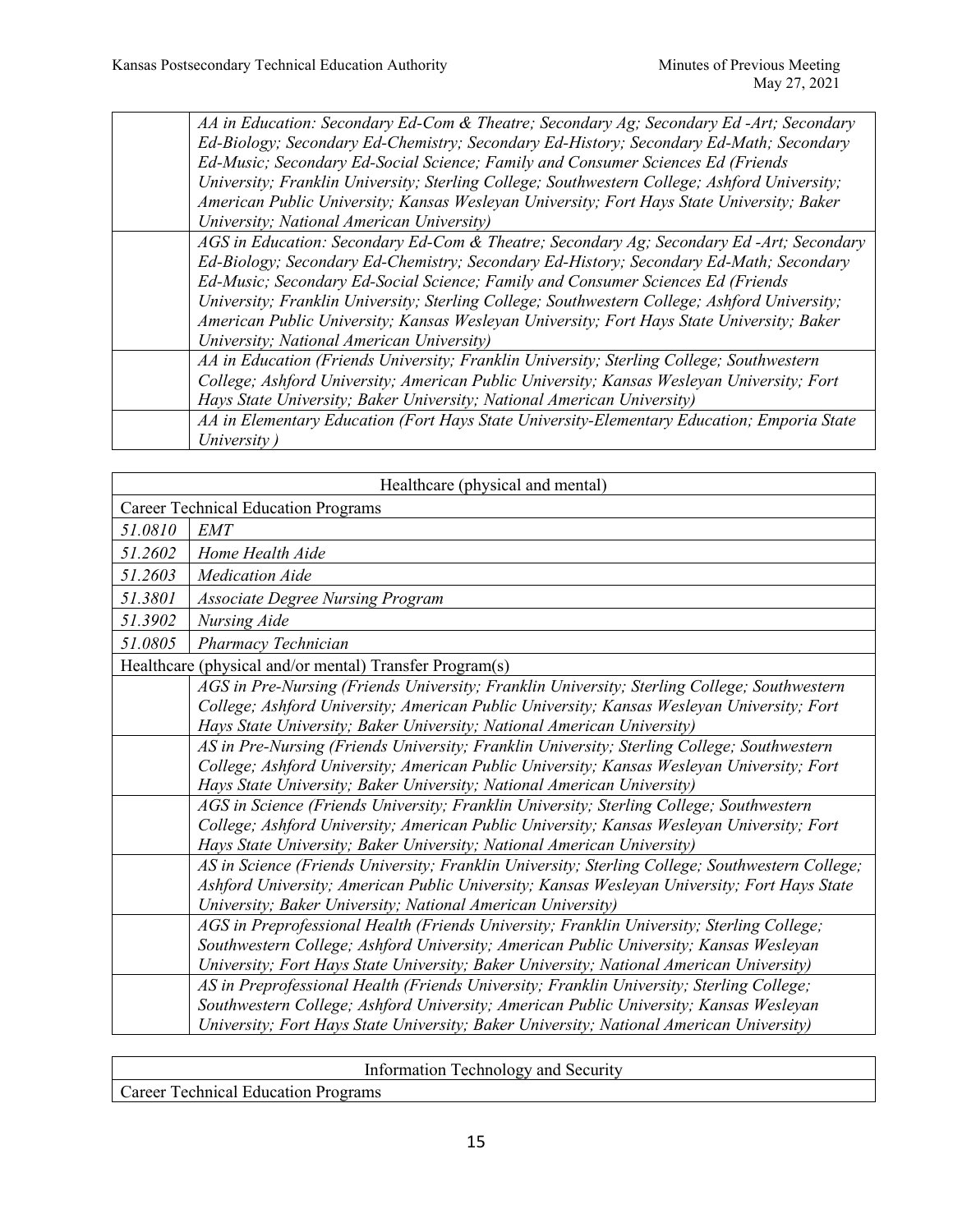| None                                                       |
|------------------------------------------------------------|
| Information Technology and/or Security Transfer Program(s) |
| None                                                       |

| College designated program                                                          |
|-------------------------------------------------------------------------------------|
| Supportive high wage, high demand, or critical need occupation data may be required |
| $\vert$ 01.0301   Agriculture Production & Services                                 |

# **Coffeyville Community College** requests approval of the following Promise Scholarship eligible programs:

Coffeyville Community College

| Advanced Manufacturing and Building Trades                        |                                                            |
|-------------------------------------------------------------------|------------------------------------------------------------|
| <b>Career Technical Education Programs</b>                        |                                                            |
| 46.0201                                                           | Construction Technology (K-State Polytechnic, FHSU, PSU)   |
| 46.0302                                                           | Electrical Technology (K-State Polytechnic)                |
| 48.0501                                                           | Precision Machining Technology (K-State Polytechnic, FHSU) |
| 48.0508                                                           | Welding Technology (K-State Polytechnic)                   |
| Advanced Manufacturing and/or Building Trades Transfer Program(s) |                                                            |
|                                                                   | None                                                       |

|                                                               | Early Childhood Education and Development                |
|---------------------------------------------------------------|----------------------------------------------------------|
| <b>Career Technical Education Programs</b>                    |                                                          |
|                                                               | <b>None</b>                                              |
| Early Childhood Education and Development Transfer Program(s) |                                                          |
|                                                               | AA in Education $(2+2$ PSU)                              |
|                                                               | AA in Elementary Education $(2+2$ WSU, Sterling College) |

| Healthcare (physical and mental)                        |                                                                                            |  |
|---------------------------------------------------------|--------------------------------------------------------------------------------------------|--|
|                                                         | <b>Career Technical Education Programs</b>                                                 |  |
| 51.0801                                                 | Medical Assistant                                                                          |  |
| 51.0810                                                 | EMT: Basic                                                                                 |  |
| 51.0904                                                 | Emergency Medical Technician/Paramedic (EMT-P)                                             |  |
| 51.1004                                                 | Medical Laboratory Technology                                                              |  |
| 51.1009                                                 | Phlebotomy                                                                                 |  |
| 51.2603                                                 | <b>Medication Aide</b>                                                                     |  |
|                                                         | Registered Nursing (Chamberlain, MidAmerica Nazarene, National American University, Ottawa |  |
| 51.3801                                                 | University, WSU, FHSU, Oklahoma Wesleyan, and Aspen University)                            |  |
| 51.3901                                                 | <b>Practical Nursing</b>                                                                   |  |
| 51.3902                                                 | Nursing Aide                                                                               |  |
| Healthcare (physical and/or mental) Transfer Program(s) |                                                                                            |  |
|                                                         | None                                                                                       |  |

| Information Technology and Security |                                                                                              |
|-------------------------------------|----------------------------------------------------------------------------------------------|
| Career Technical Education Programs |                                                                                              |
|                                     | 11.0901   Information Systems Technology (K-State Polytechnic, National American University) |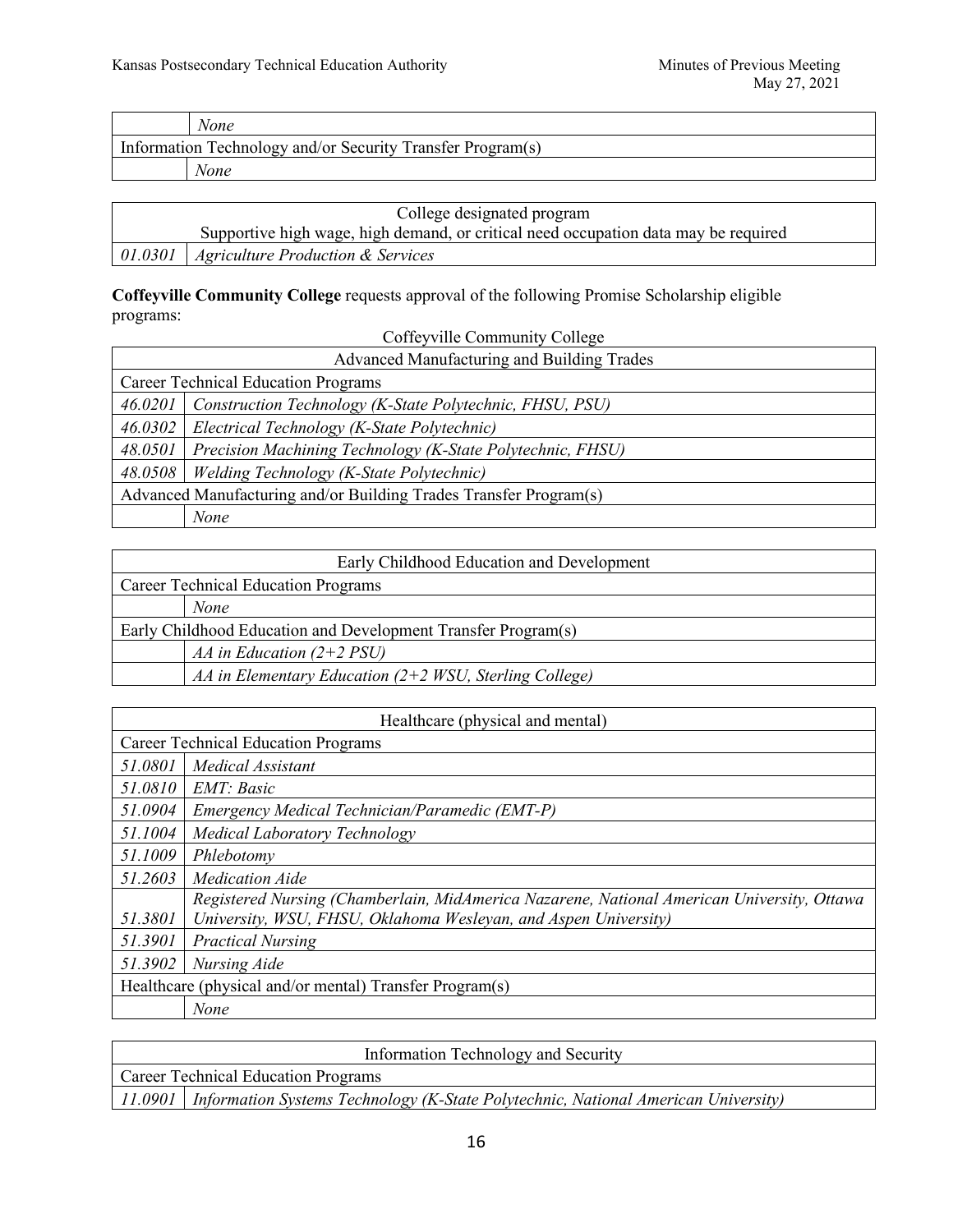Information Technology and/or Security Transfer Program(s)

*None*

| College designated program |                                                                                     |
|----------------------------|-------------------------------------------------------------------------------------|
|                            | Supportive high wage, high demand, or critical need occupation data may be required |
|                            | 43.0203   Fire Science/Firefighter                                                  |

**Colby Community College** requests approval of the following Promise Scholarship eligible programs: Colby Community College

| COIDY COMMUNISTY CONCE<br>Advanced Manufacturing and Building Trades |                               |
|----------------------------------------------------------------------|-------------------------------|
| <b>Career Technical Education Programs</b>                           |                               |
| 15.0305                                                              | Telecommunications Technology |
| 15.1703                                                              | Solar Photovoltaic            |
| 15.1704                                                              | Wind Technology               |
| 47.0701                                                              | Sustainable/Renewable Energy  |
| Advanced Manufacturing and/or Building Trades Transfer Program(s)    |                               |
|                                                                      | None                          |

| Early Childhood Education and Development                     |  |  |
|---------------------------------------------------------------|--|--|
| <b>Career Technical Education Programs</b>                    |  |  |
| <b>None</b>                                                   |  |  |
| Early Childhood Education and Development Transfer Program(s) |  |  |
| AA in Elementary Education (FHSU, KU)                         |  |  |
| AA in Secondary Education (FHSU)                              |  |  |
| AA in Education (PSU)                                         |  |  |
| AA in Unified Early Childhood (KU, FHSU)                      |  |  |

| Healthcare (physical and mental) |                                                         |
|----------------------------------|---------------------------------------------------------|
|                                  | <b>Career Technical Education Programs</b>              |
| 51.0602                          | Dental Hygiene (KSU)                                    |
| 51.0806                          | Physical Therapist Assistant                            |
| 51.2603                          | <b>Medication Aide</b>                                  |
| 51.3801                          | <b>Associate Degree in Nursing</b>                      |
| 51.3901                          | <b>Practical Nursing</b>                                |
| 51.3902                          | Nursing Aide                                            |
|                                  | Healthcare (physical and/or mental) Transfer Program(s) |
|                                  | AA in Pre-Medical Nursing                               |
|                                  | AS in Pre-Chiropractic                                  |
|                                  | AS in Pre-Dentistry                                     |
|                                  | AS in Pre-Medicine                                      |
|                                  | AS in Pre-Optometry                                     |
|                                  | AS-Pre-Pharmacy                                         |
|                                  | AS in Pre-Physical Therapy                              |
|                                  | Community Health $(2+2 KU)$                             |
|                                  | AS in Exercise Science $(2+2 KU)$                       |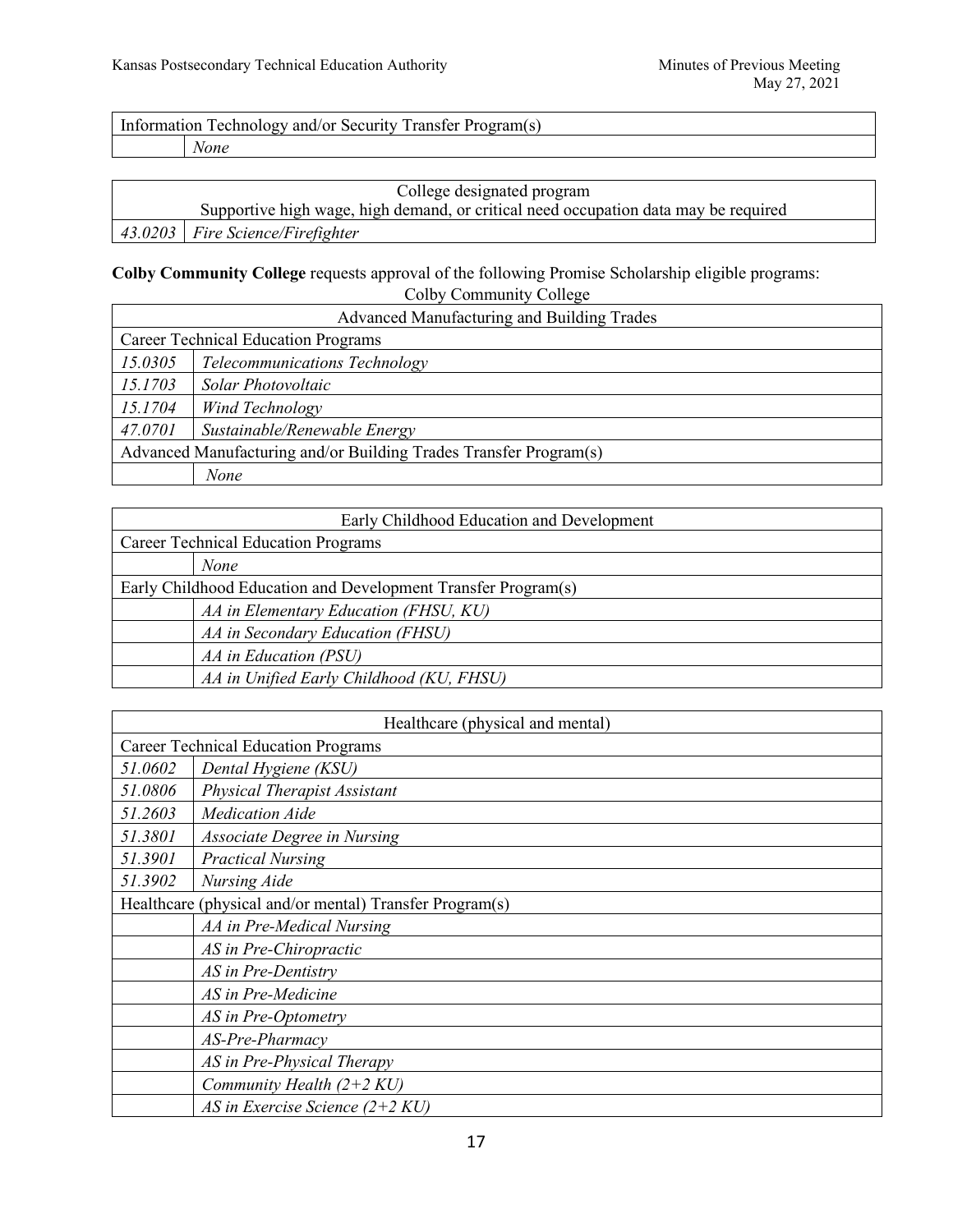| AAS in Health & Human Performance $(2+2$ FHSU)          |
|---------------------------------------------------------|
| $AAS$ in Health Studies (2+2 FHSU)                      |
| AAS in Physical Education $(2+2$ PSU)                   |
| AA in Psychology and Interdisciplinary (KSU, FHSU, PSU) |
| AA in Social Work $(2+2$ FHSU, KU)                      |

| Information Technology and Security                                              |  |
|----------------------------------------------------------------------------------|--|
| <b>Career Technical Education Programs</b>                                       |  |
| None                                                                             |  |
| Information Technology and/or Security Transfer Program(s) - add lines as needed |  |
| Computer and Information Sciences, General                                       |  |
| Management Information Systems $(2+2$ FHSU)                                      |  |

|         | College designated program                                                          |  |
|---------|-------------------------------------------------------------------------------------|--|
|         | Supportive high wage, high demand, or critical need occupation data may be required |  |
| 01.0104 | Farm/Farm and Ranch Management                                                      |  |

**Cowley Community College** requests approval of the following Promise Scholarship eligible programs: Cowley County Community College

| Advanced Manufacturing and Building Trades                        |                                   |  |
|-------------------------------------------------------------------|-----------------------------------|--|
| <b>Career Technical Education Programs</b>                        |                                   |  |
| 01.1002                                                           | Milling Technician                |  |
| 15.0499                                                           | Electromechanical Maintenance     |  |
| 41.0204                                                           | Nondestructive Testing Technology |  |
| 46.0201                                                           | Carpentry/Construction            |  |
| 48.0501                                                           | Machine Technology                |  |
| 48.0508                                                           | <b>Welding Technology</b>         |  |
| Advanced Manufacturing and/or Building Trades Transfer Program(s) |                                   |  |
|                                                                   | AS in Engineering                 |  |
|                                                                   | AS in Engineering Technology      |  |
|                                                                   | AS in Physics                     |  |

| Early Childhood Education and Development                     |                                                               |
|---------------------------------------------------------------|---------------------------------------------------------------|
| <b>Career Technical Education Programs</b>                    |                                                               |
|                                                               | 19.0708   Child Care and Development                          |
| Early Childhood Education and Development Transfer Program(s) |                                                               |
|                                                               | AA in Education/Elementary & Early Childhood Transfer Pathway |
|                                                               | AA Instructional Technology & Design Transfer Pathway         |
|                                                               | AA in Paraprofessional Educator Pathway                       |

| Healthcare (physical and mental)           |                        |
|--------------------------------------------|------------------------|
| <b>Career Technical Education Programs</b> |                        |
| 51.0710                                    | Medical Office Support |
| 51.0713                                    | Medical Coding         |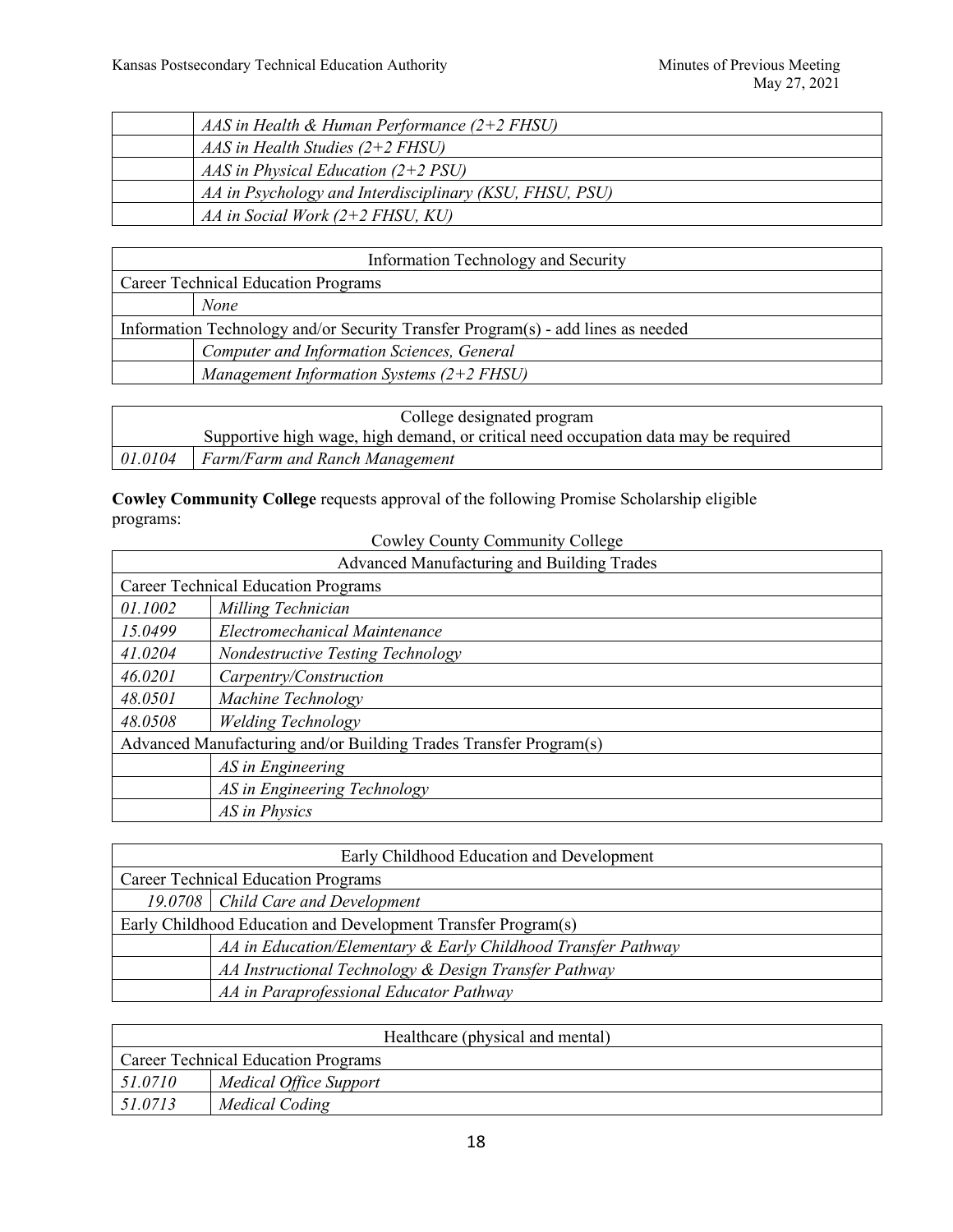| 51.0810                                                 | <b>EMT</b> : Basic                                                      |
|---------------------------------------------------------|-------------------------------------------------------------------------|
| 51.0810                                                 | <b>EMT: Emergency Medical Technician</b>                                |
| 51.0904                                                 | Emergency Medical Services Paramedic (Mobile Intensive Care Technician) |
| 51.1009                                                 | Phlebotomy                                                              |
| 51.2602                                                 | Home Health Aide                                                        |
| 51.2603                                                 | <b>Medication Aide</b>                                                  |
| 51.2604                                                 | Restorative Aide                                                        |
| 51.3901                                                 | <b>IV</b> Therapy                                                       |
| 51.3902                                                 | Nursing Aide                                                            |
| Healthcare (physical and/or mental) Transfer Program(s) |                                                                         |
|                                                         | AA in Health Services Management & Community Development                |
|                                                         | AA in Psychology                                                        |
|                                                         | AA in Social Work                                                       |
|                                                         | AA in Sociology                                                         |
|                                                         | AA in Sports Management/Administration                                  |
|                                                         | AS in Athletic Training                                                 |
|                                                         | AS in General STEM pathway                                              |
|                                                         | AS in Biology                                                           |
|                                                         | AS in Biomedical Engineering (WSU)                                      |
|                                                         | AS in Chemistry                                                         |
|                                                         | AS in Pre-Chiropractic                                                  |
|                                                         | AS in Dental Hygiene                                                    |
|                                                         | AS in Pre-Dentistry                                                     |
|                                                         | AS in Dietetics                                                         |
|                                                         | AS in Pre-Medicine                                                      |
|                                                         | AS in Pre-Nursing                                                       |
|                                                         | AS in Pre-Pharmacy                                                      |
|                                                         | AS in Pre-Physical Therapy                                              |
|                                                         | AS in Pre-Diagnostic                                                    |

|                                                            | Information Technology and Security                                  |  |
|------------------------------------------------------------|----------------------------------------------------------------------|--|
|                                                            | <b>Career Technical Education Programs</b>                           |  |
| 11.1003                                                    | Software, Security and Development                                   |  |
| Information Technology and/or Security Transfer Program(s) |                                                                      |  |
|                                                            | AA in Computer Information Science Transfer Pathway                  |  |
|                                                            | AA in Management Information Systems Transfer Pathway                |  |
|                                                            | AS in Computer Science & Computer Engineering Transfer Pathway (WSU) |  |
|                                                            | AS in Computer Science Transfer Pathway                              |  |

|         | College designated program                                                          |
|---------|-------------------------------------------------------------------------------------|
|         | Supportive high wage, high demand, or critical need occupation data may be required |
| 43.0107 | Criminal Justice (technical and/or transfer)                                        |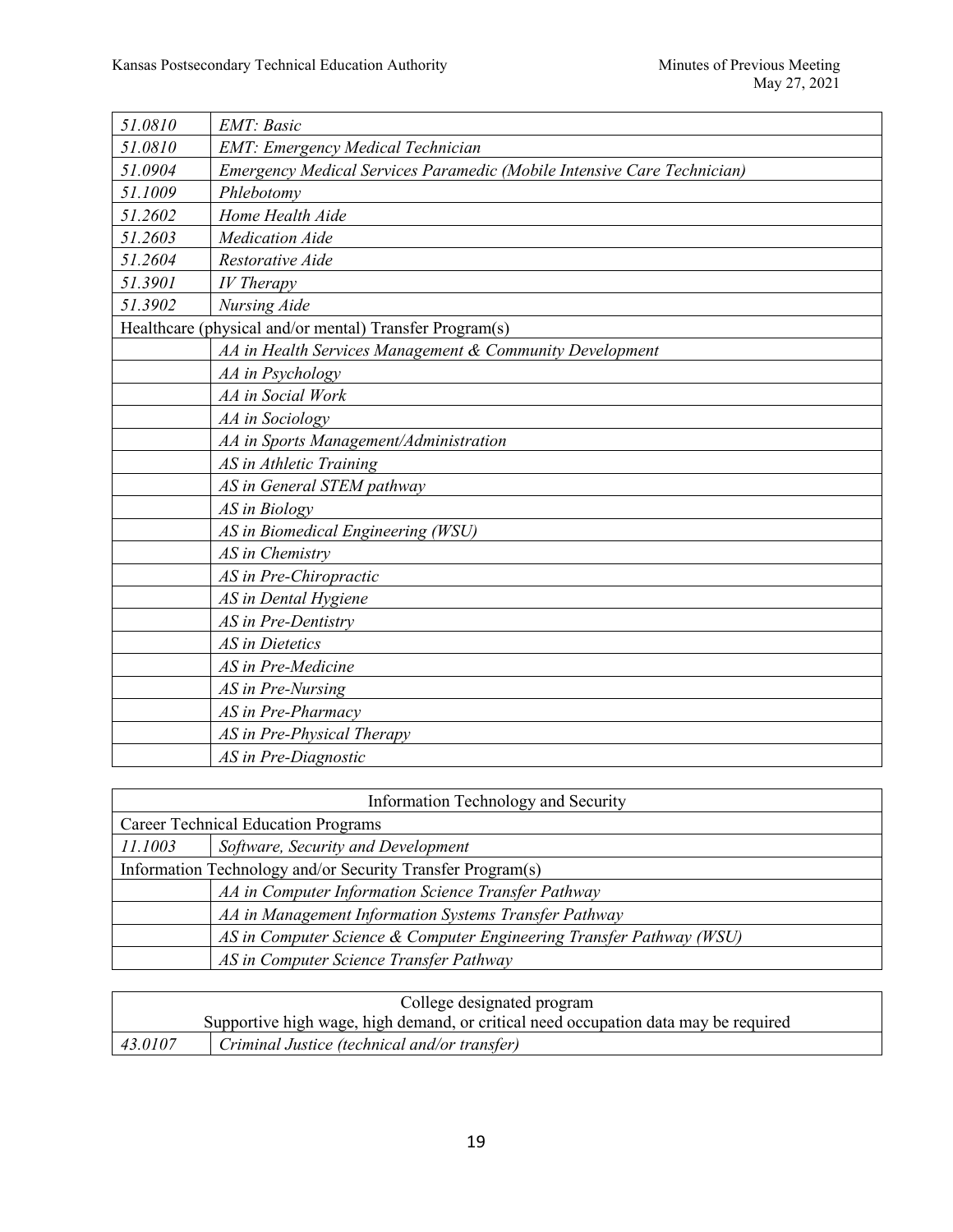**Dodge City Community College** requests approval of the following Promise Scholarship eligible programs:

|                                                               | Dodge City Community College                                      |  |
|---------------------------------------------------------------|-------------------------------------------------------------------|--|
|                                                               | Advanced Manufacturing and Building Trades                        |  |
|                                                               | <b>Career Technical Education Programs</b>                        |  |
| 46.0302                                                       | <b>Electrical Technology</b>                                      |  |
| 46.0415                                                       | <b>Building Construction Technology</b>                           |  |
| 47.0201                                                       | Climate and Energy Control Technologies (HVAC)                    |  |
| 48.0508                                                       | <b>Welding Technology</b>                                         |  |
|                                                               | Advanced Manufacturing and/or Building Trades Transfer Program(s) |  |
|                                                               | None                                                              |  |
|                                                               | Early Childhood Education and Development                         |  |
|                                                               | <b>Career Technical Education Programs</b>                        |  |
| 19.0708                                                       | Early Childhood Education                                         |  |
| Early Childhood Education and Development Transfer Program(s) |                                                                   |  |
|                                                               | None                                                              |  |
| Healthcare (physical and mental)                              |                                                                   |  |
| <b>Career Technical Education Programs</b>                    |                                                                   |  |
| 51.2602                                                       | Home Health Aide                                                  |  |
| 51.2603                                                       | <b>Medication Aide</b>                                            |  |
| 51.3801                                                       | <b>Registered Nurse</b>                                           |  |
| 51.3901                                                       | <b>Licensed Practical Nurse</b>                                   |  |
| 51.3902                                                       | Nursing Aide                                                      |  |
|                                                               | Healthcare (physical and/or mental) Transfer Program(s)           |  |
|                                                               | None                                                              |  |

|         | Information Technology and Security                        |  |
|---------|------------------------------------------------------------|--|
|         | <b>Career Technical Education Programs</b>                 |  |
| 11.0201 | <b>Computer Science</b>                                    |  |
|         | Information Technology and/or Security Transfer Program(s) |  |
|         | None                                                       |  |

|         | College designated program                                                          |
|---------|-------------------------------------------------------------------------------------|
|         | Supportive high wage, high demand, or critical need occupation data may be required |
| 47.0613 | Diesel Technology                                                                   |

**Flint Hills Technical College** requests approval of the following Promise Scholarship eligible programs: Flint Hills Technical College

| Flint Hills Technical College |                                            |
|-------------------------------|--------------------------------------------|
|                               | Advanced Manufacturing and Building Trades |
|                               | <b>Career Technical Education Programs</b> |
| 15.0613                       | Computerized Machine Tool Engineering      |
| 46.0401                       | Industrial Engineering Technology          |
| 48.0508                       | <b>Welding Technology</b>                  |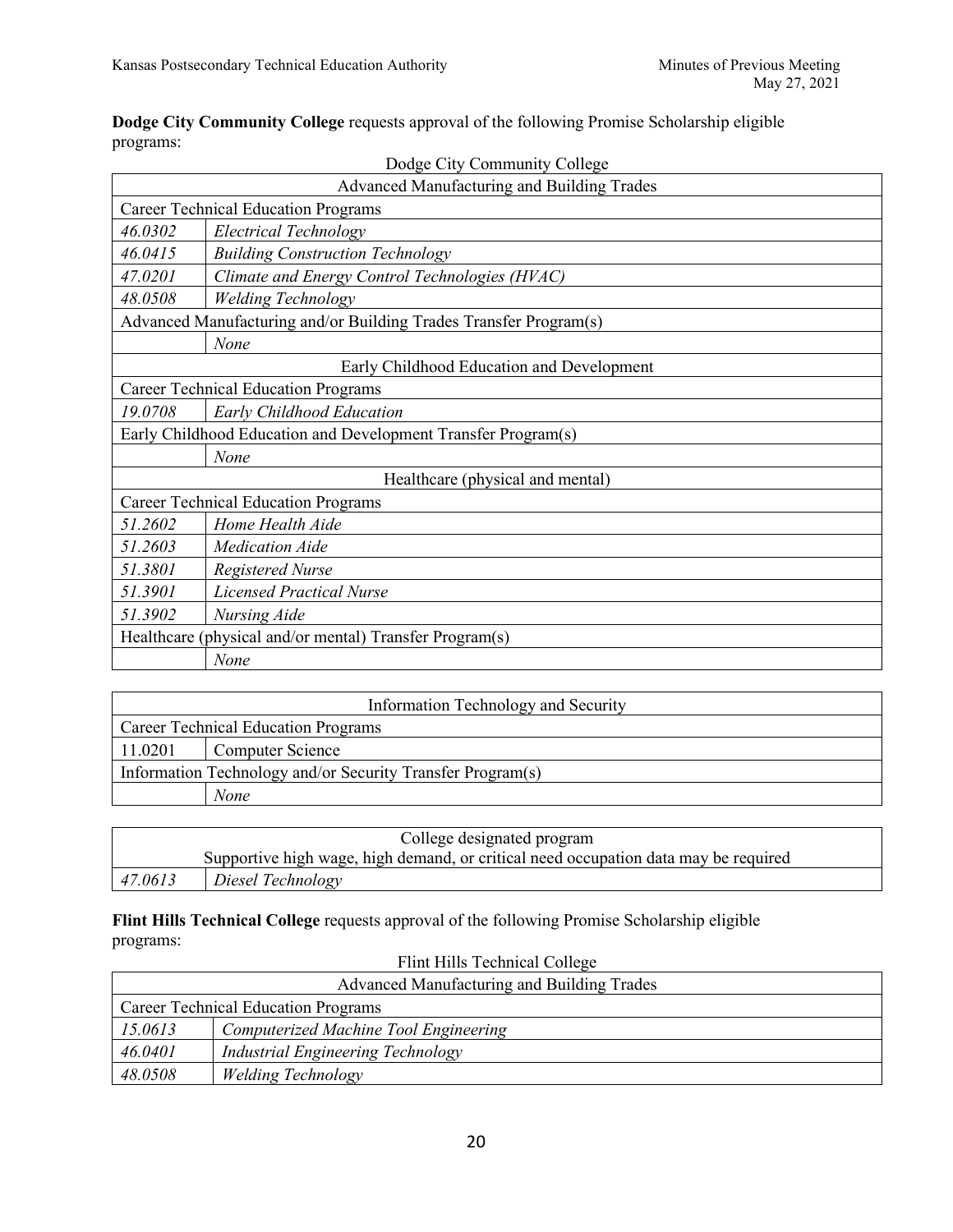|                                            | Early Childhood Education and Development |
|--------------------------------------------|-------------------------------------------|
| <b>Career Technical Education Programs</b> |                                           |
| None                                       |                                           |

|         | Healthcare (physical and mental)           |
|---------|--------------------------------------------|
|         | <b>Career Technical Education Programs</b> |
| 51.0601 | Dental Assisting                           |
| 51.0602 | Dental Hygiene                             |
| 51.0799 | Healthcare Administration/Management       |
| 51.0810 | <b>Advanced EMT</b>                        |
| 51.0810 | <b>Emergency Medical Responder</b>         |
| 51.0810 | Emergency Services Technology/EMT: Basic   |
| 51.2601 | <b>Health Occupation Technology</b>        |
| 51.2602 | Home Health Aide                           |
| 51.2603 | <b>Medication Aide</b>                     |
| 51.2699 | Restorative Aide                           |
| 51.3104 | Hospital Dietary Manager                   |
| 51.3901 | <b>Practical Nursing</b>                   |
| 51.3902 | Nursing Aide                               |

| Information Technology and Security |                                            |
|-------------------------------------|--------------------------------------------|
|                                     | <b>Career Technical Education Programs</b> |
| 11.0201                             | Computer Program Design                    |
| 11.0901                             | Network Technology                         |

|         | College designated program                                                          |
|---------|-------------------------------------------------------------------------------------|
|         | Supportive high wage, high demand, or critical need occupation data may be required |
| 15.1702 | <b>Power Plant Technology</b>                                                       |

**Fort Scott Community College** requests approval of the following Promise Scholarship eligible programs:

# Fort Scott Community College

|         | Advanced Manufacturing and Building Trades                         |  |
|---------|--------------------------------------------------------------------|--|
|         | <b>Career Technical Education Programs</b>                         |  |
| 46.0101 | Masonry                                                            |  |
| 46.0201 | <b>Construction Trades</b>                                         |  |
| 47.0201 | <i>Heating, Air Conditioning <math>\&amp;</math> Refrigeration</i> |  |
| 48.0508 | Welding                                                            |  |
|         | Advanced Manufacturing and/or Building Trades Transfer Program(s)  |  |
|         | None                                                               |  |

| Early Childhood Education and Development                     |
|---------------------------------------------------------------|
| <b>Career Technical Education Programs</b>                    |
| None                                                          |
| Early Childhood Education and Development Transfer Program(s) |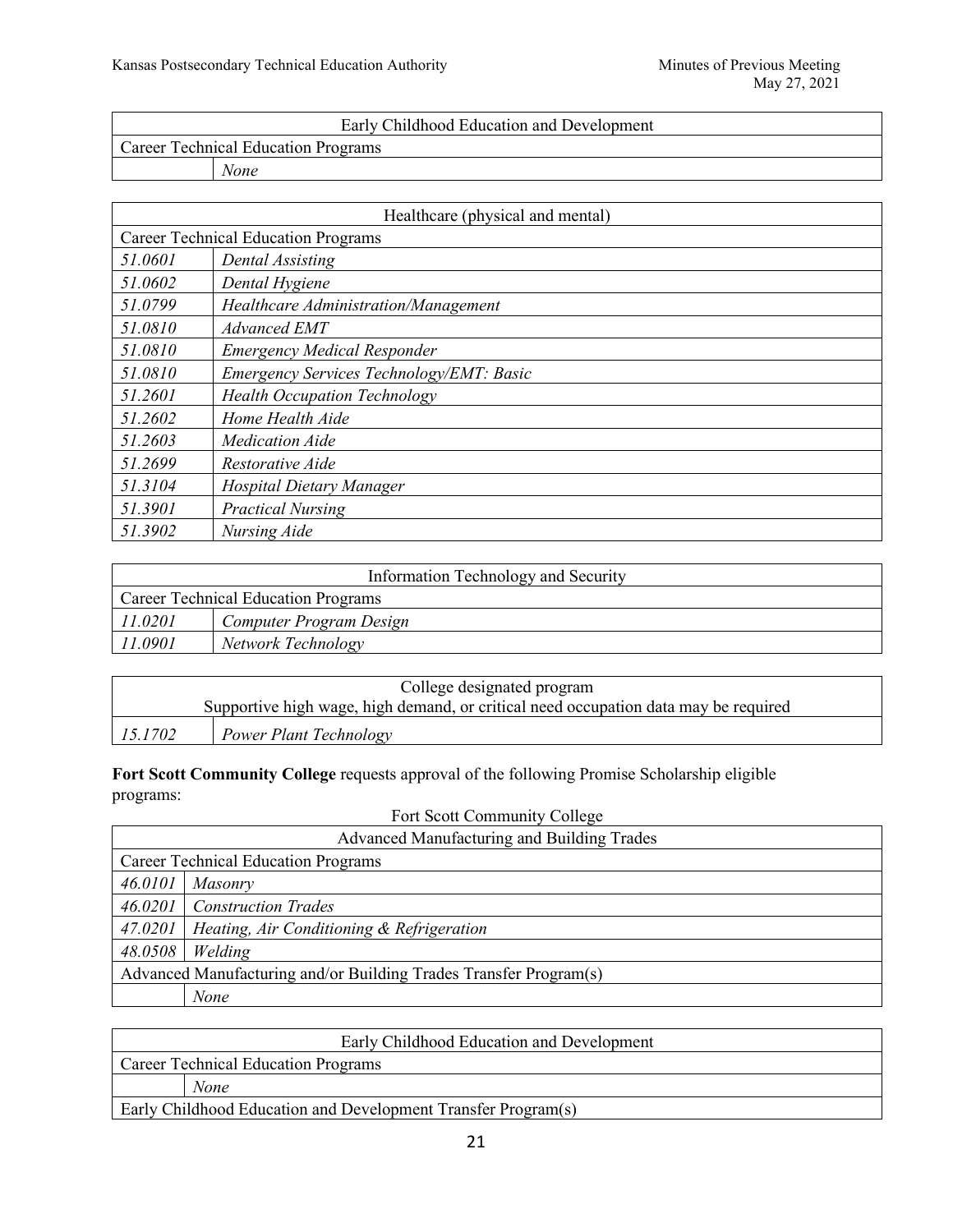|                                                         | <b>AA Elementary Education</b>     |  |
|---------------------------------------------------------|------------------------------------|--|
|                                                         | <b>AS Elementary Education</b>     |  |
| Healthcare (physical and mental)                        |                                    |  |
| <b>Career Technical Education Programs</b>              |                                    |  |
|                                                         | 51.0716   Medical Secretary        |  |
| 51.0810                                                 | Emergency Medical Technician (EMT) |  |
| 51.2602                                                 | Home Health Aide                   |  |
| 51.2603                                                 | <b>Medication Aide</b>             |  |
| 51.3801                                                 | Nursing - Associate Degree         |  |
| 51.3902                                                 | Nursing Aide                       |  |
| Healthcare (physical and/or mental) Transfer Program(s) |                                    |  |
|                                                         | None                               |  |

| Information Technology and Security                        |                            |  |
|------------------------------------------------------------|----------------------------|--|
| <b>Career Technical Education Programs</b>                 |                            |  |
|                                                            | None                       |  |
| Information Technology and/or Security Transfer Program(s) |                            |  |
|                                                            | <b>AA Computer Science</b> |  |
|                                                            | AS Computer Science        |  |

| College designated program                                                     |                                                                                     |  |
|--------------------------------------------------------------------------------|-------------------------------------------------------------------------------------|--|
|                                                                                | Supportive high wage, high demand, or critical need occupation data may be required |  |
| 01.0205   Agriculture Mechanics & Equipment Technician (John Deere Technician) |                                                                                     |  |

**Garden City Community College** requests approval of the following Promise Scholarship eligible programs:

Garden City Community College

| Advanced Manufacturing and Building Trades                        |                                       |  |
|-------------------------------------------------------------------|---------------------------------------|--|
| <b>Career Technical Education Programs</b>                        |                                       |  |
| 46.0201                                                           | Carpentry                             |  |
|                                                                   | 47.0303   Industrial Machine Mechanic |  |
|                                                                   | 48.0508   Welding Technology          |  |
| Advanced Manufacturing and/or Building Trades Transfer Program(s) |                                       |  |
|                                                                   | AS in Pre-Engineering                 |  |
|                                                                   | Technology Leadership $(2+2$ FHSU)    |  |

| Early Childhood Education and Development                     |  |  |
|---------------------------------------------------------------|--|--|
| <b>Career Technical Education Programs</b>                    |  |  |
| 19.0709   Early Childhood                                     |  |  |
| Early Childhood Education and Development Transfer Program(s) |  |  |
| AS in Elementary Education $(2+2$ FHSU, KSU)                  |  |  |
| Early Childhood Unified $(2+2$ FHSU)                          |  |  |
| AS in Mathematics and Secondary Education $(2+2$ FHSU, KSU)   |  |  |
| Healthcare (physical and mental)                              |  |  |
| <b>Career Technical Education Programs</b>                    |  |  |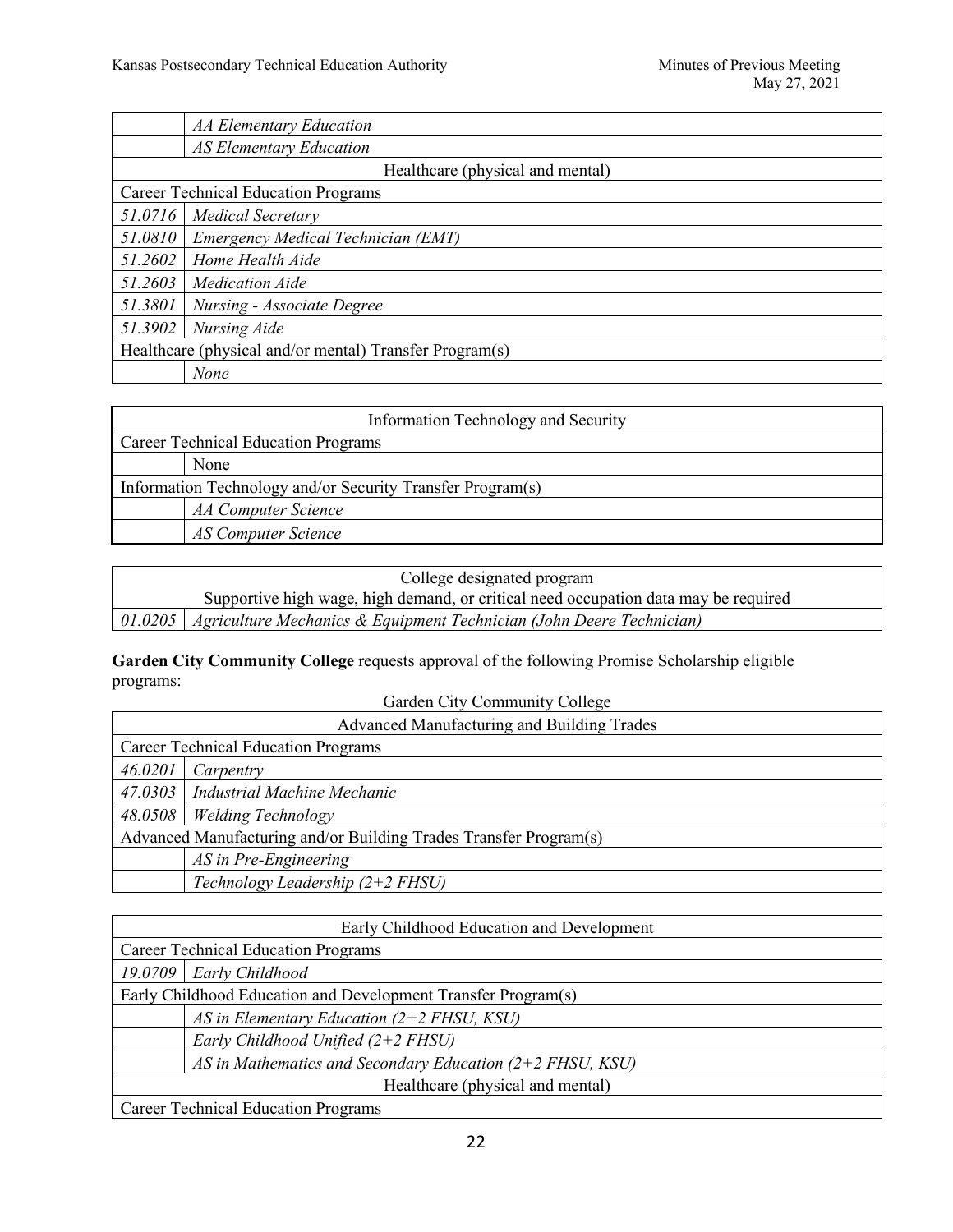| 51.0810                                                 | Emergency Medical Technician                                         |  |
|---------------------------------------------------------|----------------------------------------------------------------------|--|
| 51.0904                                                 | Emergency Medical Services Technology (Emergency Medical Technology) |  |
| 51.0904                                                 | Paramedic                                                            |  |
| 51.2602                                                 | Home Health Aide                                                     |  |
| 51.2603                                                 | Certified Medication Aide                                            |  |
| 51.3801                                                 | <b>Nursing</b>                                                       |  |
| 51.3901                                                 | Licensed Practical/Vocational Nurse Training                         |  |
| 51.3902                                                 | Nursing Aide                                                         |  |
| Healthcare (physical and/or mental) Transfer Program(s) |                                                                      |  |
|                                                         | AS in Pre-Health Occupations                                         |  |
|                                                         | As in Social Work $(2+2$ FHSU, KSU)                                  |  |

| Information Technology and Security                        |                                       |  |
|------------------------------------------------------------|---------------------------------------|--|
| <b>Career Technical Education Programs</b>                 |                                       |  |
|                                                            | 11.1006   Computer Support Specialist |  |
| Information Technology and/or Security Transfer Program(s) |                                       |  |
| AS in Computer Science $(2+2$ FHSU)                        |                                       |  |

| College designated program |                                                                                     |
|----------------------------|-------------------------------------------------------------------------------------|
|                            | Supportive high wage, high demand, or critical need occupation data may be required |
|                            | 43.0107   Criminal Justice/Police Science                                           |

**Highland Community College** requests approval of the following Promise Scholarship eligible programs:

| <b>Highland Community College</b>                                 |                                |
|-------------------------------------------------------------------|--------------------------------|
| Advanced Manufacturing and Building Trades                        |                                |
| <b>Career Technical Education Programs</b>                        |                                |
| 46.0201                                                           | <b>Construction Technology</b> |
| 46.0302                                                           | Electrical Technology          |
| 47.0201                                                           | <b>HVAC</b> and Plumbing       |
| 48.0508                                                           | Industrial Welding Technology  |
| Advanced Manufacturing and/or Building Trades Transfer Program(s) |                                |
|                                                                   | None                           |

| Early Childhood Education and Development                     |                          |  |
|---------------------------------------------------------------|--------------------------|--|
| <b>Career Technical Education Programs</b>                    |                          |  |
| 19.0708                                                       | Early Childhood          |  |
| Early Childhood Education and Development Transfer Program(s) |                          |  |
|                                                               | <b>None</b>              |  |
| Healthcare (physical and mental)                              |                          |  |
| <b>Career Technical Education Programs</b>                    |                          |  |
| 51.0713                                                       | <b>Medical Coding</b>    |  |
| 51.0801                                                       | Medical Office Assistant |  |
| 51.0810                                                       | EMT: Basic               |  |
| 51.2603                                                       | <i>Medication Aide</i>   |  |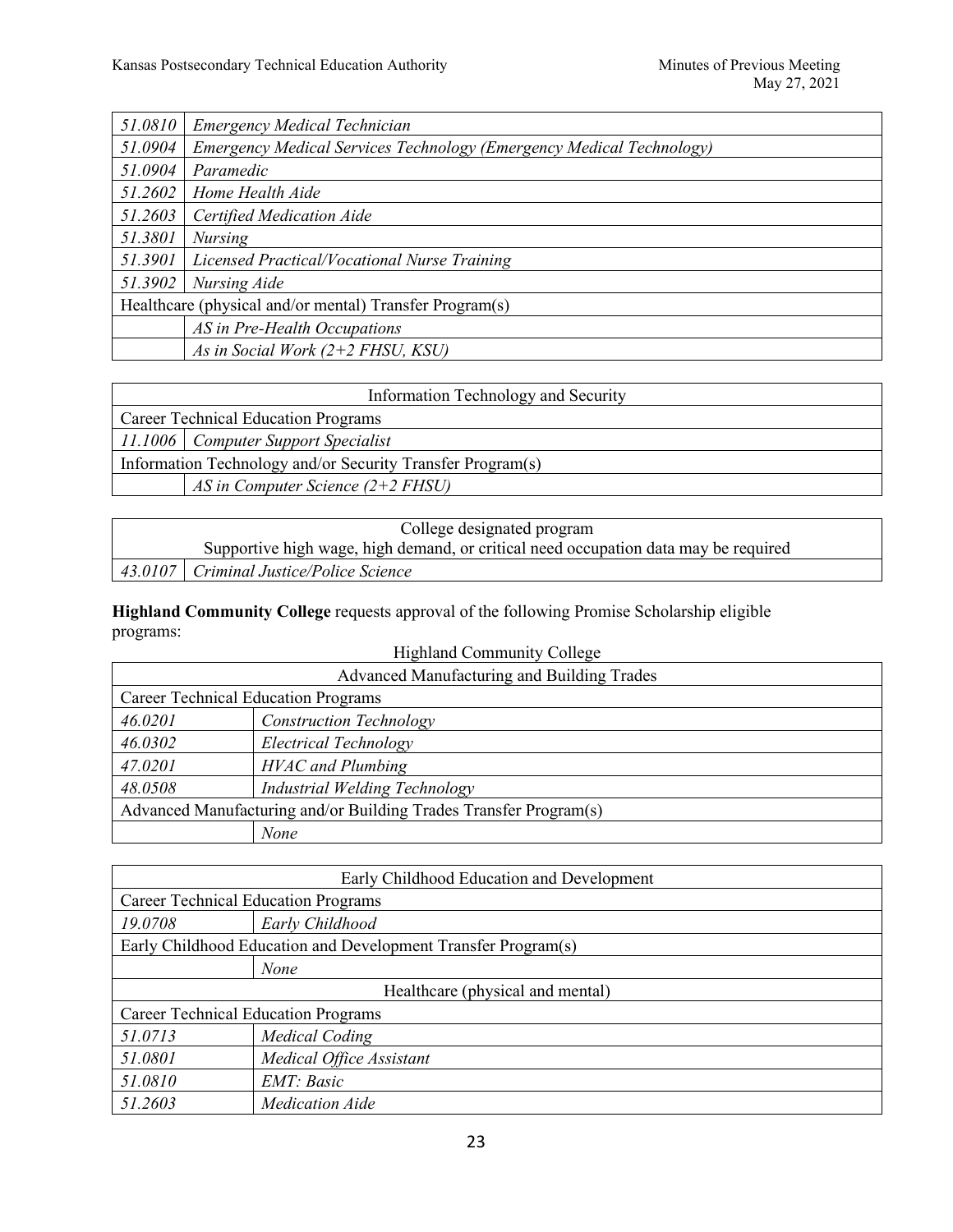| 51.3801 | Associate Degree in Nursing                             |
|---------|---------------------------------------------------------|
| 51.3901 | <b>Practical Nursing</b>                                |
| 51.3902 | Nursing Aide                                            |
|         | Healthcare (physical and/or mental) Transfer Program(s) |
|         | None                                                    |

| Information Technology and Security                        |                                    |  |
|------------------------------------------------------------|------------------------------------|--|
| <b>Career Technical Education Programs</b>                 |                                    |  |
| 11.1006                                                    | <b>Computer Support Specialist</b> |  |
| Information Technology and/or Security Transfer Program(s) |                                    |  |
|                                                            | None                               |  |

| College designated program |  |                                                                                     |
|----------------------------|--|-------------------------------------------------------------------------------------|
|                            |  | Supportive high wage, high demand, or critical need occupation data may be required |
| 47.0613                    |  | Diesel Technology                                                                   |

## **Recommendation**

The Promise Eligible programs presented by Highland Community College meet the four fields of study defined in the Act. The college designated program leads to a high wage, high demand occupation. Board staff recommends approval.

**Hutchinson Community College** requests approval of the following Promise Scholarship eligible programs: Hutchinson Community College

| Hutchinson Community College<br>Advanced Manufacturing and Building Trades |                                                  |
|----------------------------------------------------------------------------|--------------------------------------------------|
| <b>Career Technical Education Programs</b>                                 |                                                  |
| 15.0303                                                                    | <b>Industrial Electrical Technology</b>          |
| 15.0406                                                                    | <b>Automation Engineer Technology</b>            |
| 15.0613                                                                    | Manufacturing Engineering Technology             |
| 15.1302                                                                    | <b>Computer Drafting Technology</b>              |
| 15.1306                                                                    | <b>Computer Drafting - Machine Drafting</b>      |
| 46.0201                                                                    | Construction-Residential                         |
| 46.0302                                                                    | <b>Construction Electrical Apprenticeship</b>    |
| 48.0501                                                                    | Machine Technology                               |
| 48.0508                                                                    | <b>Welding Technology</b>                        |
| Advanced Manufacturing and/or Building Trades Transfer Program(s)          |                                                  |
|                                                                            | AS Area of Study: Management Information Systems |

| Early Childhood Education and Development                     |  |  |
|---------------------------------------------------------------|--|--|
| <b>Career Technical Education Programs</b>                    |  |  |
| <b>None</b>                                                   |  |  |
| Early Childhood Education and Development Transfer Program(s) |  |  |
| AGS Area of Study: Early Childhood Education                  |  |  |
| AA Area of Study: Elementary Education                        |  |  |
| AS Area of Study: Elementary Education                        |  |  |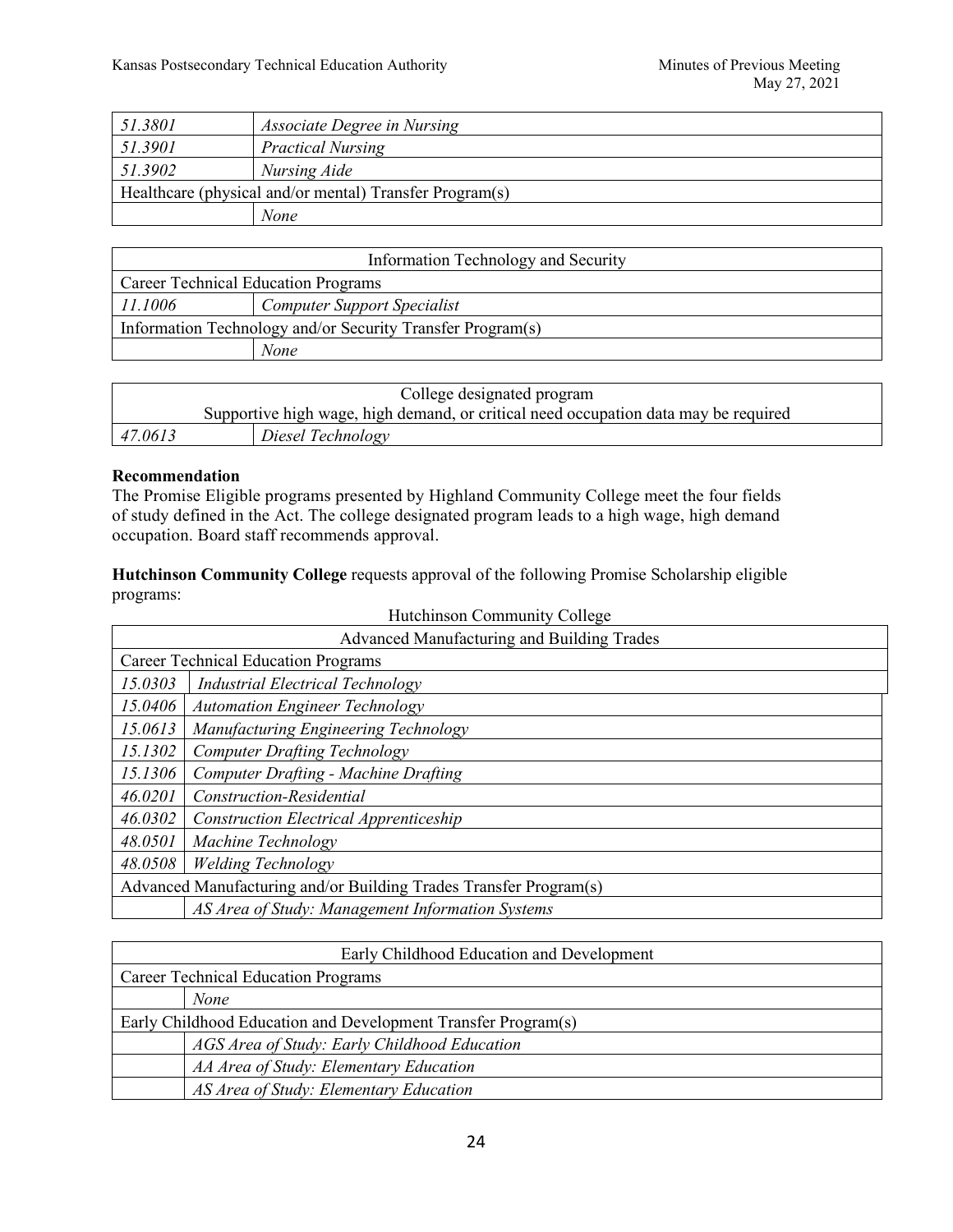|                                                         | Healthcare (physical and mental)              |  |
|---------------------------------------------------------|-----------------------------------------------|--|
| <b>Career Technical Education Programs</b>              |                                               |  |
| 51.0707                                                 | <b>Health Information Management</b>          |  |
| 51.0806                                                 | Physical Therapy Assistant                    |  |
| 51.0810                                                 | Advanced Emergency Medical Technician         |  |
| 51.0810                                                 | EMT: Basic                                    |  |
| 51.0904                                                 | <b>Emergency Medical Services - Paramedic</b> |  |
| 51.0908                                                 | <b>Respiratory Therapist</b>                  |  |
| 51.0909                                                 | Surgical Technology                           |  |
| 51.0911                                                 | Radiologic Technology                         |  |
| 51.1009                                                 | Phlebotomy                                    |  |
| 51.2602                                                 | Home Health Aide                              |  |
| 51.2603                                                 | <b>Medication Aide</b>                        |  |
| 51.2604                                                 | Restorative Aide                              |  |
| 51.3801                                                 | <b>Nursing - Associate Degree</b>             |  |
| 51.3901                                                 | <b>Practical Nursing</b>                      |  |
| 51.3902                                                 | Nursing Aide                                  |  |
| Healthcare (physical and/or mental) Transfer Program(s) |                                               |  |
|                                                         | AA Area of Study: Business Administration     |  |
|                                                         | AA in Pre-Occupational Therapy Assistant      |  |
|                                                         | AS on Nursing                                 |  |

| Information Technology and Security                        |                                                                                            |  |
|------------------------------------------------------------|--------------------------------------------------------------------------------------------|--|
| <b>Career Technical Education Programs</b>                 |                                                                                            |  |
| 11.0801                                                    | Web Development                                                                            |  |
| 11.0901                                                    | Networking                                                                                 |  |
| 11.1006                                                    | <b>Computer Support Specialist</b>                                                         |  |
| Information Technology and/or Security Transfer Program(s) |                                                                                            |  |
|                                                            | AS Area of Study: Computer Science (Friends University, KS Wesleyan, Southwestern College) |  |
|                                                            | AS Area of Study: Cyber Security (Friends University)                                      |  |
|                                                            | AS Area of Study: Management Information Systems                                           |  |

| College designated program |                                                                                     |
|----------------------------|-------------------------------------------------------------------------------------|
|                            | Supportive high wage, high demand, or critical need occupation data may be required |
|                            | $43.0203$ Fire Science                                                              |

**Independence Community College** requests approval of the following Promise Scholarship eligible programs:

| Independence Community College                                    |      |  |
|-------------------------------------------------------------------|------|--|
| Advanced Manufacturing and Building Trades                        |      |  |
| <b>Career Technical Education Programs</b>                        |      |  |
| $48.0508$ <i>Welding</i>                                          |      |  |
| Advanced Manufacturing and/or Building Trades Transfer Program(s) |      |  |
|                                                                   | None |  |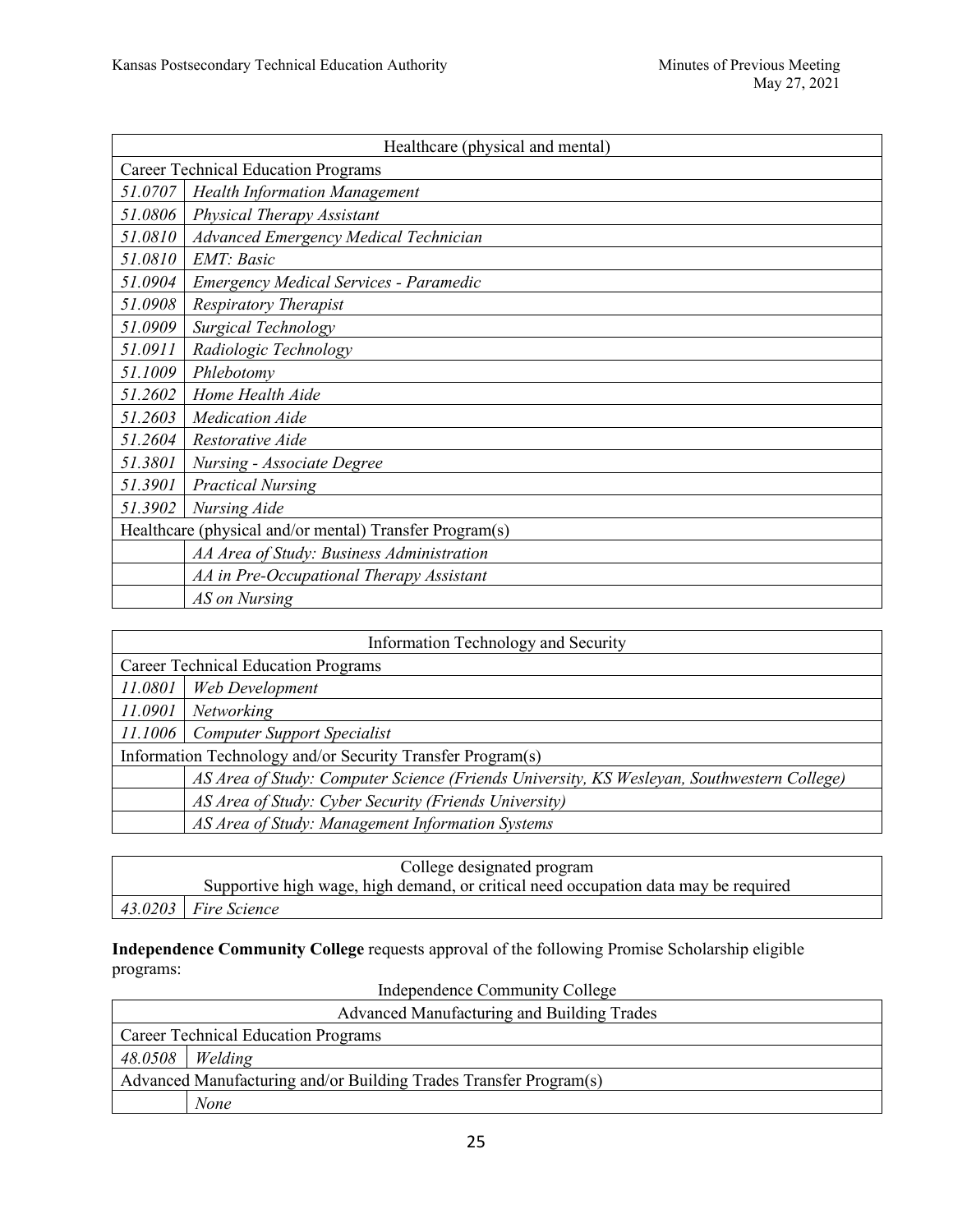| Early Childhood Education and Development                                                   |  |  |
|---------------------------------------------------------------------------------------------|--|--|
| <b>Career Technical Education Programs</b>                                                  |  |  |
| 19.0708   Early Childhood Education                                                         |  |  |
| Early Childhood Education and Development Transfer Program(s)                               |  |  |
| AS in Education (PSU, WSU, KSU, Baker University, Newman University, University of Phoenix, |  |  |
| Kansas Wesleyan, Sterling College)                                                          |  |  |

| Healthcare (physical and mental)                        |                                                                                                 |  |
|---------------------------------------------------------|-------------------------------------------------------------------------------------------------|--|
| <b>Career Technical Education Programs</b>              |                                                                                                 |  |
| 51.0810                                                 | <b>Advanced EMS Education</b>                                                                   |  |
| 51.0810                                                 | <b>EMS</b> Education                                                                            |  |
| 51.0810                                                 | EMT: Basic                                                                                      |  |
| 51.2601                                                 | Long Term Care                                                                                  |  |
| 51.2602                                                 | Home Health Aide                                                                                |  |
| 51.2603                                                 | <i>Medication Aide</i>                                                                          |  |
| 51.3902                                                 | Nursing Aide                                                                                    |  |
| Healthcare (physical and/or mental) Transfer Program(s) |                                                                                                 |  |
|                                                         | AS in Social Science (KSU, Rogers State University, Kansas Wesleyan, Baker University,          |  |
|                                                         | University of Phoenix)                                                                          |  |
|                                                         | AS in Pre-Nursing (Kansas Wesleyan, Baker University, University of Phoenix, Sterling College)  |  |
|                                                         | AS in Athletic Training (KU, Kansas Wesleyan, Baker University, University of Phoenix, Sterling |  |
|                                                         | College)                                                                                        |  |
|                                                         | AS in Pre-Psychology (Sterling College, Kansas State University, Baker University, Kansas       |  |
|                                                         | Wesleyan, University of Phoenix)                                                                |  |
|                                                         | AS in Health and Physical Education (Sterling, Baker, Kansas Wesleyan, University of Phoenix)   |  |

| Information Technology and Security                        |                                                                                  |  |
|------------------------------------------------------------|----------------------------------------------------------------------------------|--|
| <b>Career Technical Education Programs</b>                 |                                                                                  |  |
| 11.0801                                                    | <b>Web Design and Development (KSU)</b>                                          |  |
| 11.0901                                                    | Computer and Information Technology (KSU)                                        |  |
| Information Technology and/or Security Transfer Program(s) |                                                                                  |  |
|                                                            | AS in Computer Science (Sterling, Baker, Kansas Wesleyan, University of Phoenix) |  |

| College designated program                                                          |                                            |
|-------------------------------------------------------------------------------------|--------------------------------------------|
| Supportive high wage, high demand, or critical need occupation data may be required |                                            |
|                                                                                     | $\vert$ 51.0808 $\vert$ Veterinary Nursing |

**Johnson County Community College** requests approval of the following Promise Scholarship eligible programs: Johnson County Community College

| Johnson County Community College           |                                               |  |
|--------------------------------------------|-----------------------------------------------|--|
| Advanced Manufacturing and Building Trades |                                               |  |
| <b>Career Technical Education Programs</b> |                                               |  |
| 15.0406                                    | <b>Automation Engineer Technology</b>         |  |
| 15.1302                                    | Computer-Aided Drafting and Design Technology |  |
| 46.0302                                    | Electrical Technology                         |  |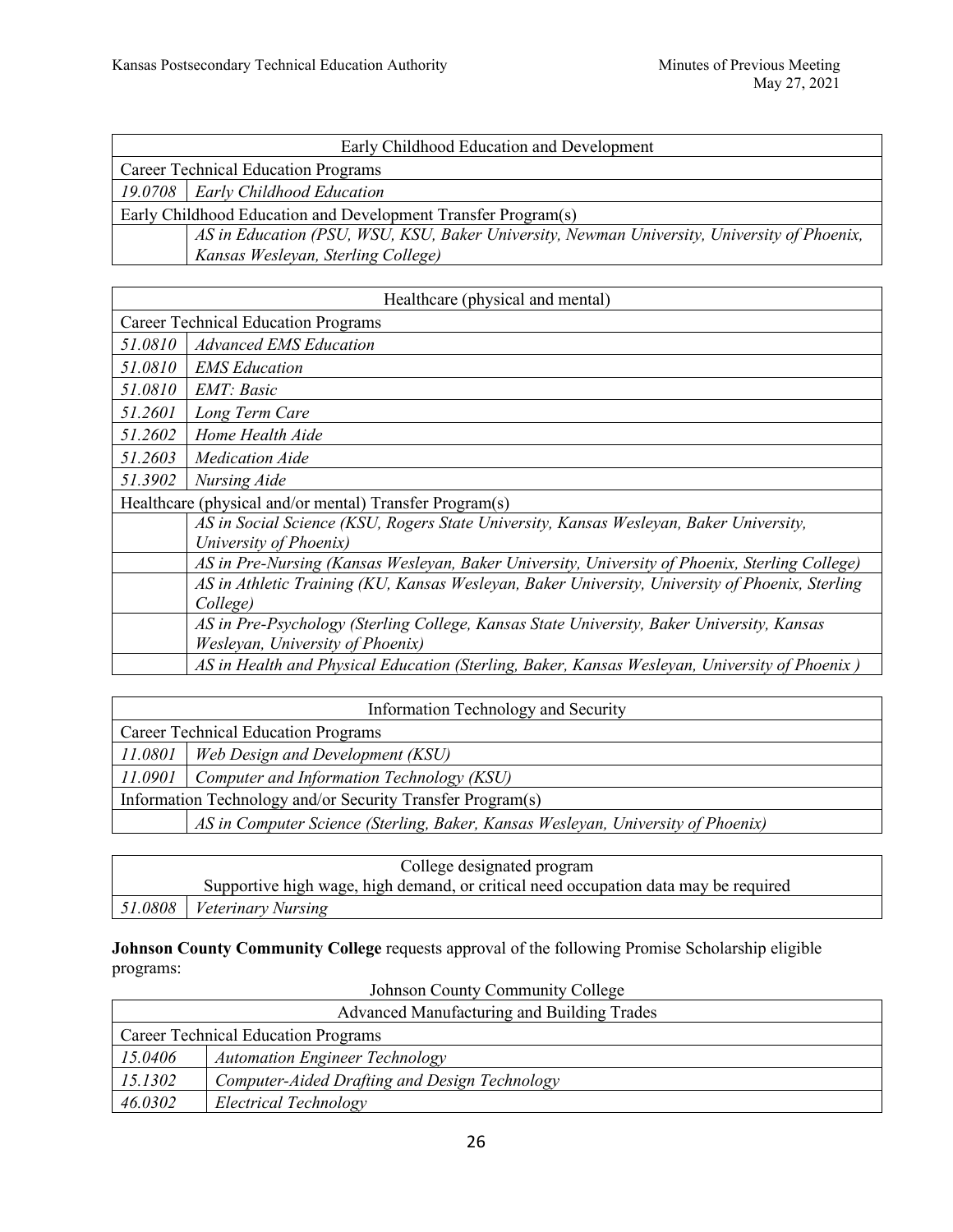| 46.0503                                                           | Plumbing Technology            |
|-------------------------------------------------------------------|--------------------------------|
| 47.0101                                                           | Electronics Technology         |
| 47.0201                                                           | <b>HVAC</b> Technology         |
| 48.0508                                                           | Metal Fabrication Technology   |
| 50.0408                                                           | Interior Design                |
| Advanced Manufacturing and/or Building Trades Transfer Program(s) |                                |
|                                                                   | <b>Construction Management</b> |

| Early Childhood Education and Development                     |                                               |
|---------------------------------------------------------------|-----------------------------------------------|
| Career Technical Education Programs                           |                                               |
| 19.0708                                                       | Early Childhood Education                     |
| Early Childhood Education and Development Transfer Program(s) |                                               |
|                                                               | AS with Emphasis in Early Childhood Education |

| Healthcare (physical and mental)           |                                                         |
|--------------------------------------------|---------------------------------------------------------|
| <b>Career Technical Education Programs</b> |                                                         |
| 51.0602                                    | Dental Hygiene                                          |
| 51.0709                                    | <b>Health Information Systems</b>                       |
| 51.0710                                    | Medical Office Specialist/Administrative Assistant      |
| 51.0713                                    | <b>Medical Coding Specialist</b>                        |
| 51.0903                                    | Neurodiagnostic Technology                              |
| 51.0904                                    | <b>Emergency Medical Science</b>                        |
| 51.0904                                    | Mobile Intensive Care Tech                              |
| 51.0908                                    | <b>Respiratory Care</b>                                 |
| 51.2602                                    | Home Health Care                                        |
| 51.2603                                    | <i>Medication Aide</i>                                  |
| 51.3103                                    | Dietary Manager                                         |
| 51.3801                                    | <b>Nursing</b>                                          |
| 51.3901                                    | <b>Practical Nursing</b>                                |
| 51.3902                                    | Nursing Aide                                            |
|                                            | Healthcare (physical and/or mental) Transfer Program(s) |
|                                            | AS with Emphasis in Health Information Systems          |

| Information Technology and Security                        |                                            |  |
|------------------------------------------------------------|--------------------------------------------|--|
| <b>Career Technical Education Programs</b>                 |                                            |  |
| 11.0201                                                    | <b>Computer Information Systems</b>        |  |
| 11.0801                                                    | Web Development/Digital Media              |  |
| 11.0901                                                    | <b>Information Technology</b>              |  |
| 11.1006                                                    | <b>Computer Support Specialist</b>         |  |
| Information Technology and/or Security Transfer Program(s) |                                            |  |
|                                                            | AS with Emphasis in Information Technology |  |
|                                                            | <b>Game Development</b>                    |  |
|                                                            | Cybersecurity                              |  |
|                                                            | Data Analytics                             |  |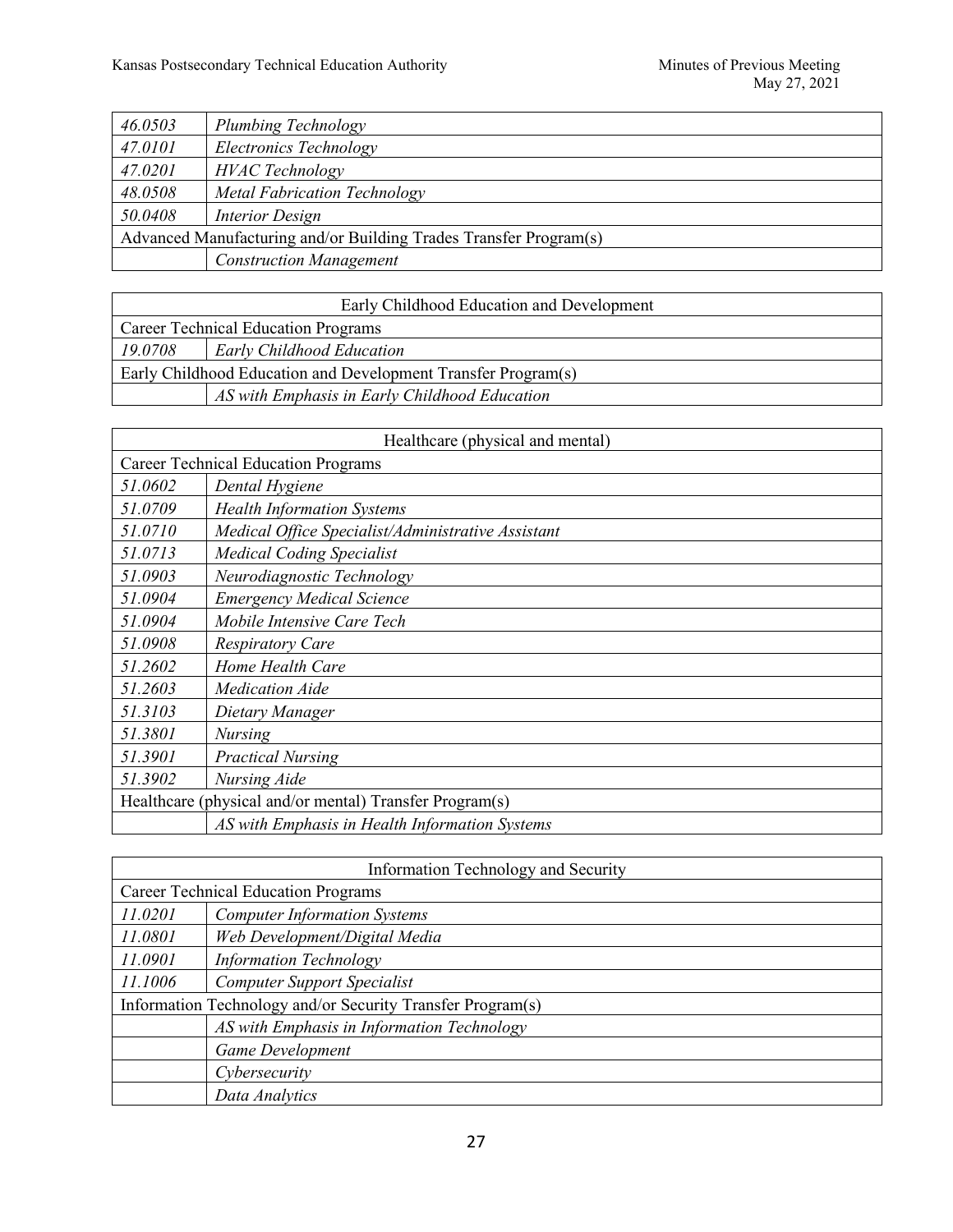| College designated program |                                                                                     |
|----------------------------|-------------------------------------------------------------------------------------|
|                            | Supportive high wage, high demand, or critical need occupation data may be required |
| 16.1603                    | <sup>1</sup> Sign Language Interpretation and Translation                           |

## **Kansas City Kansas Community College** requests approval of the following Promise Scholarship eligible programs:

| Kansas City Kansas Community College                              |                                                               |  |
|-------------------------------------------------------------------|---------------------------------------------------------------|--|
| Advanced Manufacturing and Building Trades                        |                                                               |  |
|                                                                   | <b>Career Technical Education Programs</b>                    |  |
| 15.0406                                                           | Automation Engineer Technology/Technician                     |  |
| 15.1102                                                           | Survey Technology                                             |  |
| 15.1201                                                           | Computer Engineering Technology                               |  |
| 15.1302                                                           | Drafting                                                      |  |
| 41.0303                                                           | Biomanufacturing                                              |  |
| 46.0201                                                           | <b>Construction Technology</b>                                |  |
| 46.0302                                                           | <b>Electrical Technology</b>                                  |  |
| 46.0401                                                           | Building Engineering and Maintenance Technology               |  |
| 47.0106                                                           | Commercial & Residential Equipment Technology                 |  |
| 47.0201                                                           | Heating and Refrigeration                                     |  |
| 48.0501                                                           | Machine Technology                                            |  |
| 48.0508                                                           | Welding                                                       |  |
| Advanced Manufacturing and/or Building Trades Transfer Program(s) |                                                               |  |
|                                                                   | None                                                          |  |
| Early Childhood Education and Development                         |                                                               |  |
| <b>Career Technical Education Programs</b>                        |                                                               |  |
| 19.0708                                                           | Early Childhood Education & Development                       |  |
|                                                                   | Early Childhood Education and Development Transfer Program(s) |  |
|                                                                   | AA in Elementary Education                                    |  |

| Healthcare (physical and mental)                        |                                     |
|---------------------------------------------------------|-------------------------------------|
| <b>Career Technical Education Programs</b>              |                                     |
| 51.0801                                                 | Medical Assistant                   |
| 51.0806                                                 | <b>Physical Therapist Assistant</b> |
| 51.0810                                                 | <b>EMT</b>                          |
| 51.0904                                                 | <b>Emergency Medical Services</b>   |
| 51.0904                                                 | Paramedic                           |
| 51.0908                                                 | Registered Respiratory Therapist    |
| 51.2603                                                 | <b>Medication Aide</b>              |
| 51.3801                                                 | <i>Nursing</i>                      |
| 51.3901                                                 | <b>Practical Nursing</b>            |
| 51.3902                                                 | Nursing Aide                        |
| Healthcare (physical and/or mental) Transfer Program(s) |                                     |
|                                                         | Substance Abuse/Addiction Counselor |
|                                                         | AS in Pre-Pharmacy                  |

28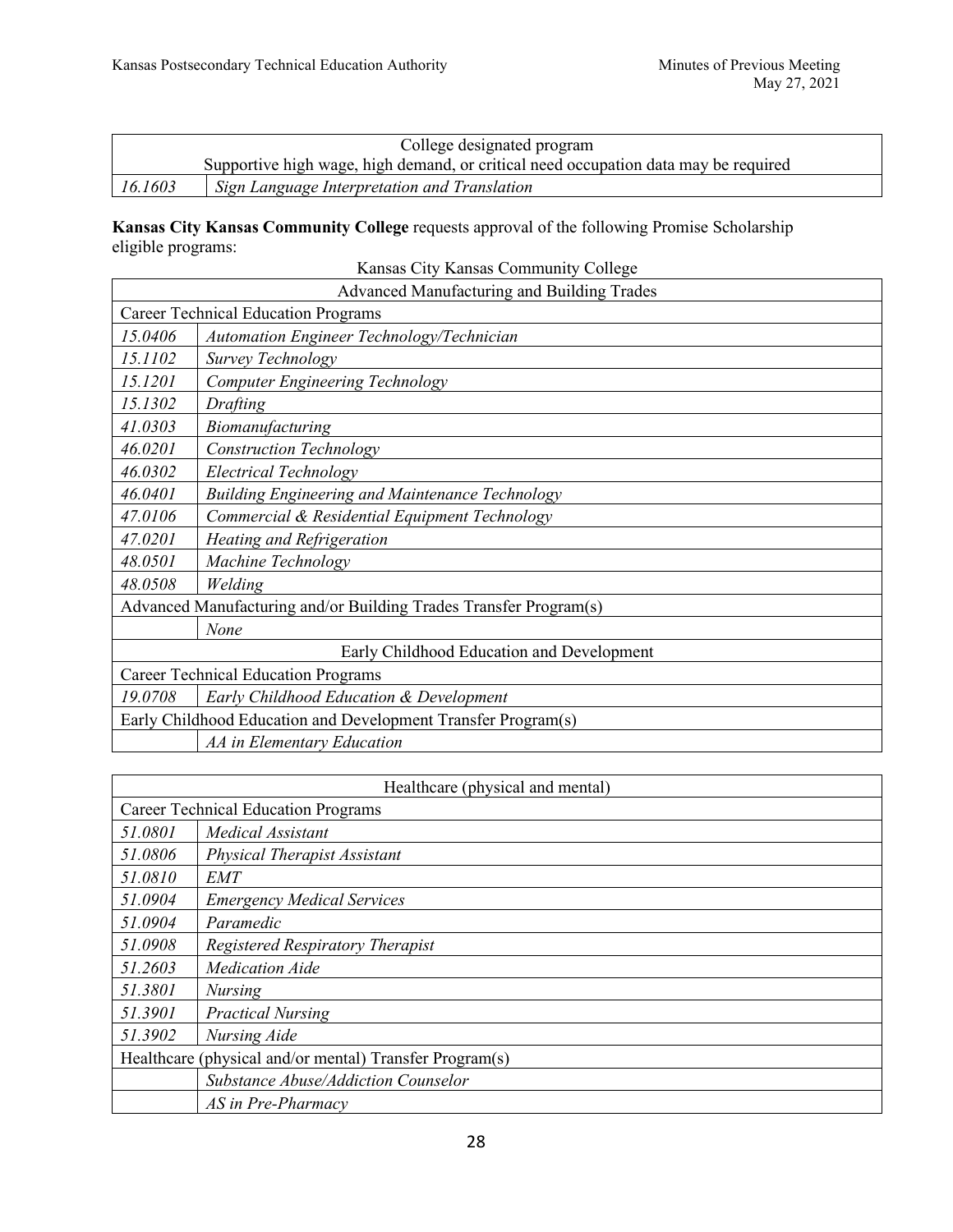| Information Technology and Security                        |                                                           |
|------------------------------------------------------------|-----------------------------------------------------------|
| <b>Career Technical Education Programs</b>                 |                                                           |
| 11.0801                                                    | Web Application and Design                                |
| 11.0901                                                    | <b>Computer Systems Networking and Telecommunications</b> |
| 11.1006                                                    | <b>Computer Support Specialist</b>                        |
| Information Technology and/or Security Transfer Program(s) |                                                           |
|                                                            | Computer Software Technology                              |

| College designated program |                                                                                     |
|----------------------------|-------------------------------------------------------------------------------------|
|                            | Supportive high wage, high demand, or critical need occupation data may be required |
| 43.0203                    | $\mid$ Fire Science/Firefighting                                                    |

**Labette Community College** requests approval of the following Promise Scholarship eligible programs: Labette Community College

| Labelle Community Concee                                          |                              |
|-------------------------------------------------------------------|------------------------------|
| Advanced Manufacturing and Building Trades                        |                              |
| <b>Career Technical Education Programs</b>                        |                              |
| 47.0105                                                           | Electronics Technology       |
| 48.0508                                                           | <b>Welding Technology</b>    |
| Advanced Manufacturing and/or Building Trades Transfer Program(s) |                              |
|                                                                   | AS in Engineering Technology |
|                                                                   | AS in Engineering /Physics   |

| Early Childhood Education and Development                     |                                 |
|---------------------------------------------------------------|---------------------------------|
| <b>Career Technical Education Programs</b>                    |                                 |
| None                                                          |                                 |
| Early Childhood Education and Development Transfer Program(s) |                                 |
|                                                               | AS in Early Childhood Education |
|                                                               | AS in Elementary Education      |
|                                                               | AS in Secondary Education       |

| Healthcare (physical and mental)           |                                                                            |
|--------------------------------------------|----------------------------------------------------------------------------|
| <b>Career Technical Education Programs</b> |                                                                            |
| 51.0601                                    | Dental Assistant                                                           |
| 51.0716                                    | Business Administrative Technology Medical Office/Administrative Assistant |
| 51.0806                                    | Physical Therapy Assistant                                                 |
| 51.0904                                    | Emergency Medical Technician                                               |
| 51.0908                                    | Respiratory Therapy                                                        |
| 51.0910                                    | Diagnostic Medical Sonography                                              |
| 51.0911                                    | Radiography                                                                |
| 51.1009                                    | Phlebotomy                                                                 |
| 51.2603                                    | <b>Medication Aide</b>                                                     |
| 51.3801                                    | Nursing - ADN                                                              |
| 51.3901                                    | Nursing - LPN                                                              |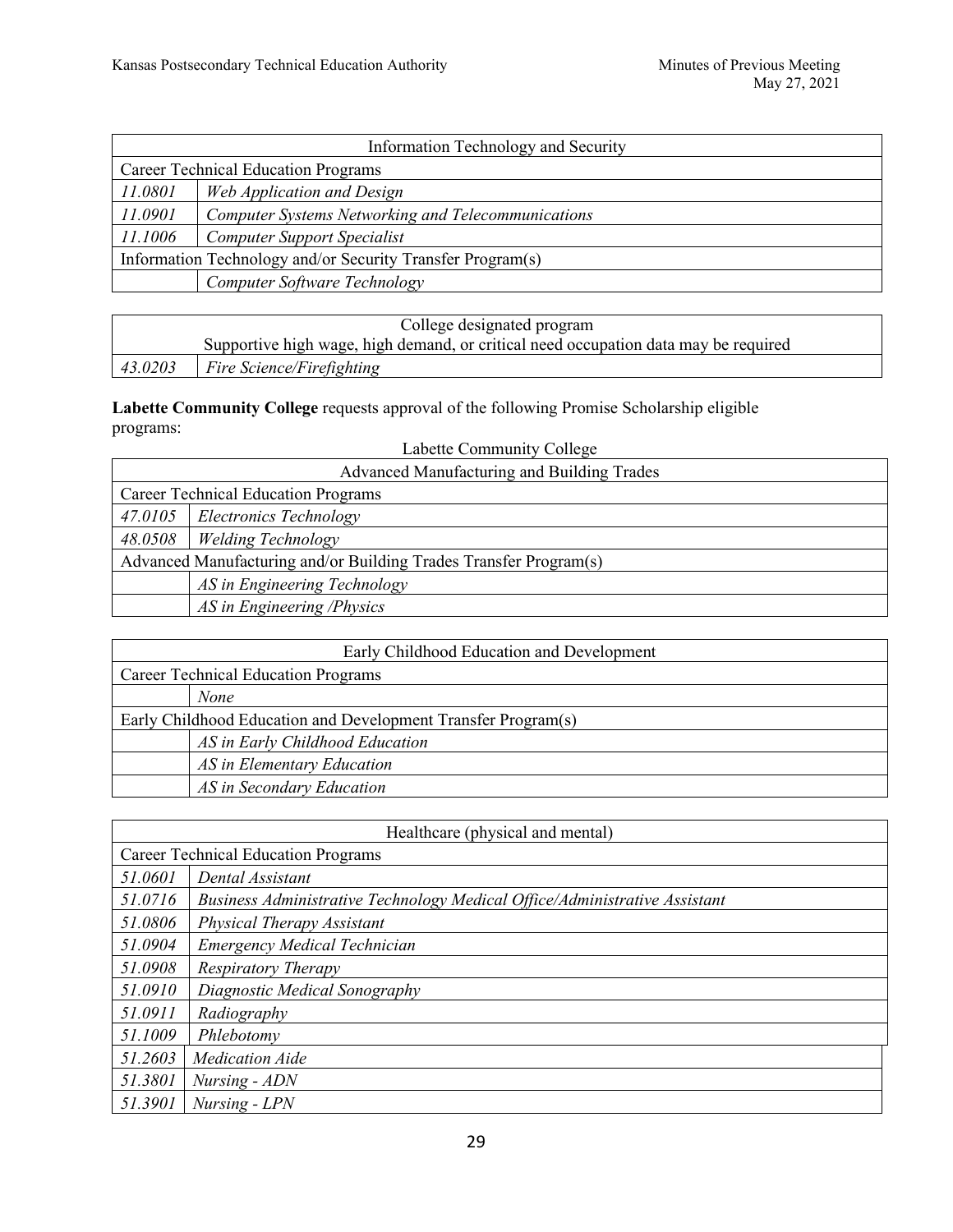| $51.3902$ Nursing Aide                                  |  |
|---------------------------------------------------------|--|
| Healthcare (physical and/or mental) Transfer Program(s) |  |
| AS in Exercise Science                                  |  |
| AS in Health Science                                    |  |
| AS in Pre-BSN                                           |  |
| AS in Pre-Pharmacy                                      |  |
| AS in Pre-Medical                                       |  |
| AS in Psychology                                        |  |
| AS in Sociology                                         |  |
| AS in Social Work                                       |  |

| Information Technology and Security                        |  |
|------------------------------------------------------------|--|
| <b>Career Technical Education Programs</b>                 |  |
| <b>None</b>                                                |  |
| Information Technology and/or Security Transfer Program(s) |  |
| AS in Computer Science                                     |  |
|                                                            |  |

| College designated program                                                          |  |
|-------------------------------------------------------------------------------------|--|
| Supportive high wage, high demand, or critical need occupation data may be required |  |
| $10.0303$ Graphic Design                                                            |  |

**Manhattan Area Technical College** requests approval of the following Promise Scholarship eligible programs: Manhattan Area Technical Colle

| Advanced Manufacturing and Building Trades |                                           |
|--------------------------------------------|-------------------------------------------|
| <b>Career Technical Education Programs</b> |                                           |
| 15.0599                                    | <b>Critical Environments Technologies</b> |
| 46.0201                                    | <b>Construction Technology</b>            |
| 46.0301                                    | <b>Electric Power and Distribution</b>    |
| 47.0201                                    | Air Conditioning and Refrigeration        |
| 48.0508                                    | <b>Welding Technology</b>                 |

| Early Childhood Education and Development  |  |
|--------------------------------------------|--|
| <b>Career Technical Education Programs</b> |  |
| <i>None</i>                                |  |

| Healthcare (physical and mental)           |                                     |
|--------------------------------------------|-------------------------------------|
| <b>Career Technical Education Programs</b> |                                     |
| 51.0904                                    | <b>Emergency Medical Technician</b> |
| 51.1004                                    | Medical Laboratory Technology       |
| 51.1009                                    | Phlebotomy                          |
| 51.2603                                    | <b>Medication Aide</b>              |
| 51.3801                                    | <b>Associate Degree Nursing</b>     |
| 51.3901                                    | <b>Practical Nursing</b>            |
| 51.3902                                    | Certified Nurse Assistant           |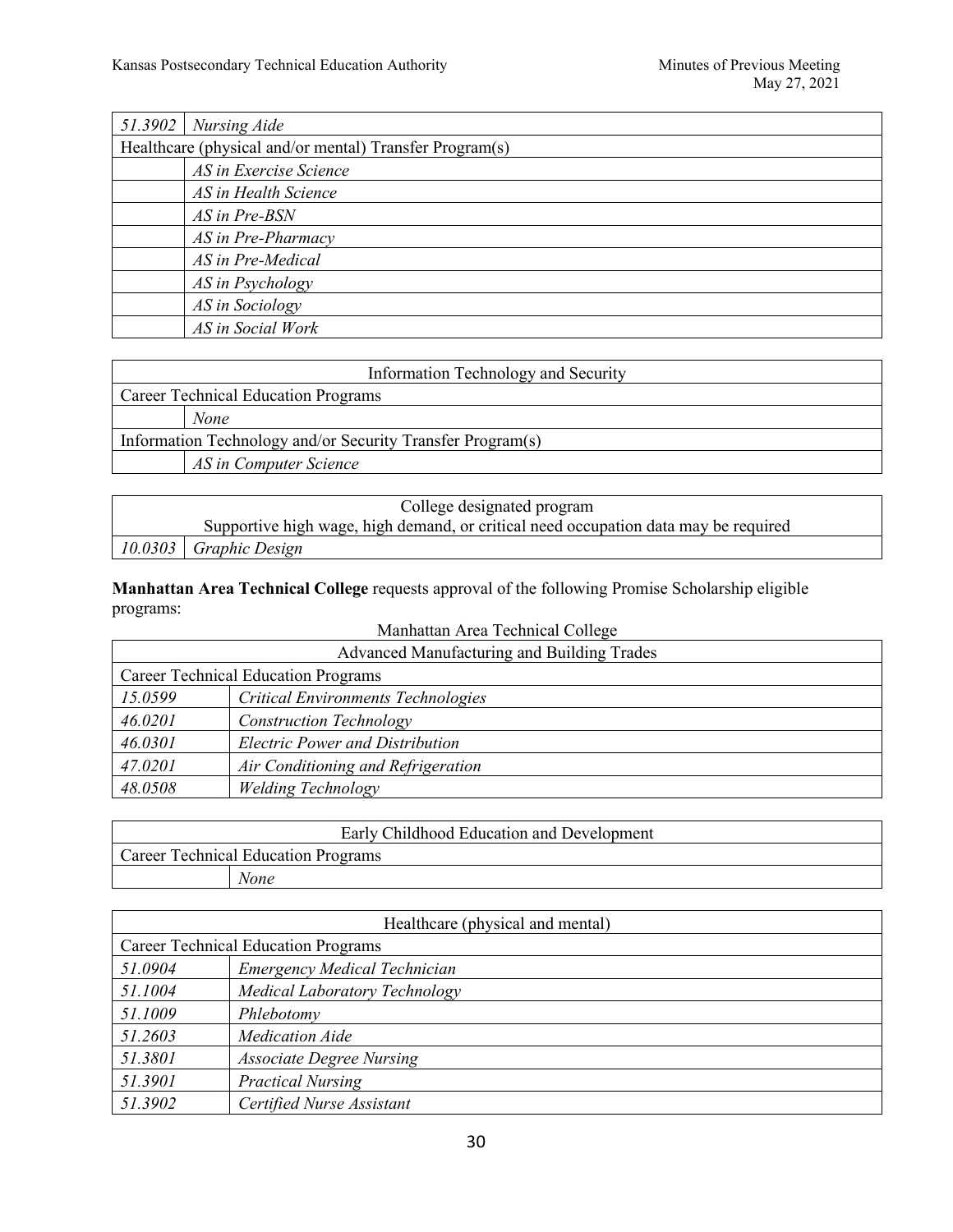$\overline{\phantom{a}}$ 

| Information Technology and Security                                                 |                                           |  |
|-------------------------------------------------------------------------------------|-------------------------------------------|--|
| <b>Career Technical Education Programs</b>                                          |                                           |  |
| 11.1001                                                                             | <b>Information and Network Technology</b> |  |
| College designated program                                                          |                                           |  |
| Supportive high wage, high demand, or critical need occupation data may be required |                                           |  |
|                                                                                     | None                                      |  |

**Neosho County Community College** requests approval of the following Promise Scholarship eligible programs: Neosho County Community College

| Neosno County Community College            |  |
|--------------------------------------------|--|
| Advenged Menufacturing and Duilding Trades |  |

| Neosho County Community College                                   |                                            |  |
|-------------------------------------------------------------------|--------------------------------------------|--|
|                                                                   | Advanced Manufacturing and Building Trades |  |
| <b>Career Technical Education Programs</b>                        |                                            |  |
| 15.0612                                                           | Industrial Engineering Technology          |  |
| 46.0201                                                           | Carpentry                                  |  |
| 46.0302                                                           | Electrical Technology                      |  |
| 47.0201                                                           | Heating, Ventilation, and Air Conditioning |  |
| 47.0303                                                           | <b>Industrial Maintenance Technology</b>   |  |
| 47.0607                                                           | Aerostructures                             |  |
| 48.0508                                                           | Welding                                    |  |
| Advanced Manufacturing and/or Building Trades Transfer Program(s) |                                            |  |
|                                                                   | AS in Physics and Pre-Engineering          |  |

| Early Childhood Education and Development                                                |  |  |
|------------------------------------------------------------------------------------------|--|--|
| <b>Career Technical Education Programs</b>                                               |  |  |
| <b>None</b>                                                                              |  |  |
| Early Childhood Education and Development Transfer Program(s)                            |  |  |
| AS in Elementary Education $(2+2$ PSU, blanket agreements with Baker University, Friends |  |  |
| University, Franklin University, Kansas Wesleyan University, Newman University, Ottawa   |  |  |
| University, Southwestern College, and Sterling College)                                  |  |  |
| AS in Secondary Education ( $2+2$ PSU, blanket agreements with Baker University, Friends |  |  |
| University, Franklin University, Kansas Wesleyan University, Newman University, Ottawa   |  |  |
| University, Southwestern College, and Sterling College)                                  |  |  |

| Healthcare (physical and mental) |                                            |  |
|----------------------------------|--------------------------------------------|--|
|                                  | <b>Career Technical Education Programs</b> |  |
| 51.0707                          | <b>Health Information Technology</b>       |  |
| 51.0713                          | <b>Healthcare Coding</b>                   |  |
| 51.0801                          | Medical Assistant                          |  |
| 51.0803                          | Occupational Therapy Assistant             |  |
| 51.0810                          | EMT: Basic                                 |  |
| 51.0909                          | Surgical Technology                        |  |
| 51.1009                          | Phlebotomy                                 |  |
| 51.2603                          | <b>Medication Aide</b>                     |  |
| 51.3103                          | Dietary Manager                            |  |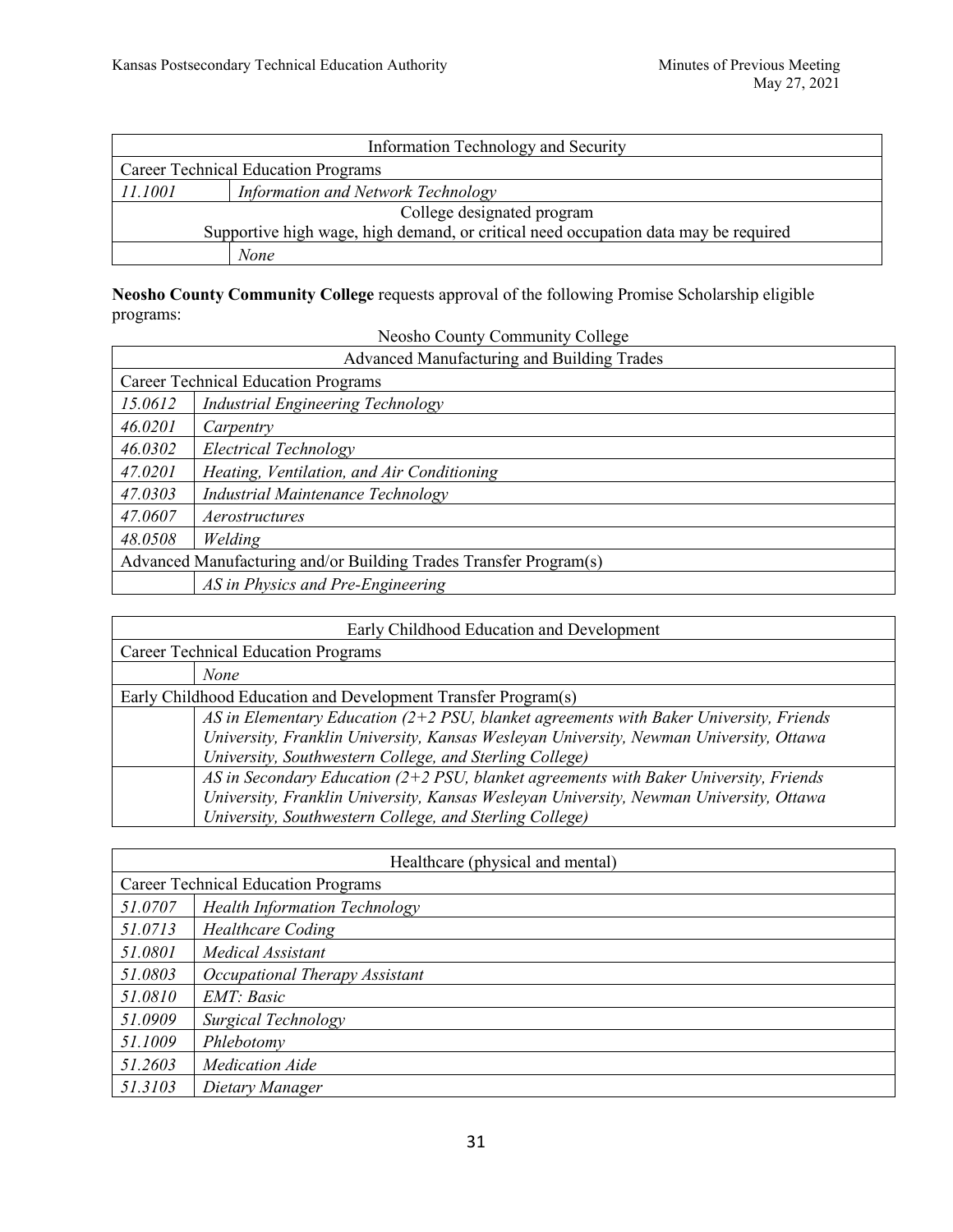| 51.3801 | <b>Nursing</b>                                                                              |
|---------|---------------------------------------------------------------------------------------------|
| 51.3901 | <b>Practical Nursing LPN-39 HRS</b>                                                         |
| 51.3902 | Nursing Aide                                                                                |
|         | Healthcare (physical and/or mental) Transfer Program(s)                                     |
|         | AS in Pre-Nursing                                                                           |
|         | AS in Pre-Med                                                                               |
|         | AS in Pre-Dentistry                                                                         |
|         | AS in Pre-Pharmacy                                                                          |
|         | Pre-Respiratory Care                                                                        |
|         | Pre-Physician Assistant                                                                     |
|         | Pre-Optometry                                                                               |
|         | Social Science $(2+2$ KSU, blanket agreements with Baker University, Chamberlain College of |
|         | Nursing, Franklin University, Kansas Wesleyan University, Newman University, Ottawa         |
|         | University, Southwestern College, and Sterling College)                                     |

| Information Technology and Security                        |                                                                                     |
|------------------------------------------------------------|-------------------------------------------------------------------------------------|
| <b>Career Technical Education Programs</b>                 |                                                                                     |
| 11.0201<br><b>Computer Information Systems</b>             |                                                                                     |
| 11.1006                                                    | <b>Computer Support Specialist</b>                                                  |
| Information Technology and/or Security Transfer Program(s) |                                                                                     |
|                                                            | AS in Computer Science (Friends University, Franklin University, Ottawa University) |

|         | College designated program                                                          |  |
|---------|-------------------------------------------------------------------------------------|--|
|         | Supportive high wage, high demand, or critical need occupation data may be required |  |
| 22.0302 | Paralegal                                                                           |  |

#### **North Central Kansas Technical College** requests approval of the following Promise Scholarship eligible programs: North Central Kansas Technical College

| North Central Kansas Technical College     |                                           |
|--------------------------------------------|-------------------------------------------|
| Advanced Manufacturing and Building Trades |                                           |
| <b>Career Technical Education Programs</b> |                                           |
| 15.0614                                    | Welding Engineering Technology/Technician |
| 46.0201                                    | Carpentry-Cabinetmaking                   |
| 46.0302                                    | Electrical Technology                     |
| 46.9999                                    | <b>Building Construction Technology</b>   |
| 47.0105                                    | <b>Automated Controls Technology</b>      |
| 47.0201                                    | Plumbing, Heating & Air Conditioning      |
| 48.0508                                    | Welding                                   |
| 49.0202                                    | <b>Heavy Equipment Operation</b>          |

| None |  |
|------|--|

|                                                | dhysical<br>-lao Ith<br>1000a<br>and<br>menta<br>пеаннсаге |
|------------------------------------------------|------------------------------------------------------------|
| echnical<br>$'$ oroor<br>Programs<br>Education |                                                            |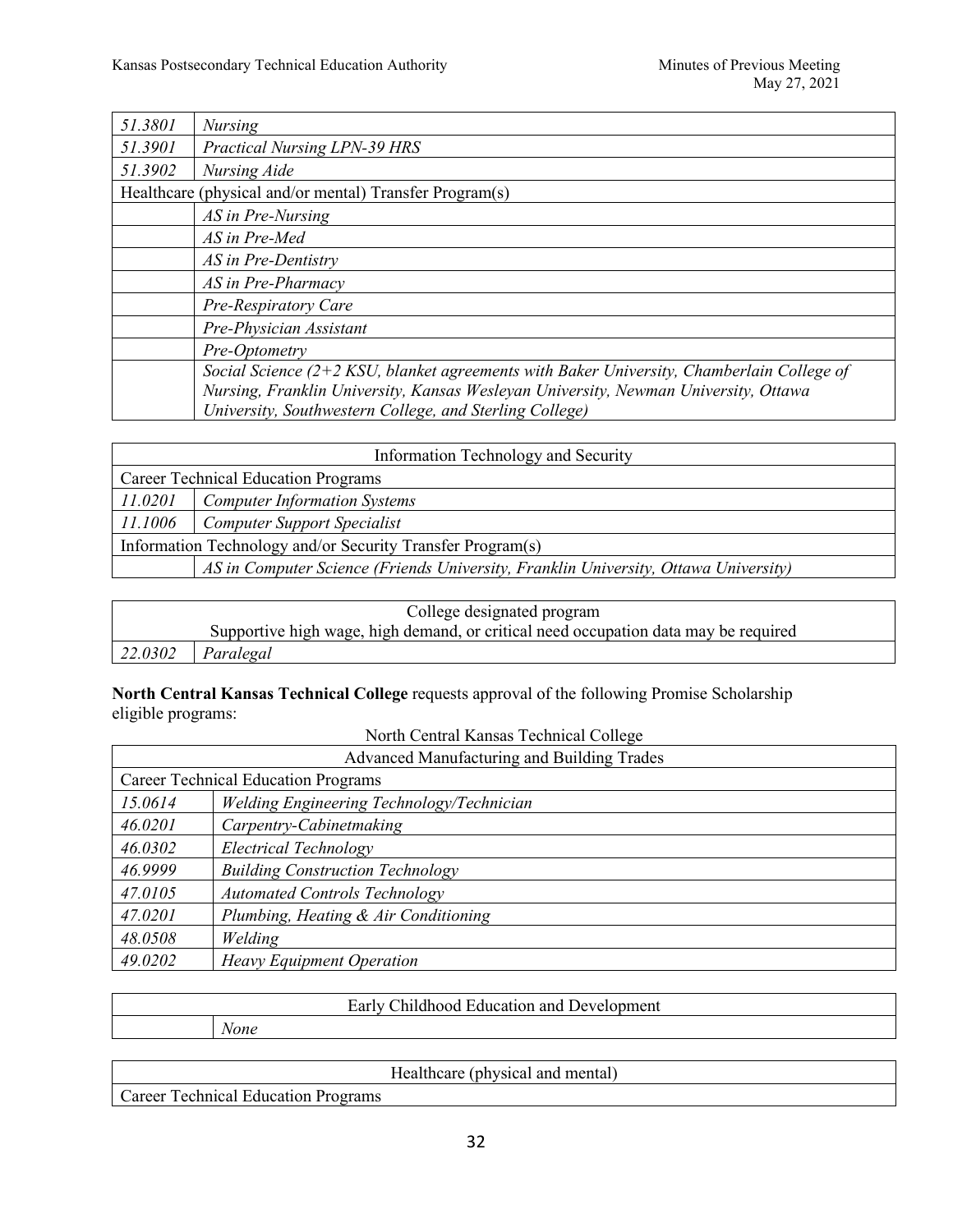| 51.0805 | <b>Pharmacy Technician</b>      |
|---------|---------------------------------|
| 51.2603 | <b>Medication Aide</b>          |
| 51.3801 | <i>Associate Degree Nursing</i> |
| 51.3901 | <b>Practical Nursing</b>        |
| 51.3902 | Nursing Aide                    |

| Information Technology and Security        |                        |  |
|--------------------------------------------|------------------------|--|
| <b>Career Technical Education Programs</b> |                        |  |
| 11.0901                                    | Information Technology |  |

| College designated program                                                          |
|-------------------------------------------------------------------------------------|
| Supportive high wage, high demand, or critical need occupation data may be required |
| None                                                                                |

#### **Recommendation**

The Promise Eligible programs presented by North Central Kansas Technical College meet the four fields of study defined in the Act. The college did not designate an additional program. Board staff recommends approval.

**Northwest Kansas Technical College** requests approval of the following Promise Scholarship eligible programs:

| Northwest Kansas Technical College         |                        |  |
|--------------------------------------------|------------------------|--|
| Advanced Manufacturing and Building Trades |                        |  |
| <b>Career Technical Education Programs</b> |                        |  |
| 15.0201                                    | Engineering Technology |  |
| 46.0201                                    | Carpentry              |  |
| 46.0302                                    | Electrical Technology  |  |
| 48.0508                                    | Welding                |  |

| Early Childhood Education and Development  |  |
|--------------------------------------------|--|
| <b>Career Technical Education Programs</b> |  |
| None                                       |  |

| Healthcare (physical and mental)           |                              |
|--------------------------------------------|------------------------------|
| <b>Career Technical Education Programs</b> |                              |
| 51.0801                                    | Medical Assistant            |
| 51.0904                                    | Emergency Medical Technician |
| 51.0908                                    | <b>Respiratory Therapy</b>   |
| 51.2603                                    | Certified Medication Aide    |
| 51.3902                                    | Certified Nurses Aide        |

| Information Technology and Security        |                                     |  |
|--------------------------------------------|-------------------------------------|--|
| <b>Career Technical Education Programs</b> |                                     |  |
| 10.0303                                    | <b>Computer Graphics Technology</b> |  |
| 11.0902                                    | Cloud Computing & Appl Development  |  |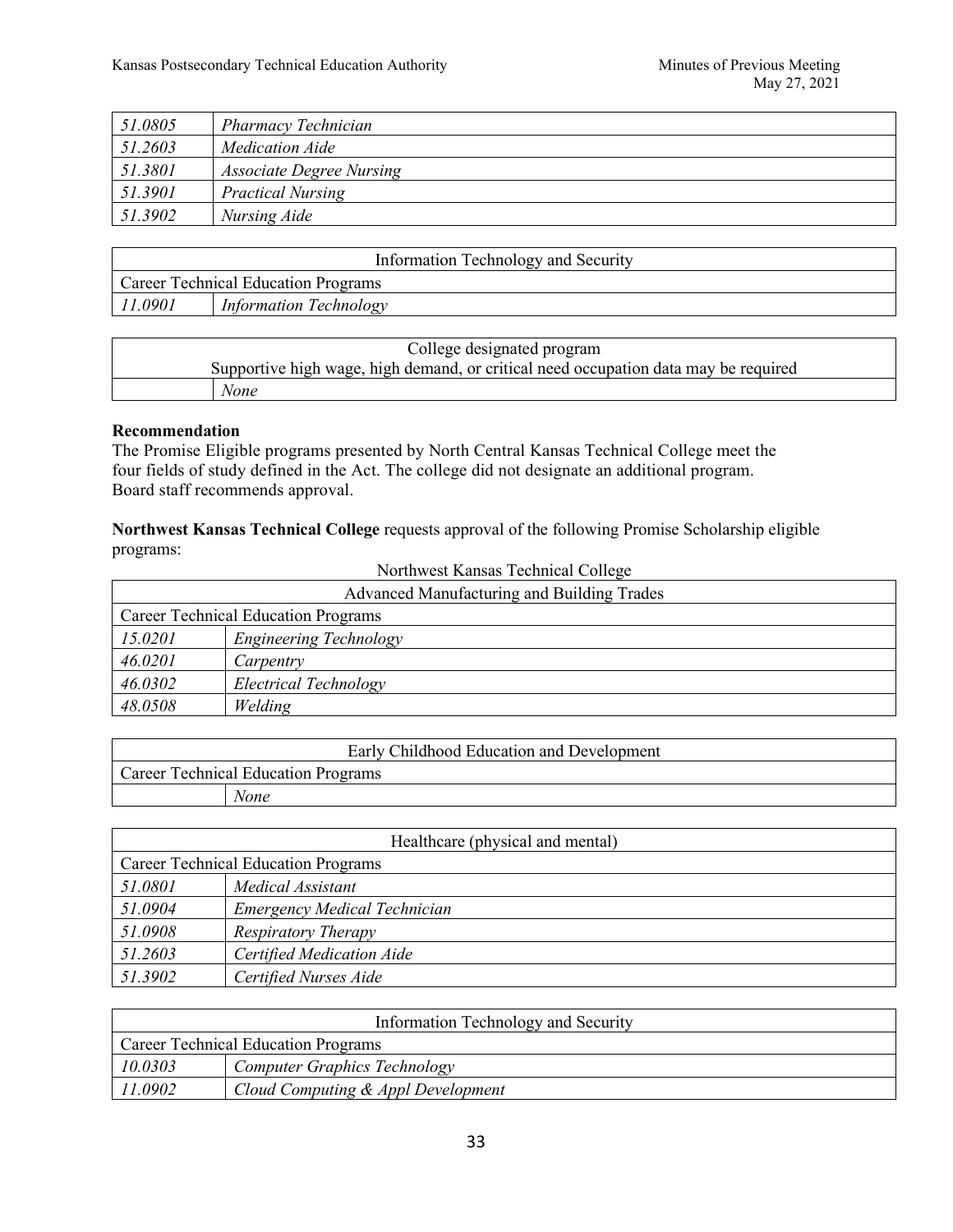|         | College designated program                                                          |
|---------|-------------------------------------------------------------------------------------|
|         | Supportive high wage, high demand, or critical need occupation data may be required |
| 47.0613 | Diesel Technology                                                                   |

### **Pratt Community College** requests approval of the following Promise Scholarship eligible programs: Pratt Community College

| Advanced Manufacturing and Building Trades                        |                                 |  |
|-------------------------------------------------------------------|---------------------------------|--|
| <b>Career Technical Education Programs</b>                        |                                 |  |
| 46.0301                                                           | Electrical & Power Transmission |  |
| 48.0508                                                           | <b>Welding Technology</b>       |  |
| Advanced Manufacturing and/or Building Trades Transfer Program(s) |                                 |  |
|                                                                   | None                            |  |

|                                                               | Early Childhood Education and Development |
|---------------------------------------------------------------|-------------------------------------------|
| <b>Career Technical Education Programs</b>                    |                                           |
|                                                               | None                                      |
| Early Childhood Education and Development Transfer Program(s) |                                           |
|                                                               | AA in Elementary Education                |
|                                                               | AS in Elementary Education                |

| Healthcare (physical and mental)                        |                          |  |
|---------------------------------------------------------|--------------------------|--|
| <b>Career Technical Education Programs</b>              |                          |  |
| 51.2602                                                 | Home Health Aide         |  |
| 51.2603                                                 | <b>Medication Aide</b>   |  |
| 51.3801                                                 | Nursing (ADN)            |  |
| 51.3901                                                 | <b>Practical Nursing</b> |  |
| 51.3902                                                 | Nursing Aide             |  |
| Healthcare (physical and/or mental) Transfer Program(s) |                          |  |
|                                                         | None                     |  |

| Information Technology and Security                                              |                                       |  |
|----------------------------------------------------------------------------------|---------------------------------------|--|
| <b>Career Technical Education Programs</b>                                       |                                       |  |
| 11.0901                                                                          | <b>Information Network Technology</b> |  |
| Information Technology and/or Security Transfer Program(s) - add lines as needed |                                       |  |
|                                                                                  | <b>None</b>                           |  |

|         | College designated program                                                          |
|---------|-------------------------------------------------------------------------------------|
|         | Supportive high wage, high demand, or critical need occupation data may be required |
| 47.0604 | <b>Automotive Technology</b>                                                        |

**Salina Area Technical College** requests approval of the following Promise Scholarship eligible programs:

Salina Area Technical College

| Banna Area Technical Concec                                         |
|---------------------------------------------------------------------|
| T <sub>rades</sub><br>anc<br>Buildino<br>weani<br>.<br>urmo<br>11 C |
|                                                                     |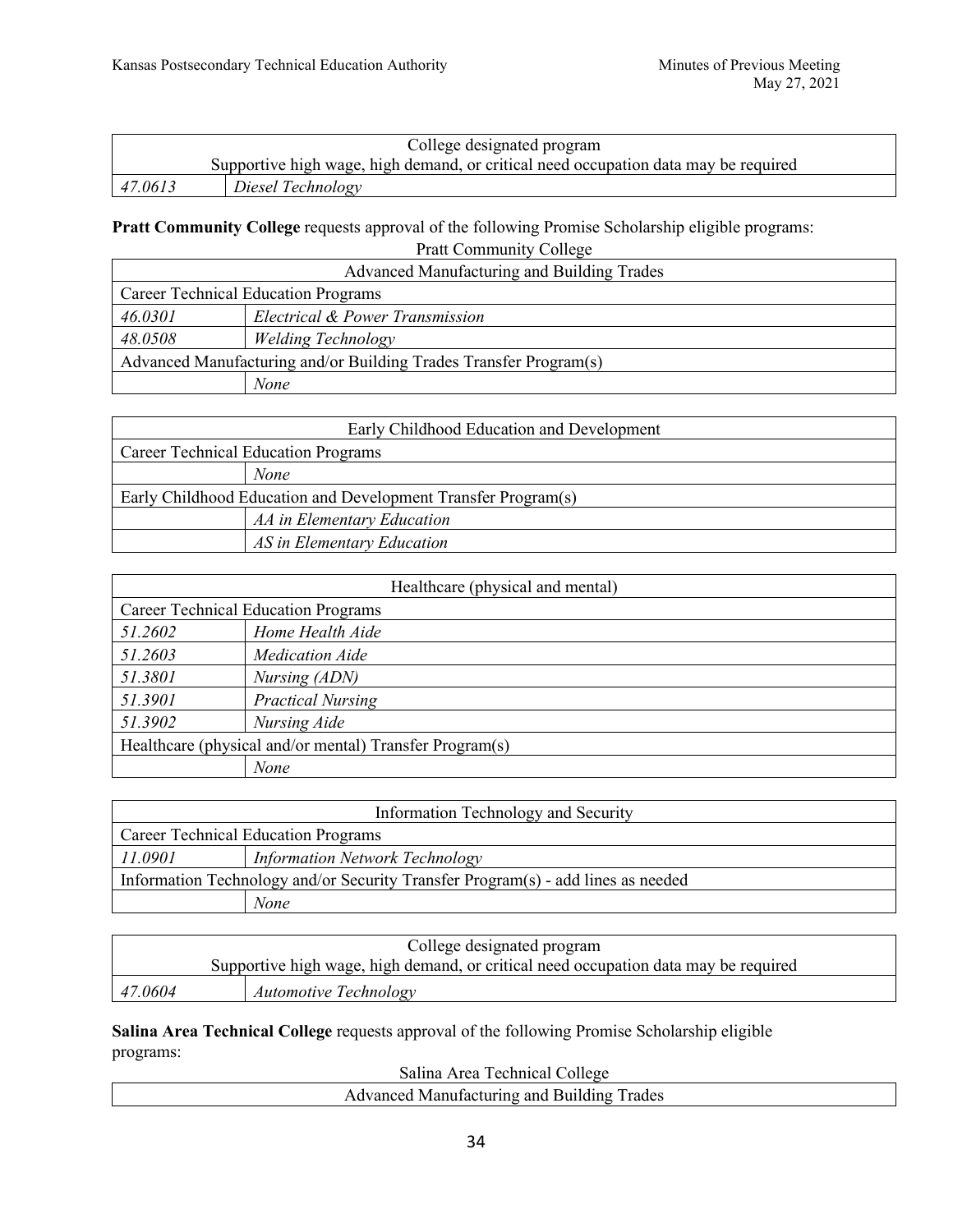| <b>Career Technical Education Programs</b> |                                |  |
|--------------------------------------------|--------------------------------|--|
| 15.1302                                    | <b>Computer Aided Drafting</b> |  |
| 46.0201                                    | <b>Construction Technology</b> |  |
| 46.0302                                    | Electrical Technology          |  |
| 47.0201                                    | HVAC                           |  |
| 48.0501                                    | Machine Tool Technology        |  |
| 48.0508                                    | <b>Welding Technology</b>      |  |

| Early Childhood Education and Development  |  |
|--------------------------------------------|--|
| <b>Career Technical Education Programs</b> |  |
| None                                       |  |

| Healthcare (physical and mental) |                                            |  |
|----------------------------------|--------------------------------------------|--|
|                                  | <b>Career Technical Education Programs</b> |  |
| 51.0601                          | Dental Assisting                           |  |
| 51.0602                          | Associate Degree Dental Hygiene            |  |
| 51.0801                          | Medical Assistant                          |  |
| 51.0810                          | EMT: Basic                                 |  |
| 51.2602                          | Home Health Aide                           |  |
| 51.2603                          | <b>Medication Aide</b>                     |  |
| 51.3801                          | <b>Associate Degree Nursing</b>            |  |
| 51.3901                          | <b>Practical Nursing</b>                   |  |
| 51.3902                          | Nursing Aide                               |  |

| Information Technology and Security        |  |
|--------------------------------------------|--|
| <b>Career Technical Education Programs</b> |  |
| None                                       |  |

|         | College designated program                                                          |  |
|---------|-------------------------------------------------------------------------------------|--|
|         | Supportive high wage, high demand, or critical need occupation data may be required |  |
| 49.0205 | Commercial Truck Driving                                                            |  |

**Seward County Community College** requests approval of the following Promise Scholarship eligible programs:

| Seward County Community College                                   |                                                        |
|-------------------------------------------------------------------|--------------------------------------------------------|
| Advanced Manufacturing and Building Trades                        |                                                        |
| <b>Career Technical Education Programs</b>                        |                                                        |
| 15.1301                                                           | Drafting and Design Technology                         |
| 15.0611                                                           | Corrosion Technology                                   |
| 41.0303                                                           | Process Technology                                     |
| 47.0201                                                           | Heating, Ventilation, Air Conditioning & Refrigeration |
| 48.0501                                                           | Machine Technology                                     |
| 48.0508                                                           | <b>Welding Technology</b>                              |
| Advanced Manufacturing and/or Building Trades Transfer Program(s) |                                                        |
|                                                                   | None                                                   |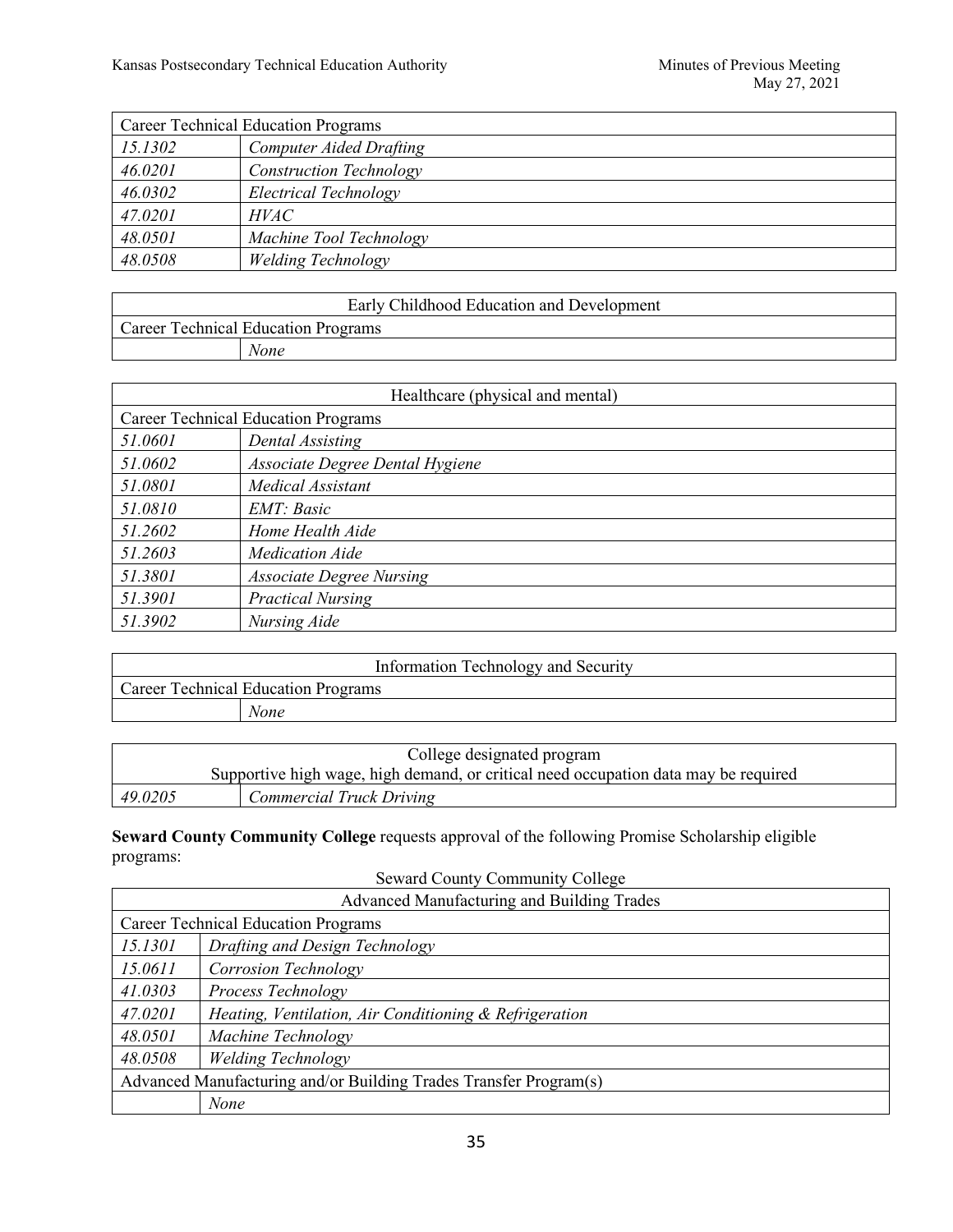|                                                               | Early Childhood Education and Development        |
|---------------------------------------------------------------|--------------------------------------------------|
| <b>Career Technical Education Programs</b>                    |                                                  |
|                                                               | None                                             |
| Early Childhood Education and Development Transfer Program(s) |                                                  |
|                                                               | AA in Elementary Education (K-Step up $2+2$ KSU) |
|                                                               | AS in Elementary Education (K-Step up $2+2$ KSU) |

| Healthcare (physical and mental)                        |                                            |
|---------------------------------------------------------|--------------------------------------------|
|                                                         | <b>Career Technical Education Programs</b> |
| 51.0810                                                 | EMT: Basic                                 |
| 51.0908                                                 | <b>Respiratory Therapy</b>                 |
| 51.0909                                                 | Surgical Technology                        |
| 51.1004                                                 | Medical Laboratory Technology              |
| 51.1009                                                 | Phlebotomy                                 |
| 51.2603                                                 | Certified Medication Aide                  |
| 51.3801                                                 | Nursing (ADN) (Ottawa University)          |
| 51.3901                                                 | Nursing (LPN)                              |
| 51.3902                                                 | Certified Nurses Aide                      |
| Healthcare (physical and/or mental) Transfer Program(s) |                                            |
|                                                         | None                                       |

| Information Technology and Security                                              |                             |
|----------------------------------------------------------------------------------|-----------------------------|
| <b>Career Technical Education Programs</b>                                       |                             |
| 11.1006                                                                          | Computer Support Technician |
| Information Technology and/or Security Transfer Program(s) - add lines as needed |                             |
|                                                                                  | None                        |

| College designated program |                                                                                     |
|----------------------------|-------------------------------------------------------------------------------------|
|                            | Supportive high wage, high demand, or critical need occupation data may be required |
| 01.0204                    | Grain Elevator Operator                                                             |

**Washburn Institute of Technology** requests approval of the following Promise Scholarship eligible programs:

| Washburn Institute of Technology           |                                             |
|--------------------------------------------|---------------------------------------------|
| Advanced Manufacturing and Building Trades |                                             |
| <b>Career Technical Education Programs</b> |                                             |
| 15.0613                                    | Certified Production Technician             |
| 15.1302                                    | <b>Technical Drafting</b>                   |
| 46.0201                                    | Carpentry                                   |
| 46.0302                                    | Electrical Technology                       |
| 46.0401                                    | <b>Building Technology</b>                  |
| 47.0201                                    | <b>HVAC</b>                                 |
| 47.0302                                    | <b>Heavy Diesel Construction Technology</b> |
| 47.0303                                    | Industrial Machine Mechanic                 |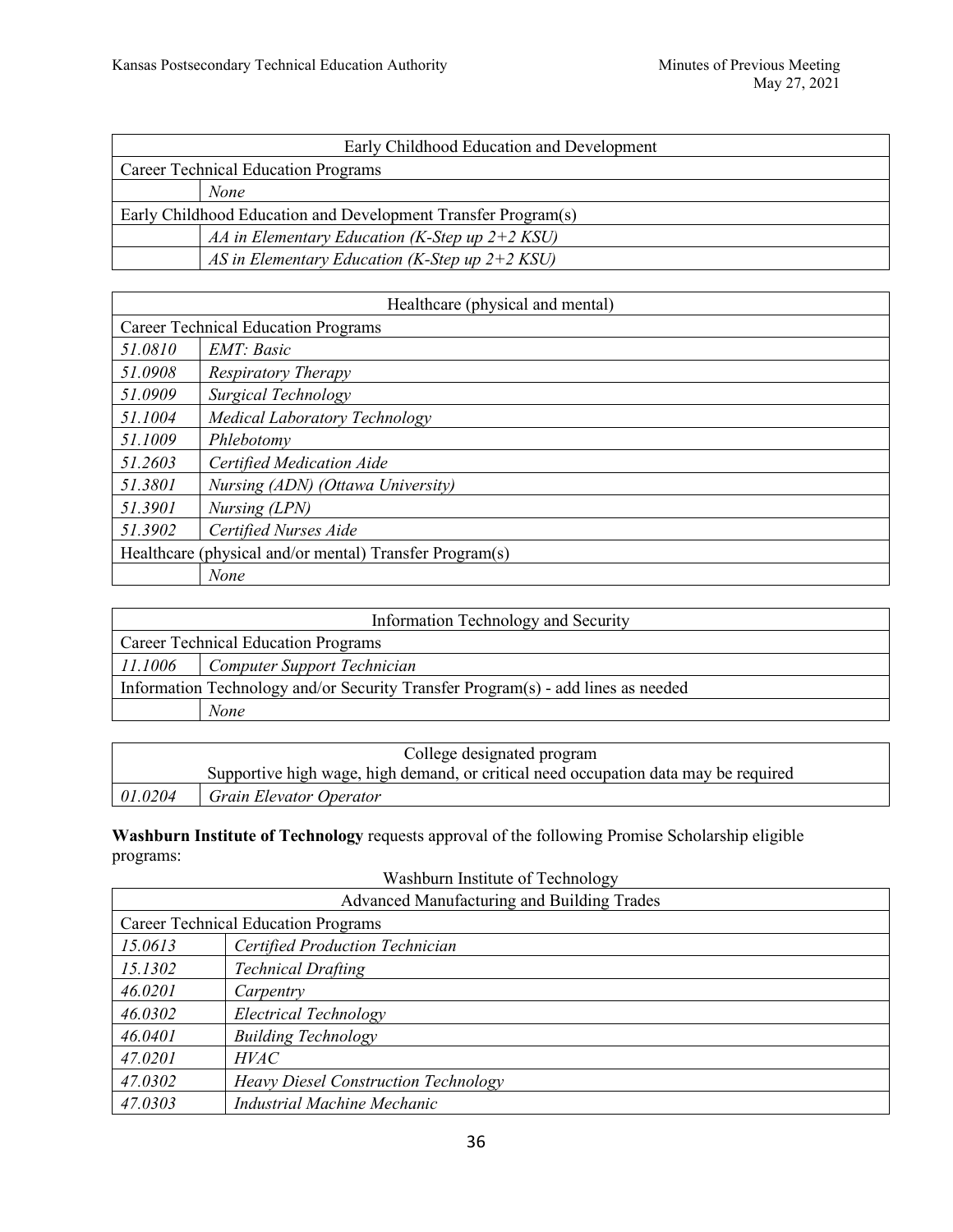| 48.0501 | Machine Technology                |
|---------|-----------------------------------|
| 48.0508 | Welding                           |
| 48.0703 | Cabinet/Millwork                  |
| 49.0202 | Commercial and Heavy Construction |

|                                            | Early Childhood Education and Development |
|--------------------------------------------|-------------------------------------------|
| <b>Career Technical Education Programs</b> |                                           |
| 19.0709                                    | Early Childhood Professional              |

| Healthcare (physical and mental)           |                                     |
|--------------------------------------------|-------------------------------------|
| <b>Career Technical Education Programs</b> |                                     |
| 51.0716                                    | Medical Office Specialist           |
| 51.0904                                    | <b>Emergency Medical Technician</b> |
| 51.0909                                    | Surgical Technology                 |
| 51.1009                                    | Phlebotomy                          |
| 51.2602                                    | Home Health Aide (HHA)              |
| 51.2603                                    | Medication Aide (CMA)               |
| 51.3901                                    | <b>Practical Nursing</b>            |
| 51.3902                                    | Nurse Aide (CNA)                    |

| Information Technology and Security |                                       |
|-------------------------------------|---------------------------------------|
| Career Technical Education Programs |                                       |
| 11.0901                             | <b>Information Systems Technology</b> |

| College designated program                                                          |
|-------------------------------------------------------------------------------------|
| Supportive high wage, high demand, or critical need occupation data may be required |
| None                                                                                |

# **Wichita State University Campus of Applied Sciences and Technology** requests approval of the following Promise Scholarship eligible programs:

Wichita State University Campus of Applied Sciences and Technology

| Advanced Manufacturing and Building Trades |                                                                                  |  |
|--------------------------------------------|----------------------------------------------------------------------------------|--|
|                                            | <b>Career Technical Education Programs</b>                                       |  |
| 15.0303                                    | Electronics Technology                                                           |  |
| 15.0405                                    | Robotics (Basic and Advanced)                                                    |  |
| 15.0607                                    | Composite Technology                                                             |  |
| 15.0801                                    | Aerospace Manufacturing Technology                                               |  |
| 15.1301                                    | Drafting                                                                         |  |
| 15.1306                                    | Engineering Design Technology                                                    |  |
| 41.0204                                    | Nondestructive Testing                                                           |  |
| 41.0299                                    | Maintenance and Reliability Technician                                           |  |
| 46.0201                                    | Carpentry                                                                        |  |
| 47.0201                                    | Heating, Air Conditioning, Ventilation, and Refrigeration Maintenance Technology |  |
| 47.0303                                    | <b>Industrial Machine Mechanic</b>                                               |  |
| 47.0607                                    | Airframe/Aviation Maintenance                                                    |  |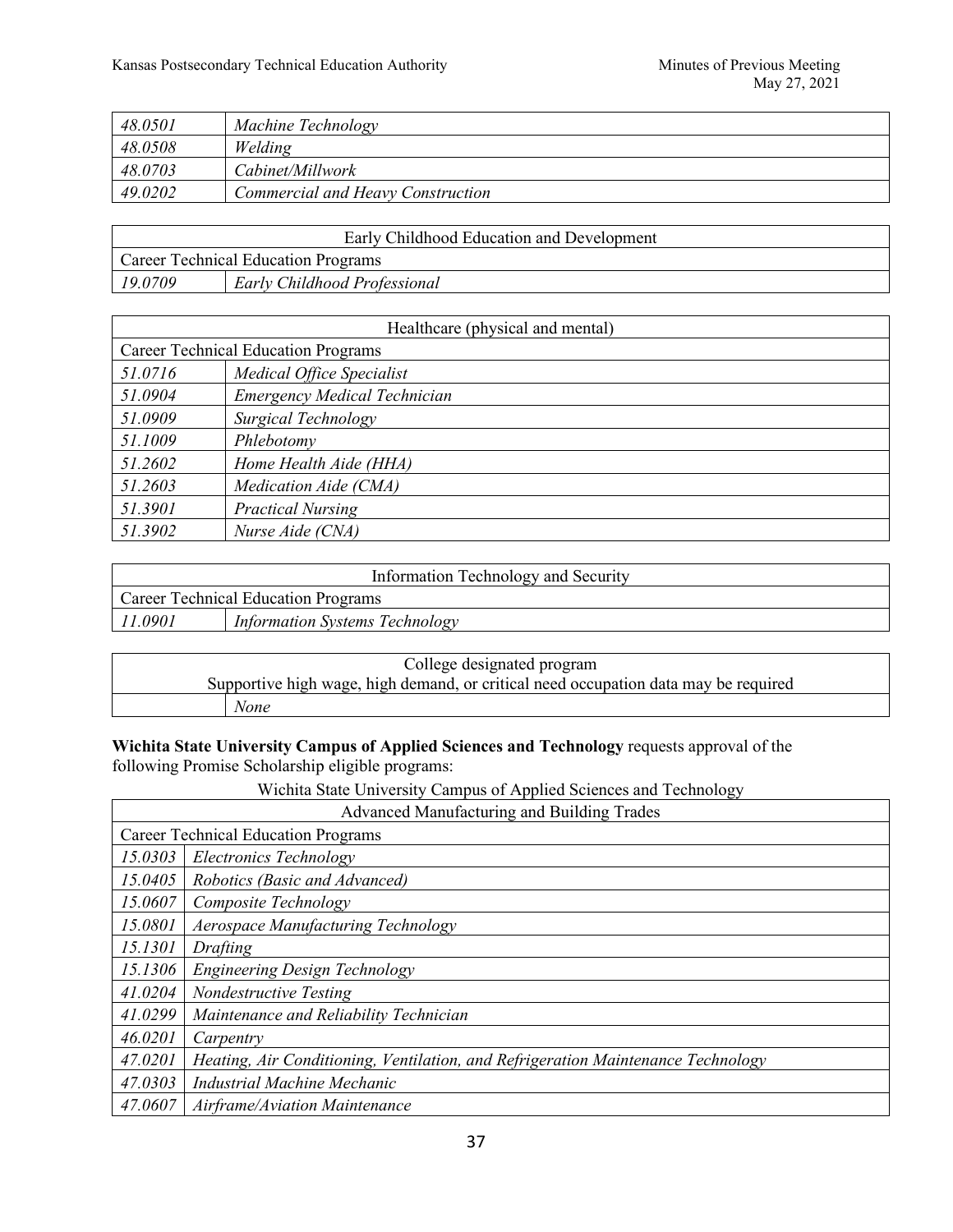| 47.0608 | Powerplant                                 |
|---------|--------------------------------------------|
| 48.0501 | Machining Technology                       |
| 48.0508 | Welding                                    |
| 48.9999 | Aerospace Coatings & Paint Technology      |
|         | 50.0408 Interior Design                    |
|         | Early Childhood Education and Development  |
|         | <b>Career Technical Education Programs</b> |
|         | None                                       |

|         | Healthcare (physical and mental)           |  |
|---------|--------------------------------------------|--|
|         | <b>Career Technical Education Programs</b> |  |
| 51.0601 | Dental Assistant                           |  |
| 51.0799 | Healthcare Administration/Management       |  |
| 51.0904 | Emergency Medical Services/Technician      |  |
| 51.0909 | Surgical Technology                        |  |
| 51.1199 | <b>Healthcare Simulation Technology</b>    |  |
| 51.2601 | Patient Care Technician                    |  |
| 51.2602 | Home Health Aide                           |  |
| 51.2603 | Certified Medication Aide                  |  |
| 51.3501 | Massage Therapy                            |  |
| 51.3901 | <b>Practical Nursing</b>                   |  |
| 51.3902 | Nursing Aide                               |  |

|                                            | Information Technology and Security         |
|--------------------------------------------|---------------------------------------------|
| <b>Career Technical Education Programs</b> |                                             |
|                                            | $11.0801$ Cloud Computing/Development       |
|                                            | 11.0901   CompTIA Network+, Security+, $A+$ |
|                                            | 11.1006   Computer Support Specialists      |

| College designated program                                                          |
|-------------------------------------------------------------------------------------|
| Supportive high wage, high demand, or critical need occupation data may be required |
| [52.0203] Logistics and Supply Chain Management                                     |

# **Not-for-Profit Institutions**

**Central Christian College of Kansas** requests approval of the following Promise Scholarship eligible programs:

| Central Christian College of Kansas                               |
|-------------------------------------------------------------------|
| Advanced Manufacturing and Building Trades                        |
| <b>Career Technical Education Programs</b>                        |
| None                                                              |
| Advanced Manufacturing and/or Building Trades Transfer Program(s) |
| <b>None</b>                                                       |
|                                                                   |

| Early Childhood Education and Development |
|-------------------------------------------|
|                                           |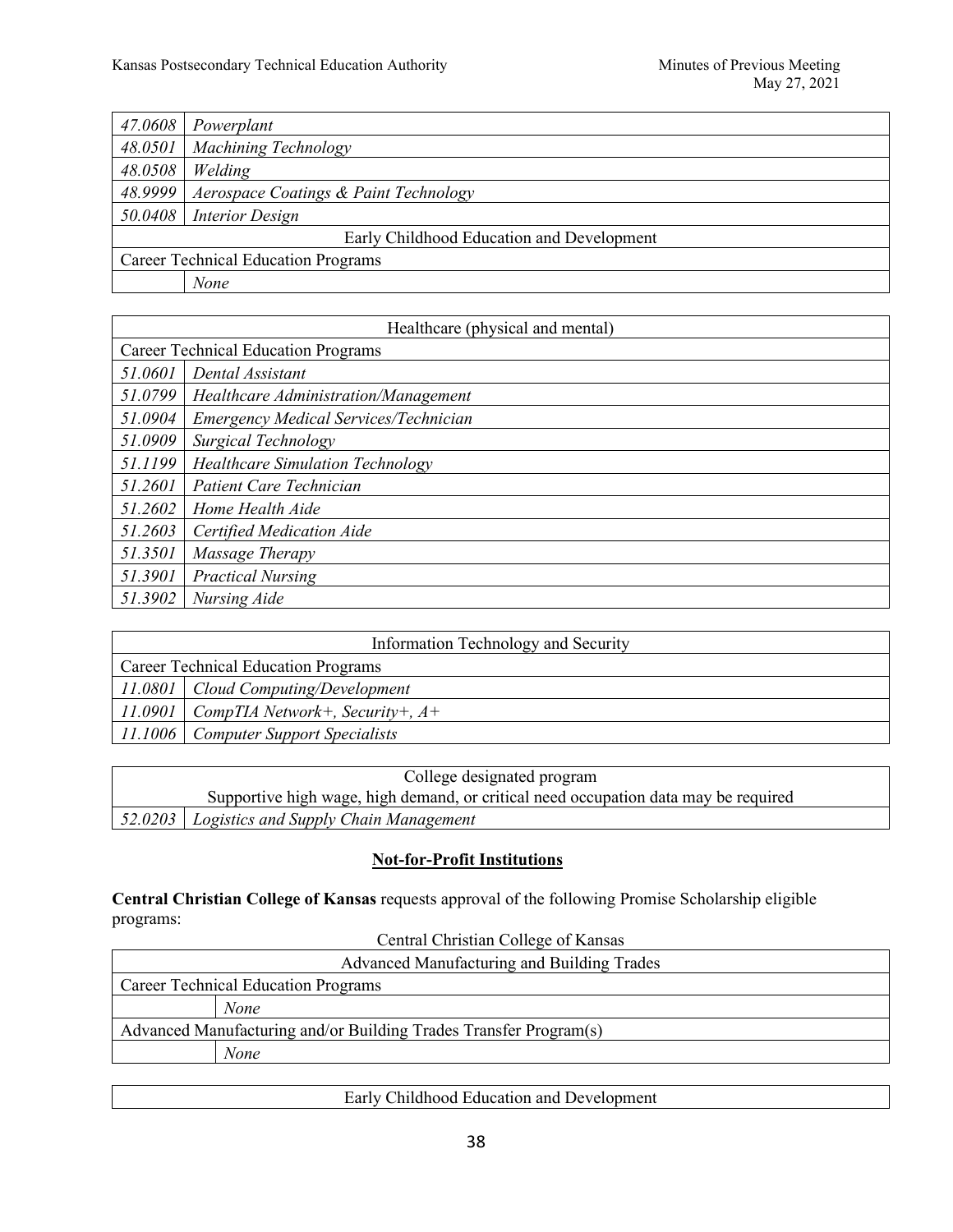|         | Healthcare (physical and mental)                        |  |
|---------|---------------------------------------------------------|--|
|         | <b>Career Technical Education Programs</b>              |  |
|         | <b>None</b>                                             |  |
|         | Healthcare (physical and/or mental) Transfer Program(s) |  |
| 51.0000 | Health Services/Allied Health/Health Science            |  |

| Information Technology and Security                        |
|------------------------------------------------------------|
| <b>Career Technical Education Programs</b>                 |
| <b>None</b>                                                |
| Information Technology and/or Security Transfer Program(s) |
| None                                                       |

|         | College designated program                                                          |
|---------|-------------------------------------------------------------------------------------|
|         | Supportive high wage, high demand, or critical need occupation data may be required |
| 43.0103 | Criminal Justice                                                                    |

**Cleveland University of Kansas City** requests approval of the following Promise Scholarship eligible programs: Cleveland University of Kansas City

| Cleveland University of Kansas City                               |
|-------------------------------------------------------------------|
| Advanced Manufacturing and Building Trades                        |
| <b>Career Technical Education Programs</b>                        |
| <b>None</b>                                                       |
| Advanced Manufacturing and/or Building Trades Transfer Program(s) |
| None                                                              |

| Early Childhood Education and Development                     |  |
|---------------------------------------------------------------|--|
| <b>Career Technical Education Programs</b>                    |  |
| None                                                          |  |
| Early Childhood Education and Development Transfer Program(s) |  |
| None                                                          |  |

| Healthcare (physical and mental)                        |                                |
|---------------------------------------------------------|--------------------------------|
| <b>Career Technical Education Programs</b>              |                                |
| 51.0803                                                 | Occupational Therapy Assistant |
| 51.0911                                                 | Radiologic Technology          |
| Healthcare (physical and/or mental) Transfer Program(s) |                                |
|                                                         | None                           |

| Information<br>Security<br>echnology and            |  |
|-----------------------------------------------------|--|
| echnical<br>`areer<br>-Education<br><b>Programs</b> |  |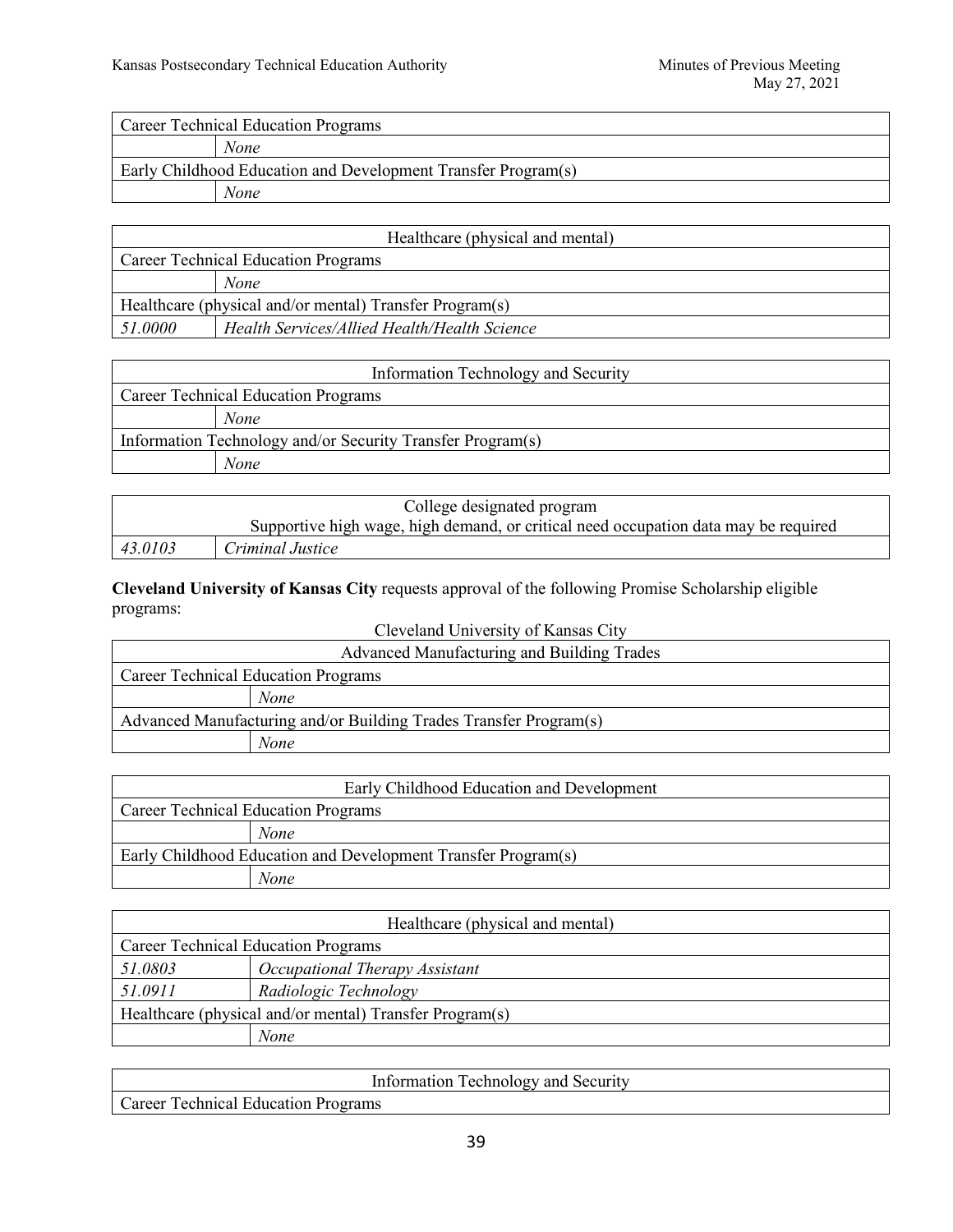|                                                            | None |
|------------------------------------------------------------|------|
| Information Technology and/or Security Transfer Program(s) |      |
|                                                            | None |
|                                                            |      |

| College designated program |                                                                                     |
|----------------------------|-------------------------------------------------------------------------------------|
|                            | Supportive high wage, high demand, or critical need occupation data may be required |
|                            | None                                                                                |

**Donnelly College** requests approval of the following Promise Scholarship eligible programs:

| Donnelly College                                                  |      |  |
|-------------------------------------------------------------------|------|--|
| Advanced Manufacturing and Building Trades                        |      |  |
| <b>Career Technical Education Programs</b>                        |      |  |
|                                                                   | None |  |
| Advanced Manufacturing and/or Building Trades Transfer Program(s) |      |  |
|                                                                   | None |  |
|                                                                   |      |  |

| Early Childhood Education and Development                     |      |
|---------------------------------------------------------------|------|
| <b>Career Technical Education Programs</b>                    |      |
|                                                               | None |
| Early Childhood Education and Development Transfer Program(s) |      |
|                                                               | None |

| Healthcare (physical and mental)                        |                          |  |
|---------------------------------------------------------|--------------------------|--|
| <b>Career Technical Education Programs</b>              |                          |  |
| 51.3801                                                 | <b>Nursing</b>           |  |
| 51.3901                                                 | <b>Practical Nursing</b> |  |
| Healthcare (physical and/or mental) Transfer Program(s) |                          |  |
|                                                         | None                     |  |

| Information Technology and Security                        |                               |
|------------------------------------------------------------|-------------------------------|
| <b>Career Technical Education Programs</b>                 |                               |
| 11.0101                                                    | <b>Information Technology</b> |
| Information Technology and/or Security Transfer Program(s) |                               |
|                                                            | None                          |

| College designated program |                                                                                     |
|----------------------------|-------------------------------------------------------------------------------------|
|                            | Supportive high wage, high demand, or critical need occupation data may be required |
|                            | None                                                                                |

**Hesston College** requests approval of the following Promise Scholarship eligible programs:

Hesston College

| Advanced Manufacturing and Building Trades                        |  |
|-------------------------------------------------------------------|--|
| <b>Career Technical Education Programs</b>                        |  |
| None                                                              |  |
| Advanced Manufacturing and/or Building Trades Transfer Program(s) |  |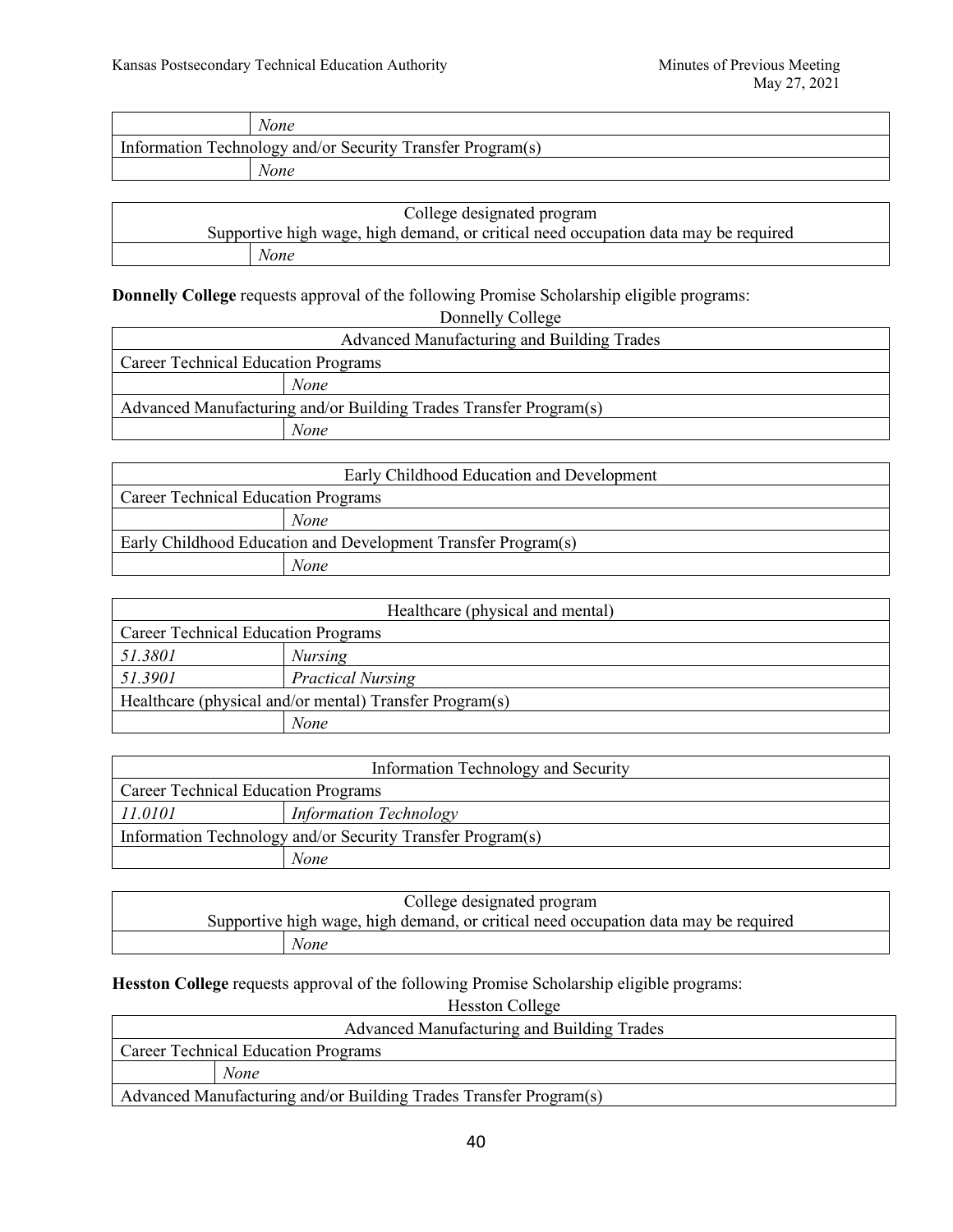*None*

| Early Childhood Education and Development                     |                                            |
|---------------------------------------------------------------|--------------------------------------------|
| <b>Career Technical Education Programs</b>                    |                                            |
|                                                               | None                                       |
| Early Childhood Education and Development Transfer Program(s) |                                            |
| 13.1210                                                       | AA in Early Childhood Education & Teaching |

| Healthcare (physical and mental)                        |                            |
|---------------------------------------------------------|----------------------------|
| <b>Career Technical Education Programs</b>              |                            |
| 51.0904                                                 | EMT                        |
| 51.3902                                                 | Nursing Assistant          |
| Healthcare (physical and/or mental) Transfer Program(s) |                            |
|                                                         | AS in Pre-Dentistry        |
|                                                         | AS in Pre-Medicine         |
|                                                         | AS in Pre-Pharmacy         |
|                                                         | AS in Pre-Physical Therapy |
|                                                         | AA in Pre-Nursing          |

| Information Technology and Security                        |                              |  |  |
|------------------------------------------------------------|------------------------------|--|--|
| <b>Career Technical Education Programs</b>                 |                              |  |  |
| 11.0801                                                    |                              |  |  |
| Information Technology and/or Security Transfer Program(s) |                              |  |  |
|                                                            | AA in Information Technology |  |  |
|                                                            | AS in Computer Science       |  |  |

| College designated program                                                          |                           |  |
|-------------------------------------------------------------------------------------|---------------------------|--|
| Supportive high wage, high demand, or critical need occupation data may be required |                           |  |
| 49.0102                                                                             | AAS in Professional Pilot |  |

**Mid America Nazarene University** requests approval of the following Promise Scholarship eligible programs: MidAmerica Nazarene University

| MidAmerica Nazarene University                                    |  |  |
|-------------------------------------------------------------------|--|--|
| Advanced Manufacturing and Building Trades                        |  |  |
| <b>Career Technical Education Programs</b>                        |  |  |
| None                                                              |  |  |
| Advanced Manufacturing and/or Building Trades Transfer Program(s) |  |  |
| None                                                              |  |  |

| Early Childhood Education and Development                     |      |  |
|---------------------------------------------------------------|------|--|
| <b>Career Technical Education Programs</b>                    |      |  |
|                                                               | None |  |
| Early Childhood Education and Development Transfer Program(s) |      |  |
|                                                               | None |  |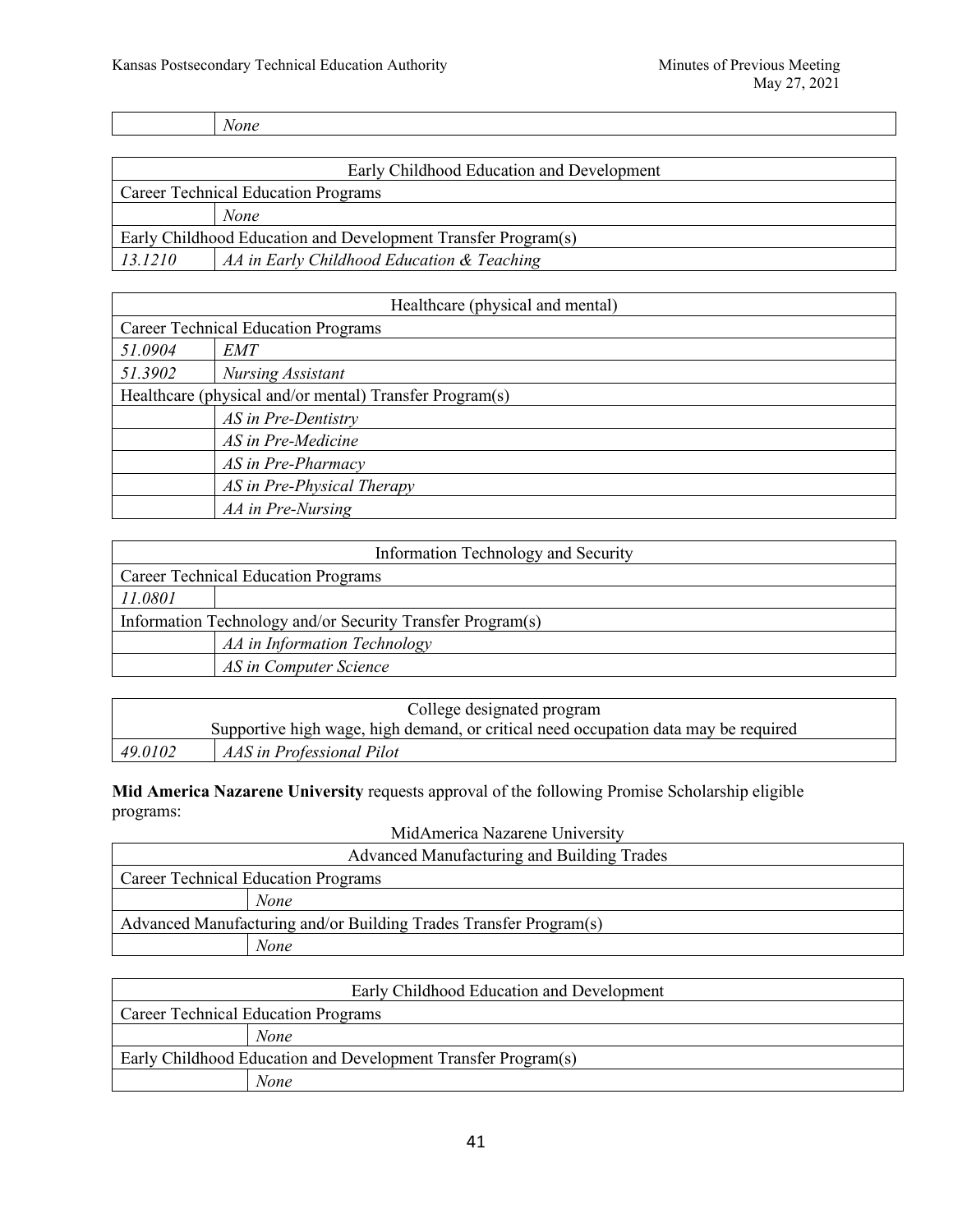| Healthcare (physical and mental)                        |             |  |
|---------------------------------------------------------|-------------|--|
| <b>Career Technical Education Programs</b>              |             |  |
|                                                         | <b>None</b> |  |
| Healthcare (physical and/or mental) Transfer Program(s) |             |  |
|                                                         | None        |  |

| Information Technology and Security                        |                               |  |
|------------------------------------------------------------|-------------------------------|--|
| <b>Career Technical Education Programs</b>                 |                               |  |
| 11.1003                                                    | Cybersecurity                 |  |
| 11.0104                                                    | <b>Informatics</b>            |  |
| 11.0201                                                    | Software Design & Development |  |
| Information Technology and/or Security Transfer Program(s) |                               |  |
|                                                            | None                          |  |

| College designated program |                                                                                     |
|----------------------------|-------------------------------------------------------------------------------------|
|                            | Supportive high wage, high demand, or critical need occupation data may be required |
|                            | None                                                                                |

#### **Newman University requests approval of the following Promise Scholarship eligible programs:** Newman University

| Newman University                                                 |  |
|-------------------------------------------------------------------|--|
| Advanced Manufacturing and Building Trades                        |  |
| <b>Career Technical Education Programs</b>                        |  |
| None                                                              |  |
| Advanced Manufacturing and/or Building Trades Transfer Program(s) |  |
| None                                                              |  |

| Early Childhood Education and Development                     |      |  |
|---------------------------------------------------------------|------|--|
| <b>Career Technical Education Programs</b>                    |      |  |
|                                                               | None |  |
| Early Childhood Education and Development Transfer Program(s) |      |  |
|                                                               | None |  |

| Healthcare (physical and mental)                        |                                |  |
|---------------------------------------------------------|--------------------------------|--|
| <b>Career Technical Education Programs</b>              |                                |  |
| 51.0803                                                 | Occupational Therapy Assistant |  |
| 51.0907                                                 | Radiologic Technology          |  |
| 51.0908                                                 | <b>Respiratory Care</b>        |  |
| Healthcare (physical and/or mental) Transfer Program(s) |                                |  |
|                                                         | None                           |  |

| Information Technology and Security                        |  |  |
|------------------------------------------------------------|--|--|
| <b>Career Technical Education Programs</b>                 |  |  |
| None                                                       |  |  |
| Information Technology and/or Security Transfer Program(s) |  |  |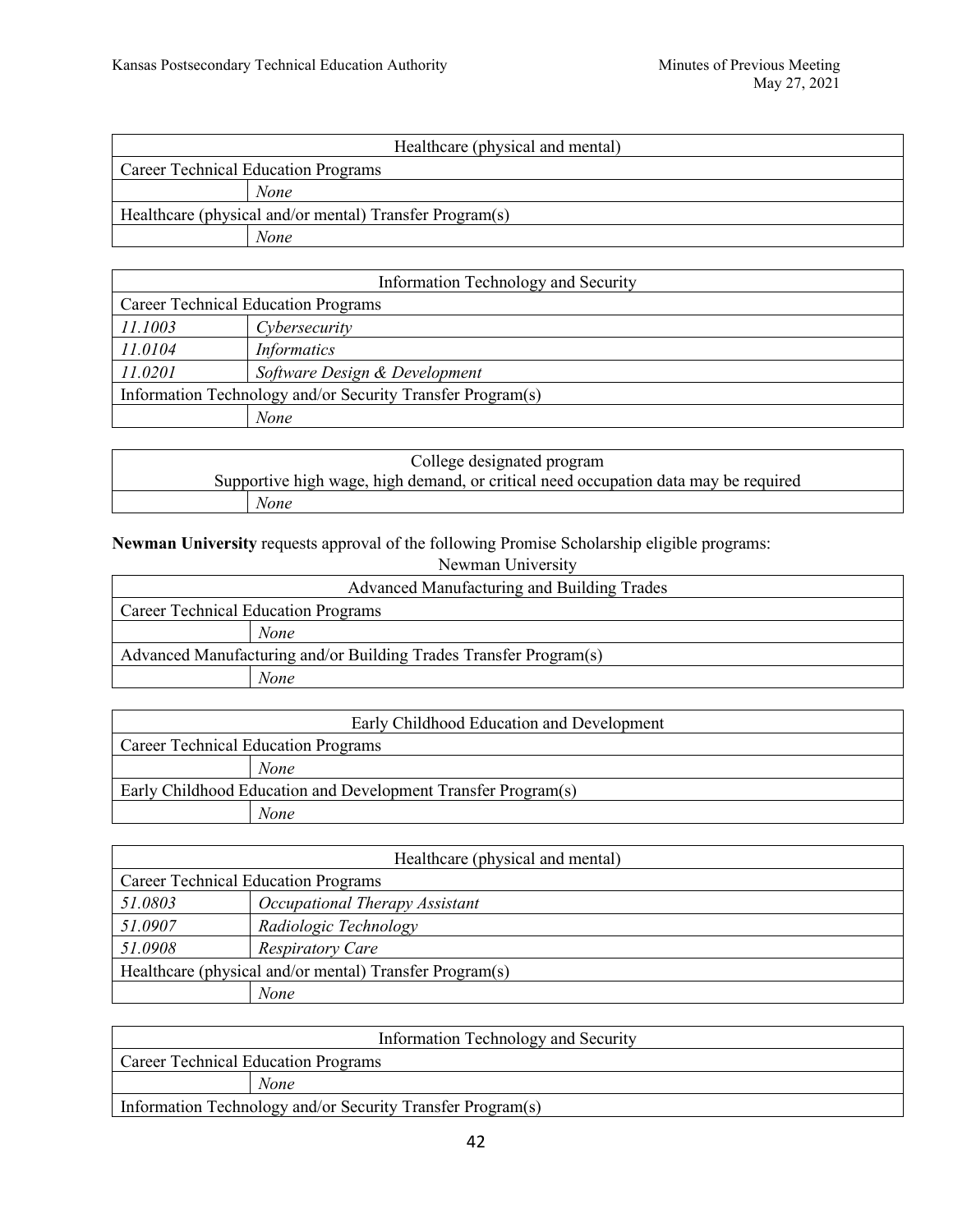|                                                                                     | None                       |
|-------------------------------------------------------------------------------------|----------------------------|
|                                                                                     | College designated program |
| Supportive high wage, high demand, or critical need occupation data may be required |                            |
|                                                                                     | None                       |

**University of Saint Mary** requests approval of the following Promise Scholarship eligible programs:

University of Saint Mary

| Advanced Manufacturing and Building Trades                        |      |  |
|-------------------------------------------------------------------|------|--|
| <b>Career Technical Education Programs</b>                        |      |  |
|                                                                   | None |  |
| Advanced Manufacturing and/or Building Trades Transfer Program(s) |      |  |
|                                                                   | None |  |
|                                                                   |      |  |

| Early Childhood Education and Development                     |      |  |
|---------------------------------------------------------------|------|--|
| <b>Career Technical Education Programs</b>                    |      |  |
|                                                               | None |  |
| Early Childhood Education and Development Transfer Program(s) |      |  |
|                                                               | None |  |

| Healthcare (physical and mental)                           |                              |  |
|------------------------------------------------------------|------------------------------|--|
| <b>Career Technical Education Programs</b>                 |                              |  |
|                                                            | None                         |  |
| Healthcare (physical and/or mental) Transfer Program(s)    |                              |  |
|                                                            | None                         |  |
| Information Technology and Security                        |                              |  |
| <b>Career Technical Education Programs</b>                 |                              |  |
|                                                            | None                         |  |
| Information Technology and/or Security Transfer Program(s) |                              |  |
| 11.0101                                                    | AS in Information Technology |  |

| College designated program                                                          |  |  |
|-------------------------------------------------------------------------------------|--|--|
| Supportive high wage, high demand, or critical need occupation data may be required |  |  |
| None                                                                                |  |  |

**Motion:** Following discussion, Member Beene moved to approve all of the community college, technical college, and not-for-profit institution Promise Act eligible programs as presented and to forward the programs to the Board with the TEA recommendation for approval. Following a second by Member Mikulka, the motion carried by roll call vote.

### TEA Appropriations Request for FY 2023

Chair Frederick called on Vice President Smathers to lead discussions regarding the TEA Appropriations Request for FY 2023. Vice President Smathers reminded members that every year the TEA is asked to submit their recommended funding requests to the Board for their upcoming year's budget request from the Legislature. Vice President Smathers prepared a summary of the input from members for the TEA final recommendation to the Board of Regents. The Board will review budget requests during their retreat in July 2021. Board Staff has created the following proposed TEA appropriations request for FY 2023 in order of priority: